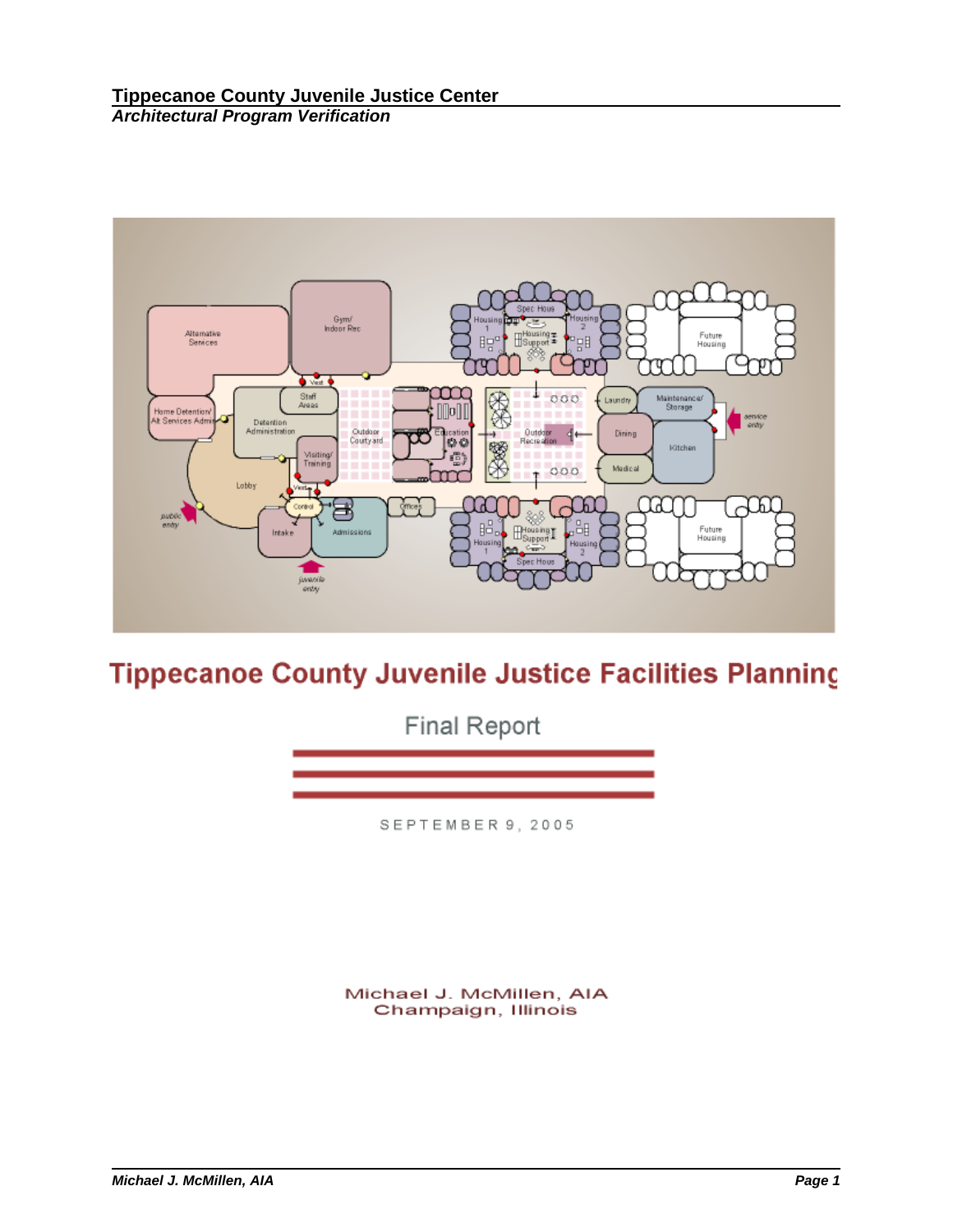# **Introduction**

In April, 2004, Tippecanoe County authorities received the *Youth Center Feasibility Study and Master Plan* prepared by Huskey & Associates, Inc. This document inventories existing youthrelated services provided by Tippecanoe County and provides a trends analysis and capacity projections indicating current and future county needs with regard to secure residential services and community-based alternatives. To better serve county youth, and as a means of reducing out-of-county placements, the *Feasibility Study* recommends the development of:

- a Juvenile Crisis Center (5 beds) associated with central Intake and Assessment, this staff secure unit would provide a short term alternative to detention for delinquent and status offenders;
- a Secure Detention Center (36 beds) serving 32 Tippecanoe County youth and four youth from out-of-county, the proposed component would provide 16 beds for youth awaiting hearings and placement, 16 beds for youth sentenced to the facility for disposition, and four beds for out-of-county use (may be part of housing for Tippecanoe County youth);
- Temporary Observation/Isolation (4 beds) for mental health observation and/or medical isolation. These beds would be located away from housing;
- a new Adolescent Residential Treatment Center (24 beds) a staff secure residential component for both CHINS youth and probationers/violators demonstrating mental health and substance abuse treatment needs. This population is currently served by the Cary Home;
- expanded Foster Care Programs for structured and therapeutic treatment of youth in the community in private family homes, similar to 17 homes currently available in the county;
- expanded Alternative Programs (Non-residential) including home detention, intensive supervision, educational alternatives (JAMS, JEDIS, ATLAS) and afterschool/evening reporting. SHOCAP, FOCUS and other alternative program expansion is also encouraged.

These recommendations were developed in response to anticipated needs projected by the master planning study and in close cooperation with county authorities who identified service priorities for the future.

In July, 2004, Huskey & Associates submitted the *Operational and Space Plan Report* for the proposed Tippecanoe County Youth Center. This study proposes the development of a multiservices youth center including the following components:

- secure juvenile detention 36 beds, with 8 beds for preadjudicated males, 16 beds for adjudicated (treatment) males, 8 beds for females (pre- and post-adjudication), and four segregation beds (not part of population);
- intake and assessment with initial processing and associated temporary crisis housing (5 beds);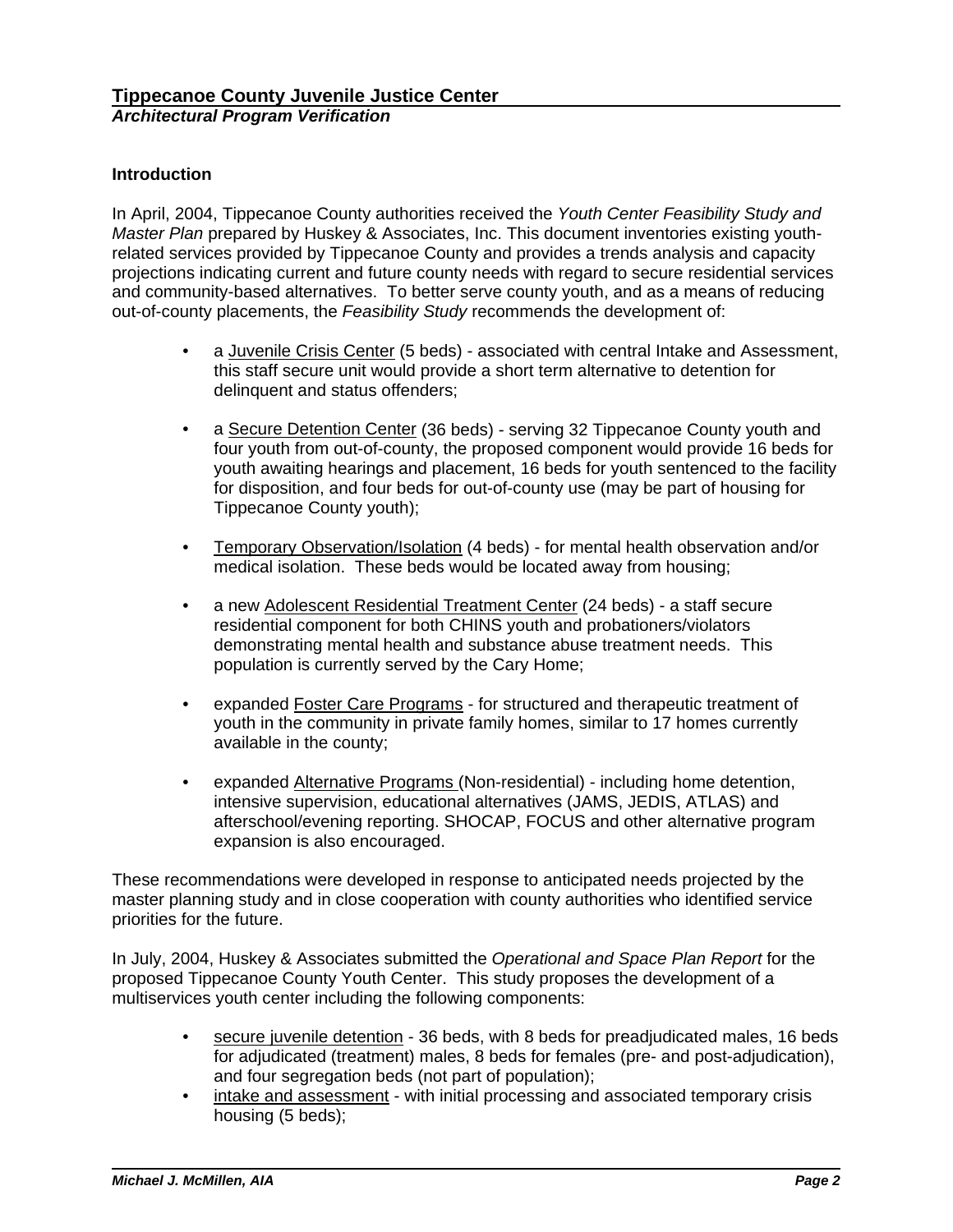- central programs center with space for expanded community services programs and administration such as home detention, electronic monitoring, JAMS, JEDIS, ATLAS, FOCUS, and truancy mediation, among other services for out-of-custody youth; and
- full juvenile court and related court functions including court hearings and support spaces for both CHINS/status and delinquency proceedings, prosecutor offices, public defender offices, CASA offices and juvenile probation offices.

The *Operational and Space Plan Report*, prepared with input from participating county agencies, identifies county priorities for future facility development, with space allocations for each component provided along with estimated development costs.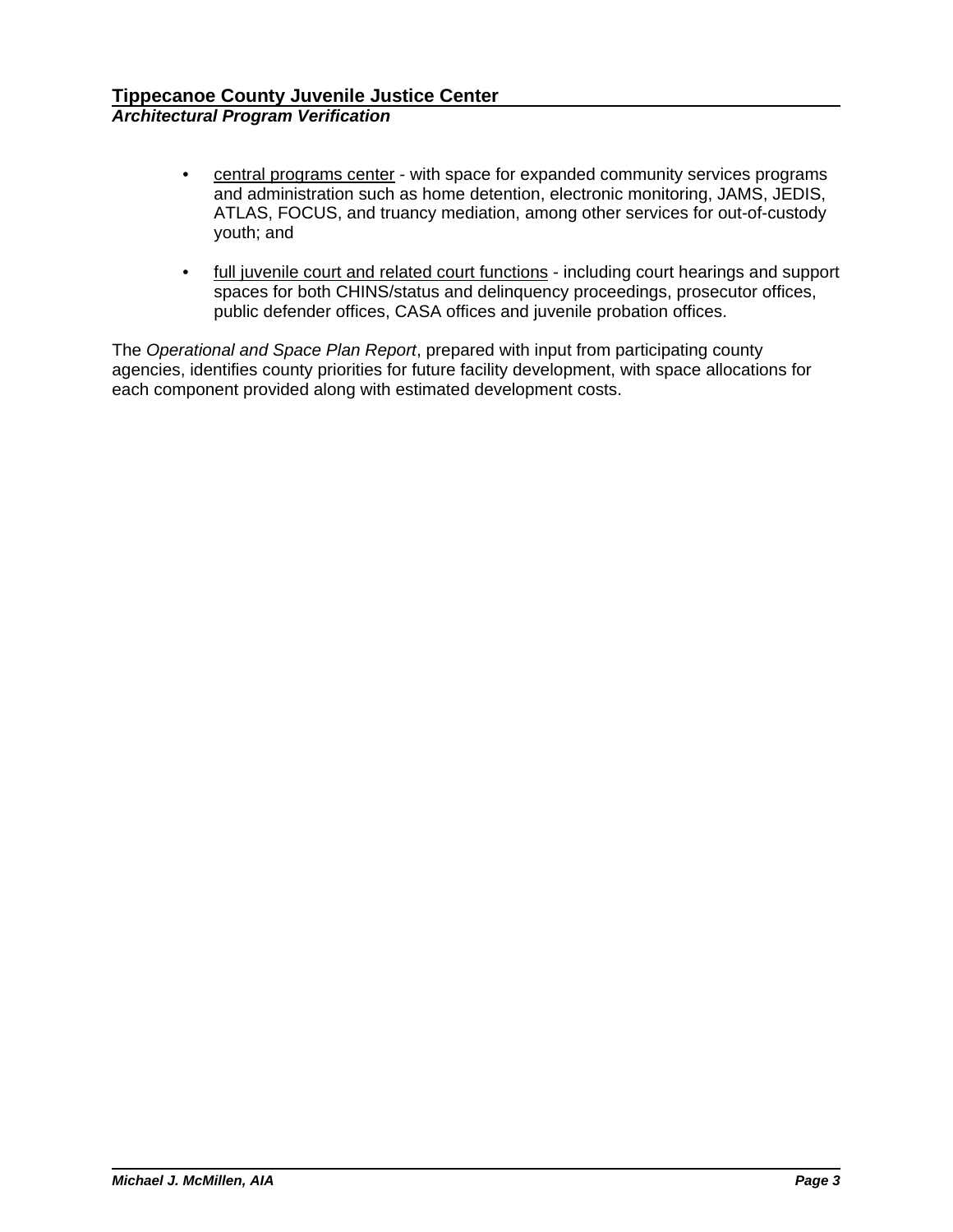# **Verification Process and Findings**

The Tippecanoe County Commissioners, to ensure that facility development would proceed in a manner consistent with county needs and advanced practices, decided to verify specific operational and space requirements for the proposed Juvenile Justice Center project. This process involved a review of all previous planning documents and extensive interviews with court and program staff.

Ongoing examination of county priorities has verified that secure detention/treatment capacity within the county, as well as expanded alternative services, are essential for more efficient, cost effective and improved services to youth.

In particular, county authorities have expressed a desire for:

- a secure facility to accommodate both sentenced juveniles and juveniles awaiting hearings (26 to 30 beds);
- an intake/assessment component for all youth referred to juvenile court;
- an expanded alternatives program component providing services (education, monitoring, supervision, intervention) similar to those now provided at Cary Home but more comprehensive in nature; and
- an expanded nonsecure treatment program for sentenced females (6 to 8 beds), similar in character to residential services now provided at Cary Home.

Court hearing functions, though included in the *Operational and Space Plan Report*, are now considered of secondary importance for initial development. Although planning should account for future inclusion of full court-related services, including hearings and offices, prosecutor, public defender and CASA, these functions should not be developed until the need for two fully operational courtrooms and associated staffing (for both family court and delinquency hearings) are required by expanding caseloads. Until that time, juvenile court functions should remain in current locations to ensure continued maintenance of essential support and to avoid potential isolation of court staff. Facility planning efforts, however, should include documentation of space and location requirements for future court expansion.

*Planning efforts have focused on the development of a new Juvenile Justice Center including secure residential services, an intake/assessment component, and an expanded alternatives services program (JAMS, JEDIS, ATLAS, FOCUS, truancy mediation and electronic monitoring) that shares indoor recreation space with secure residential programs on a time-phased basis. Expanded nonsecure treatment will occur at the Cary Home site.*

Secure residential programs, with capacity now set at 26 to 30 beds, are reduced in size from the previously defined 36 beds, in recognition of court priorities that specify the use of least restrictive settings. Many females that might be held in restrictive custody can be managed and treated appropriately in nonsecure programs of the type now provided at Cary Home. To this end, court authorities have determined that 6 to 8 nonsecure treatment beds (beds that otherwise would be in secure custody) represent an appropriate response to juvenile and community needs. The development of an eight bed female treatment component at Cary Home reduces the need for secure construction by eight beds. The decision to locate eight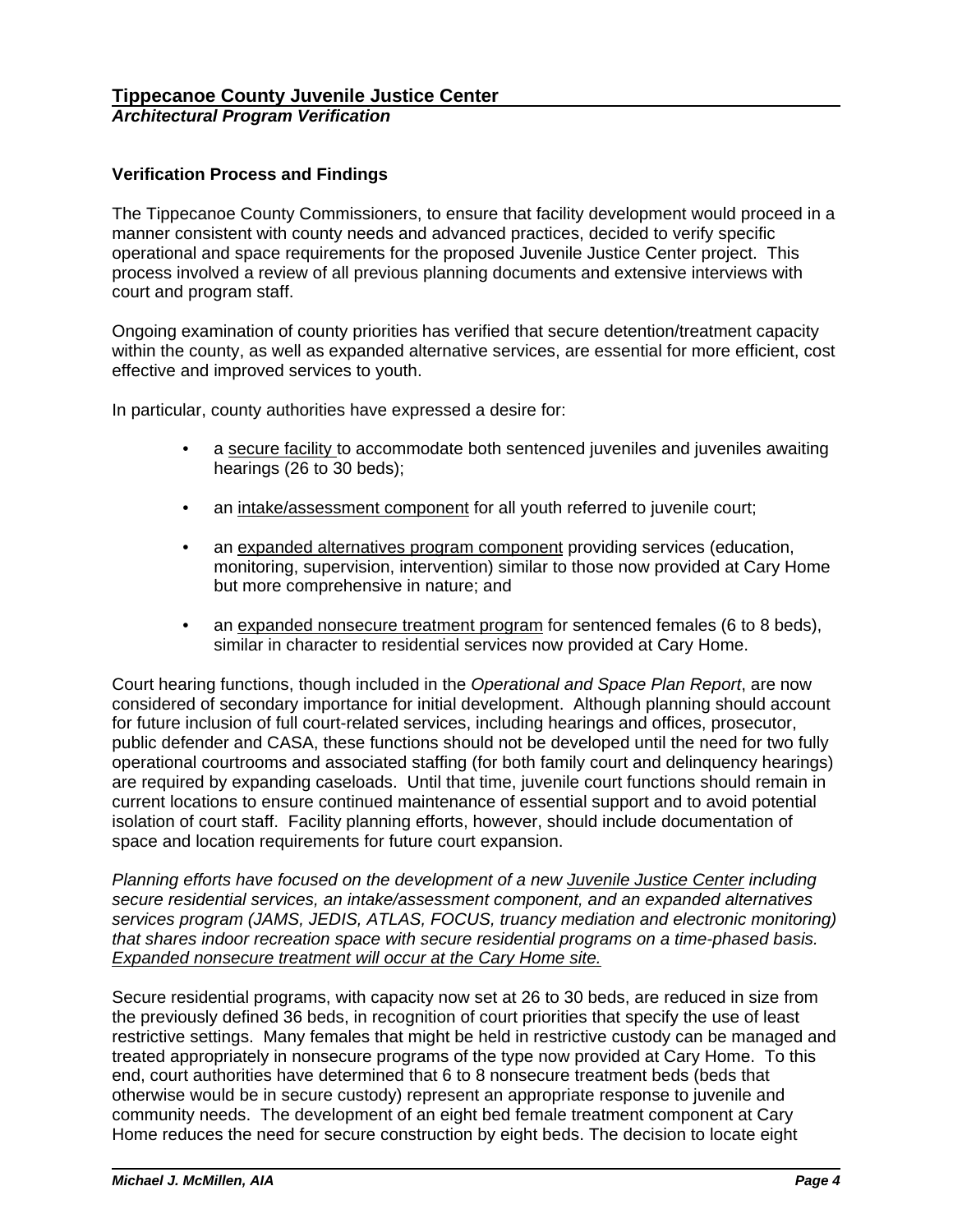additional female treatment beds at Cary Home recognizes the quality of programming now in place at Cary Home and the support available for expanded operations of suitable character.

The use of expanded nonsecure programming is equally important with regard to ongoing operational expense. Juveniles placed in nonsecure care are eligible for a percentage of reimbursement of costs as is now the case for Cary Home operations. Such reimbursement is not available for secure custodial operations.

Since core staffing, administration and support services for nonsecure residential operations are already provided at Cary Home for males, local authorities have determined that additional nonsecure treatment capacity (up to eight beds) could be developed at Cary Home. Existing residential programs would remain in place, with new housing and program space developed immediately adjacent to the existing building. This approach presents several advantages to the County, including:

- continuing use of the site for juvenile purposes,
- cost effective staffing patterns,
- flexible housing assignments in response to shifting male/female ratios (while IV-E capacity requirements are maintained), and
- the potential upgrade of program areas for all youth (recreation, medical, visiting, food services) served at Cary Home.

This verification report examines specific space requirements for all proposed new construction (secure detention and treatment, nonsecure alternative programs, and support areas) at the proposed Tippecanoe County Juvenile Justice Center. In addition, it documents space requirements for nonsecure female treatment expansion at the Cary Home site and for courts expansion at the Juvenile Justice Center. Functional relationships (adjacencies) between all operational components are examined graphically through a series of diagrams illustrating preferred connections, circulation and access control points. These diagrams will be used to guide architectural plan development in subsequent project phases.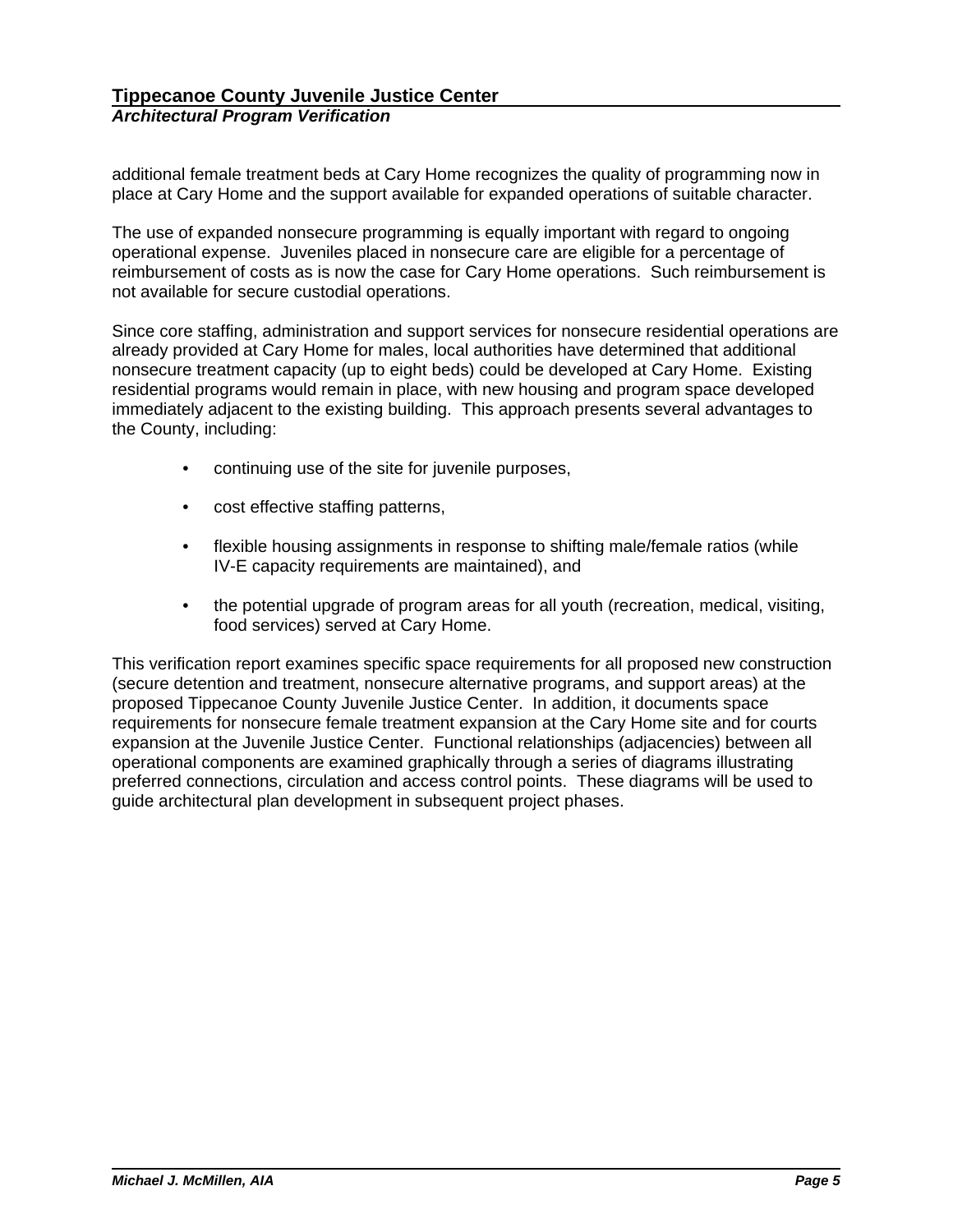# **Juvenile Justice Center Planning**

### *Secure Detention - Housing*

The development of a 26 to 30 bed secure facility of the type now envisioned presents considerable challenges and opportunities. As currently envisioned, it will serve male and female youth awaiting hearings and sentenced for treatment purposes. This will permit the county juvenile justice system the broadest possible latitude in responding to juvenile and court needs during all stages of the juvenile justice process. It will also provide the greatest opportunity for reducing juvenile placements outside the county for both pretrial and dispositional purposes. Placements with both private and state agencies can be reduced considerably.

At the same time, despite the relatively small capacity now proposed, juvenile justice authorities recognize the need for multiple housing areas so that discrete populations can be maintained separately - males separate from females, aggressive youth separate from more passive youth, sentenced youth separate from preadjudicated youth. A minimum of four housing units, each with six sleeping rooms and associated dayroom is required to afford appropriate classification and directed program activities. Current planning calls for housing units to be grouped in pairs, with each pair sharing a common, open multipurpose area for expanded activities and larger group functions.

To ensure the most flexible classification, an additional small unit of at least two sleeping rooms will be attached to each multipurpose space to accommodate overflow from the six-bed units and to provide separate housing when needed for special populations. Total capacity with this organization is 28 youth. The two bed units could be expanded to three beds for little additional cost to provide a total 30 bed capacity if desired.

Housing and core services should be organized to permit the future development of up to four six-bed housing units and associated multipurpose and special housing areas.

### *Secure Detention - Education*

Educational services for detention are centralized outside of housing areas and will not be shared with nonsecure alternative services to be developed elsewhere in the facility. Three classrooms and a shared multipurpose area with library, computer use, and group meeting functions are planned. Classrooms are sized for use by up to 12 juveniles with instruction areas, storage, and three computer stations. With an initial facility capacity of 28 youth and four teaching spaces (three classrooms and one multipurpose), class sizes of 6 to 8 youth will be practical. Smaller spaces could be developed, but educational areas are intended to support a capacity of up to 56 youth in the future in the event of housing expansion.

A teacher workroom, office space, clerical support, academic supplies storage, and resident and staff restrooms will be included within the educational component so that all academic activities are self-contained, with resident movement to other areas minimized.

## *Secure Detention - Food Services*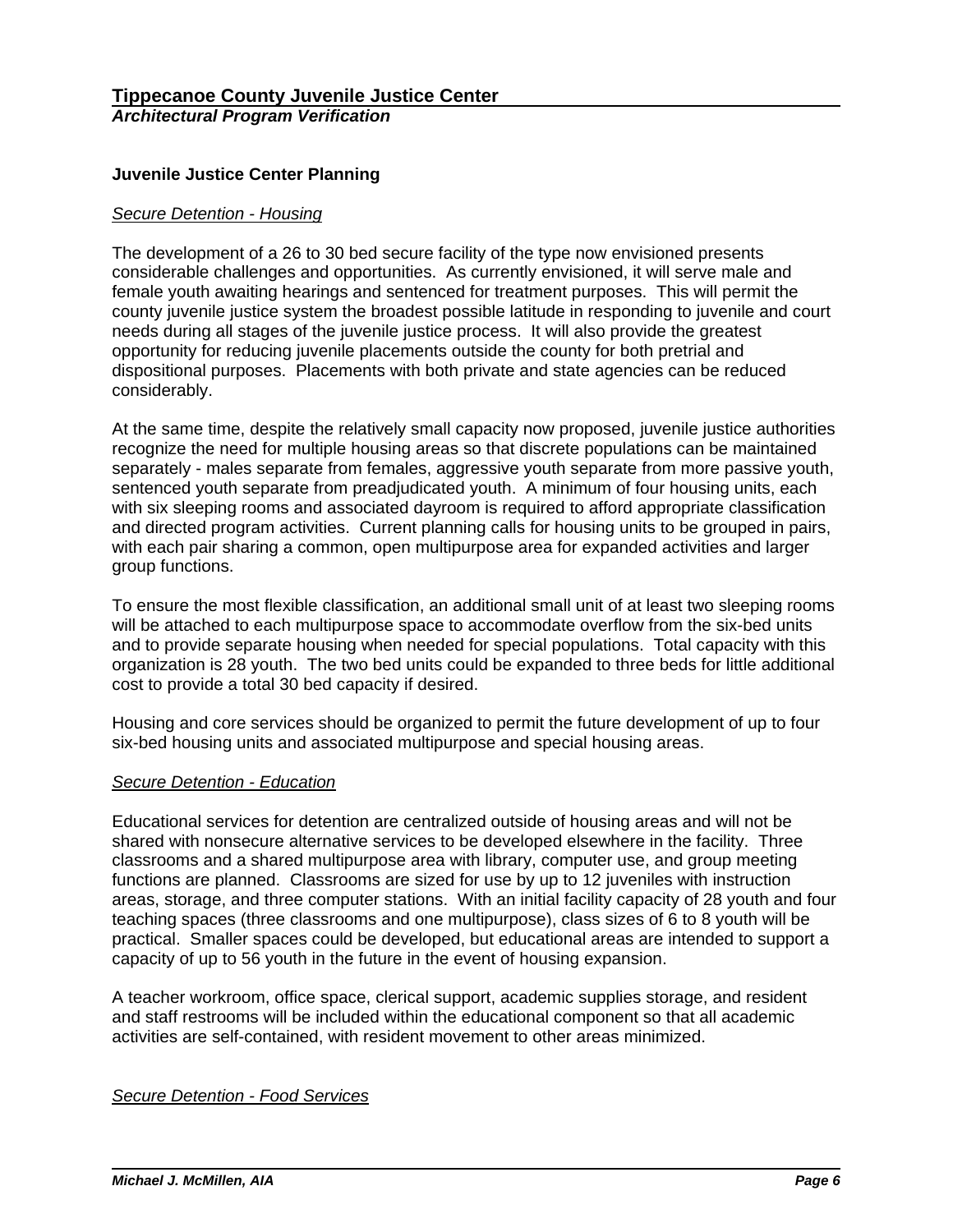All meals for detained youth and youth attending afterschool programs in nonsecure areas will be prepared onsite in a central kitchen. The kitchen should be sized to accommodate the preparation of up to 266 meals daily (72 for detention residents and staff three times daily, 50 additional meals for youth in alternatives programming), with onsite dry and cold food storage for a minimum of three days. Deliveries are anticipated each day as necessary.

Meals will be served to detention residents in a central dining area convenient to both housing and education areas. Residents and staff will dine in the same area at the same time, with dining for up to 36 users per sitting (28 residents and eight staff). Shift dining will be employed to the extent necessary to ensure appropriate separation between various residential groups. Residents of multiple classifications may dine in the same area at staff discretion; seating arrangements and staff supervision will ensure appropriate separation and management. The dining space may also be used for large group assembly, crafts, and life skills education.

Detention residents will be served directly from the kitchen via a serving line. Meals and snacks will be delivered to nonsecure areas for youth in alternatives programming.

# *Secure Detention - Visiting*

Family visiting and involvement with youth are seen as critical to the treatment mission of the proposed residential program. To encourage family participation, defined meeting areas suitable for both group and private contact visitation will be provided. These areas, though secure, will be separate from residential program areas and located near the public lobby so that the public need not enter residential spaces.

Group visiting for up to 24 residents, staff and the public is required, with individual visiting rooms attached to facilitate private conversations and attorney/client interviews. Group visiting space will also be used for staff training and other functions involving the public at staff discretion. Non-contact visiting rooms are not required. Social services offices will be located nearby to work with both residents and families.

All detention visitors will be received by staff located in a central control station, with access to visiting controlled exclusively by these staff. Supervision of visiting areas by the central control station is also desired.

# *Secure Detention - Recreation*

Both indoor and outdoor recreation are required for detention residents. Large muscle indoor recreation will take place in a small, half-court gymnasium space suitable for basketball, volleyball, aerobics and other group activities. A attached fitness room for stationary equipment and exercise is desired to provide youth a full range of health-oriented activity. Both the gym and fitness room should be accessible to the public and to youth participating in nonsecure alternative program activities at the facility. Controlled access for both resident and nonresident groups is essential since time-phased use will occur - the gym will be secure when used by detention residents and nonsecure when accessed by non-resident youth and/or the public.

More passive recreation activities (e.g., table games, reading, computer skills, audio-visual presentations) will take place in multipurpose spaces located in housing.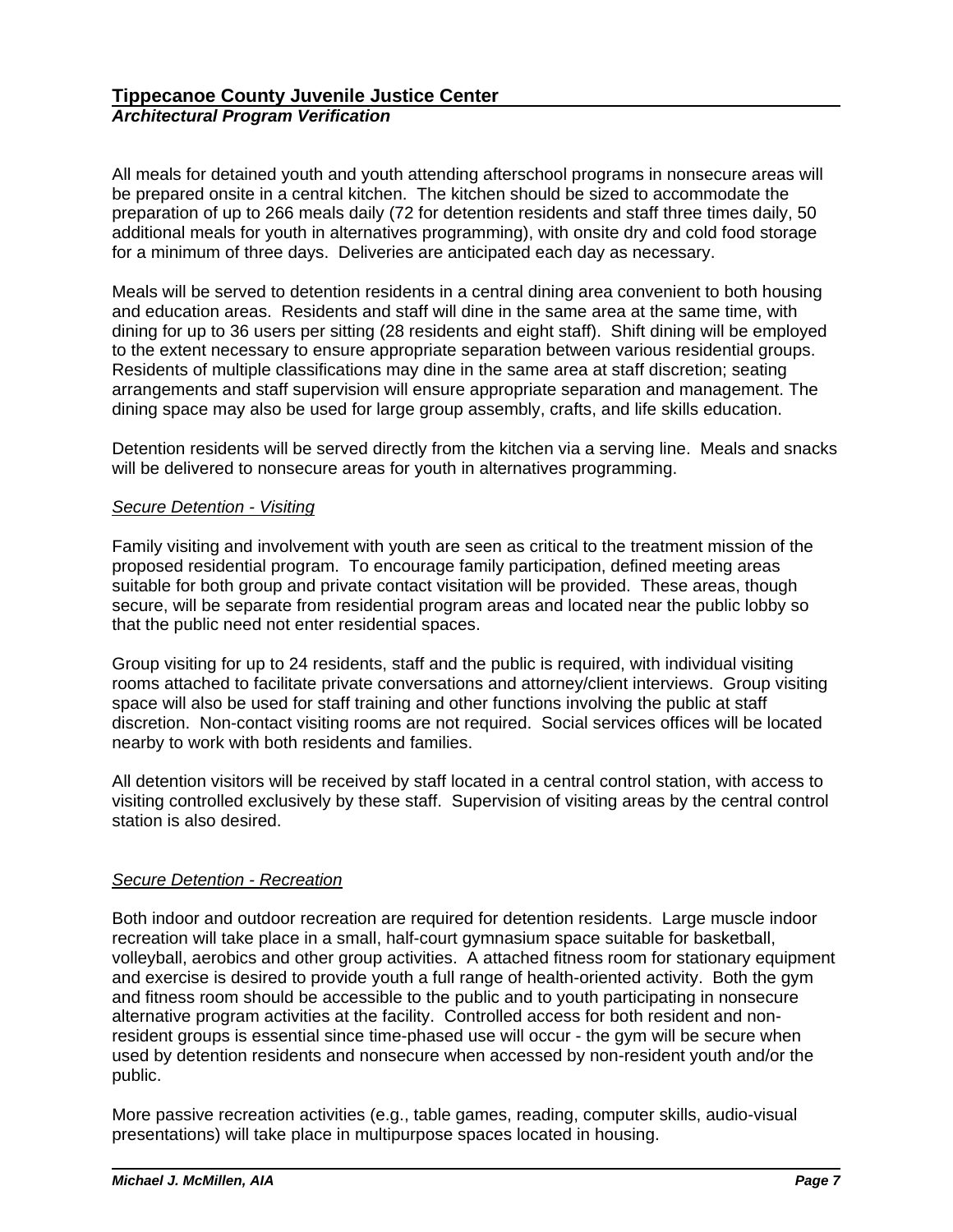Outdoor recreation areas should afford opportunities for active group play as well as more quiet pursuits such as dining, classwork and other special activities. Large play areas (ballfieds) are not required. Hardsurface space that is easily maintained and can be used for a variety of activities is desired. To the extent possible, outdoor space should be easily accessible to all housing and program areas to support a range of desired activities. At the same time, outdoor space regularly used by residents should not be easily accessible to or viewed by the public.

### *Secure Detention - Health Services*

A small medical component is planned so that residents have ongoing access to health services - sick call, medical examination, medications dispensing and treatment of minor injuries. This component will primarily serve detained youth, though medical staff be made available to youth attending nonsecure alternative programs. Close proximity to detention housing and program areas is required, with easy access to admissions areas. Immediate access to nonsecure areas is not a priority.

The medical component will include a medical examination room, a dental examination room, a nurse's workstation, a medical office for visiting professional staff and storage space for medical supplies, records and medications. Infirmary (overnight) care is not required. Juveniles requiring more intensive medical treatment for illness or injury will be transported to offsite locations as required.

### *Secure Detention - Administration and Staff Areas*

Administration, staff areas and the public lobby are nonsecure spaces located outside of the secure residential perimeter. Access to the public lobby will be controlled, with all visitors screened upon entering the facility. Ideally, all staff reporting for duty will be visually screened by central control before entering secure residential areas. Juveniles attending alternatives programs in nonscure areas will also be screened prior to entering these areas.

Administration, featuring all required clerical, office and support areas, includes space for staff meetings, records storage and MIS/central computer functions. Administrative staff will provide public reception during business hours. Staff areas, including breakroom, lockers and restrooms, should be closely associated with administrative spaces to promote contact between administration and residential staff. The breakroom is intentionally located outside the secure perimeter so that residential staff must formally leave their posts during break periods. Shift change will take place on the floor in residential areas to ensure continuing staff coverage.

A staff entrance separate from the public lobby is not required but may be developed if controlled access to secure areas is maintained.

# *Secure Detention - Admissions*

The admissions component provides all secure processing into the facility. Separate from Intake Reception (a staff secure function), admissions includes space for juvenile waiting and holding, initial search and shower, and clothing/property storage. A staff work space will be available for initial interviews and paperwork and should be located to provide direct staff supervision of all admissions areas.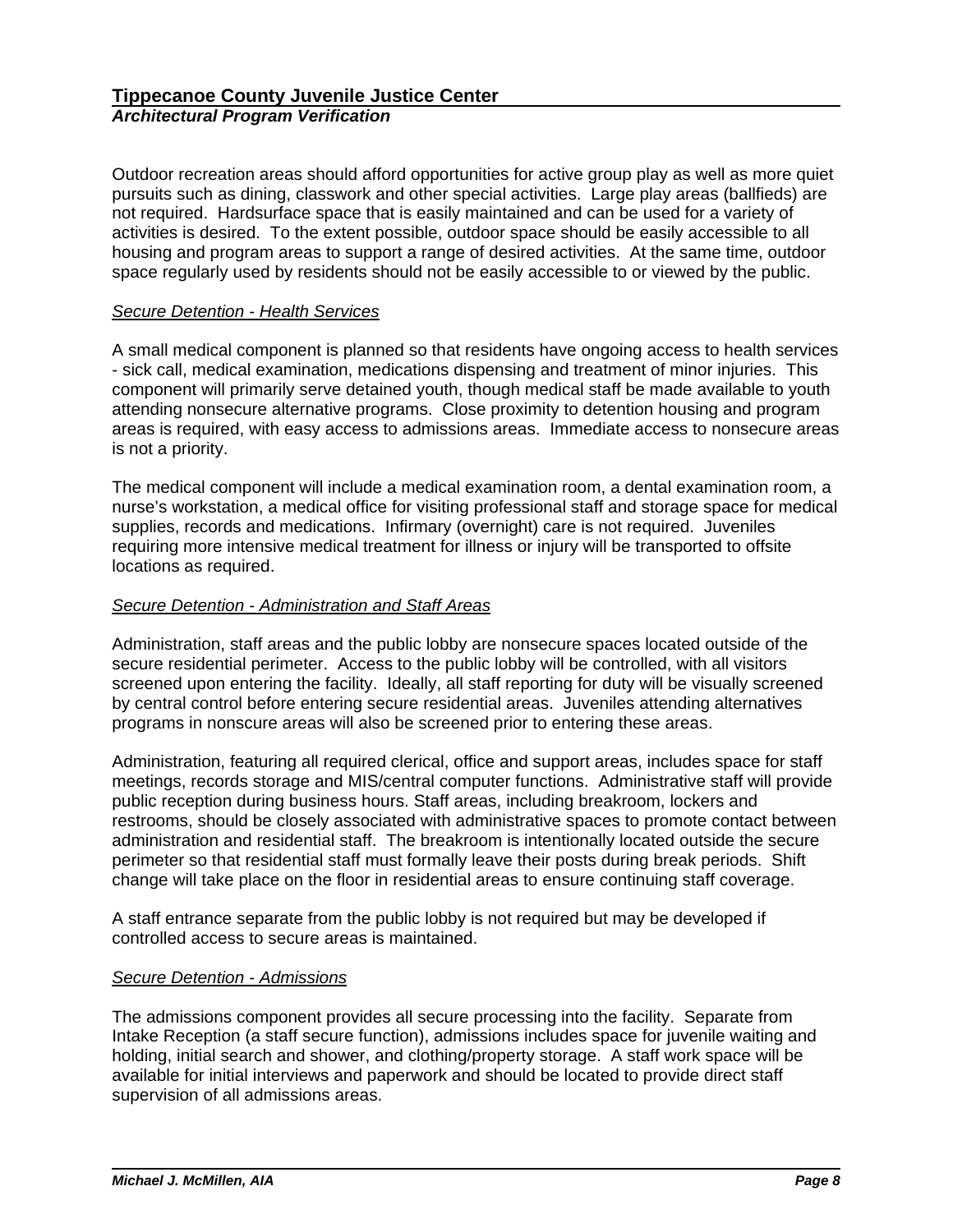Two secure holding rooms are provided so that juveniles can be separated and/or physically controlled as necessary in response to threatening behavior while awaiting escort to residential areas. These rooms may also be used for temporary administrative segregation of youth exhibiting disruptive behavior while in residential custody and for youth who may require more intensive supervision in response to self-damaging (suicidal) behavior. It is anticipated that these holding rooms will serve as a resource for the Intake Reception function, i.e., when a youth waiting temporarily for transfer or release at intake requires a private room for sleeping or other management purposes. County authorities have requested that the central control station be arranged to provide direct visual supervision of the holding rooms to ensure continual observation of youth when other staff are not present.

Admissions will connect directly to Intake Reception and to a vehicular sally port for law enforcement use. Transfers of juveniles in detention to offsite locations or other residential programs will also occur through this area.

Admissions will only be staffed when juveniles are present.

# *Intake Reception and Processing*

Intake reception and processing incorporates many of the functions previously envisioned for a Crisis Center component. Youth referred by law enforcement will arrive at the Intake Reception and Processing component located outside the primary security perimeter. A juvenile waiting area, supervised from central staff work space, is provided along with two interview rooms that may be used for private waiting as required. Interview and conference rooms are available for private conversations with youth and family members. Public access occurs through a separate entry connected to the public lobby of the facility, with access controlled by staff.

Intake processing involves initial case investigation and police reporting so that a decision can be made regarding appropriate placement and services to be provided for each youth. After initial processing is complete, juveniles may be released to parents or transferred directly to juvenile detention via the Admissions area. In many instances, juveniles may have to wait at Intake for extended periods. A separate waiting area, easily supervised by staff and suitable for passive activities and occasional meal service, is provided for this purpose. Juveniles who exhibit aggressive or other uncontrolled behavior may be temporarily confined in holding rooms located in the adjoining Admissions area. Sleeping rooms within the Intake component are not required at present but may be incorporated for temporary use by juveniles awaiting release or transfer to other programs.

Law enforcement and juvenile access to Intake may occur through the vehicle sally port and security vestibule associated with the Admissions component. Law enforcement and juvenile access through the public lobby is not desired.

### *Alternative Programs Areas*

Several alternative programs now located at Cary Home - JAMS/Evening Report, ATLAS (alternative school), and JEDIS (alternative school sanction) - will be relocated to the proposed Juvenile Justice Center. In addition, the Juvenile Alternatives program (home detention and community services) will be incorporated at the new facility. All of these programs are nonsecure, and juveniles in these programs will not participate in programs within secure areas of the facility. The only space to be shared by nonsecure and secure detention programs will be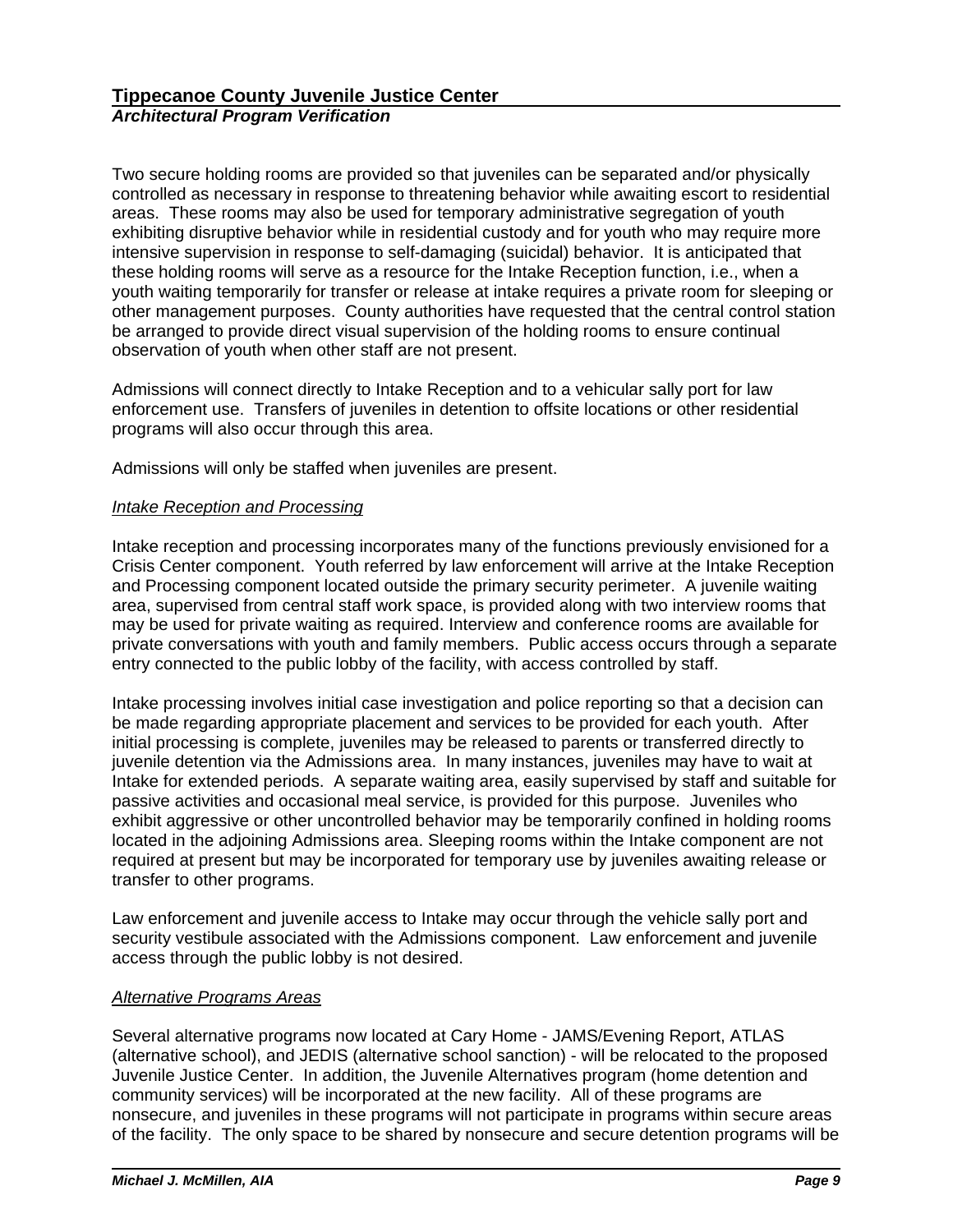indoor gymnasium space that can be made available on a time-phased basis. Non-resident youth will not enter any secure areas, and resident youth will not leave secure spaces.

The JAMS, ATLAS and JEDIS programs primarily require classroom and educational support space as indicated in the program. Home detention and community services areas include staff work space and interview, drug testing and equipment storage areas. Nonsecure construction is anticipated throughout, with access to various program areas controlled by staff.

JAMS and ATLAS programs will each accommodate 30 youth. The JEDIS program will support up to 15 youth.

Separate space for central treatment functions, including the Focus program, family counseling and associated staff work, is also provided. These spaces (conference, group and interview rooms) will be available for use by all alternative programs located at the facility and by other programs requiring meeting space.

At present, multipurpose space for use by all programs is planned. The multipurpose space will permit group presentations, meal service as appropriate, table games if desired, and other directed activities at staff discretion. Although now programmed as separate space, these functions may be incorporated in other program space as design efforts proceed.

Administrative office space that supports management of all alternative programs, including program offices, accounting, conference and clerical activities, will be provided in close association with program areas.

Juveniles attending programs on site will be screened in public lobby areas prior to entering program spaces. If lobby space will eventually support access to court hearing functions, a separate entry for juvenile program access may be desired.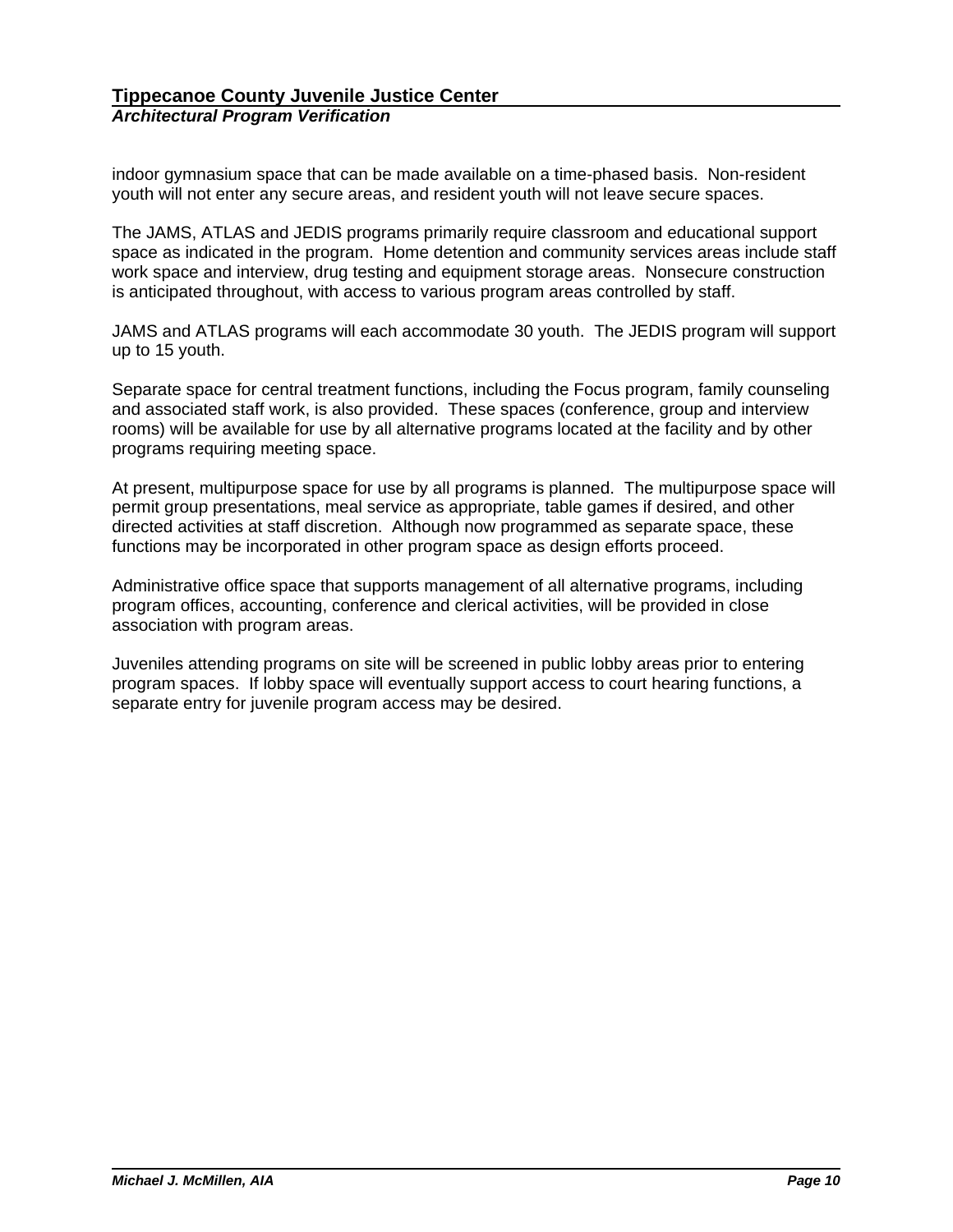# **Female Treatment / Cary Home Planning (Nonsecure)**

Though not addressed in the *Operational and Space Plan Report*, court authorities believe that a specialized, staff secure treatment unit for females will prove advantageous for the county. The availability of a small female treatment unit similar to those now in place for males at Cary Home will permit juvenile females to remain in the community, receive local services, enhance family intervention and contact with youth, and reduce placements made outside the county at state agencies and private treatment programs. Equally important, secure beds originally considered necessary at the proposed Juvenile Justice Center for these youth can be eliminated, with more directed and appropriate treatment services provided. By locating a female treatment unit at Cary Home, existing staff and support resources can be used to best advantage, and improvements benefitting all residents may be implemented.

# *Female Treatment Unit*

The female treatment unit itself is now planned to include living and sleeping space for eight youth. A combination of single and double sleeping rooms will permit adequate separation of residents. No toilets in sleeping rooms are required. Living space will support passive group and individual activities, including counseling, reading, television viewing, computer use, homework, crafts, table games and snacks. A small galley area will permit residents to prepare snacks and participate in life skills activities. A laundry room is provided so that residents can do their own laundry. Office space for both supervision and therapeutic staff will adjoin the central living/activity space. Direct access to outdoor space from living areas is desired.

Female residents will take part in various activities (dining, medical services, visiting, special treatment programs) in the existing Cary Home structure, with access controlled by staff as required. Recreation program space proposed as part of this project will be available to both female and male residents. Male and female residents may attend various program functions together at staff discretion and under exclusive control by staff, but most program activities are intended to occur independently for each group.

Females will participate in a range of in-community programs and activities, including education. Females arriving from external activities should be able to access the Female Treatment Unit directly, i.e., without moving through existing Cary Home spaces. All female resident access and egress will be directly monitored by unit staff, with support from other program staff as required.

Analysis of the existing Cary Home demonstrated that the existing building cannot be easily and cost effectively converted for expanded residential uses. Housing for female residents will be new construction, with interior connections to the existing building required.

# *Support Program Expansion*

With the development of a new female treatment component at Cary Home, county authorities have indicated that enhanced program and support services for all residents may be explored. Specific areas for improvement include onsite recreation, visiting, medical examination, education, staff areas, and food services.

Indoor recreation is considered essential as a means of providing residents with continuing opportunities to expend youthful energy. A small indoor recreation center suitable for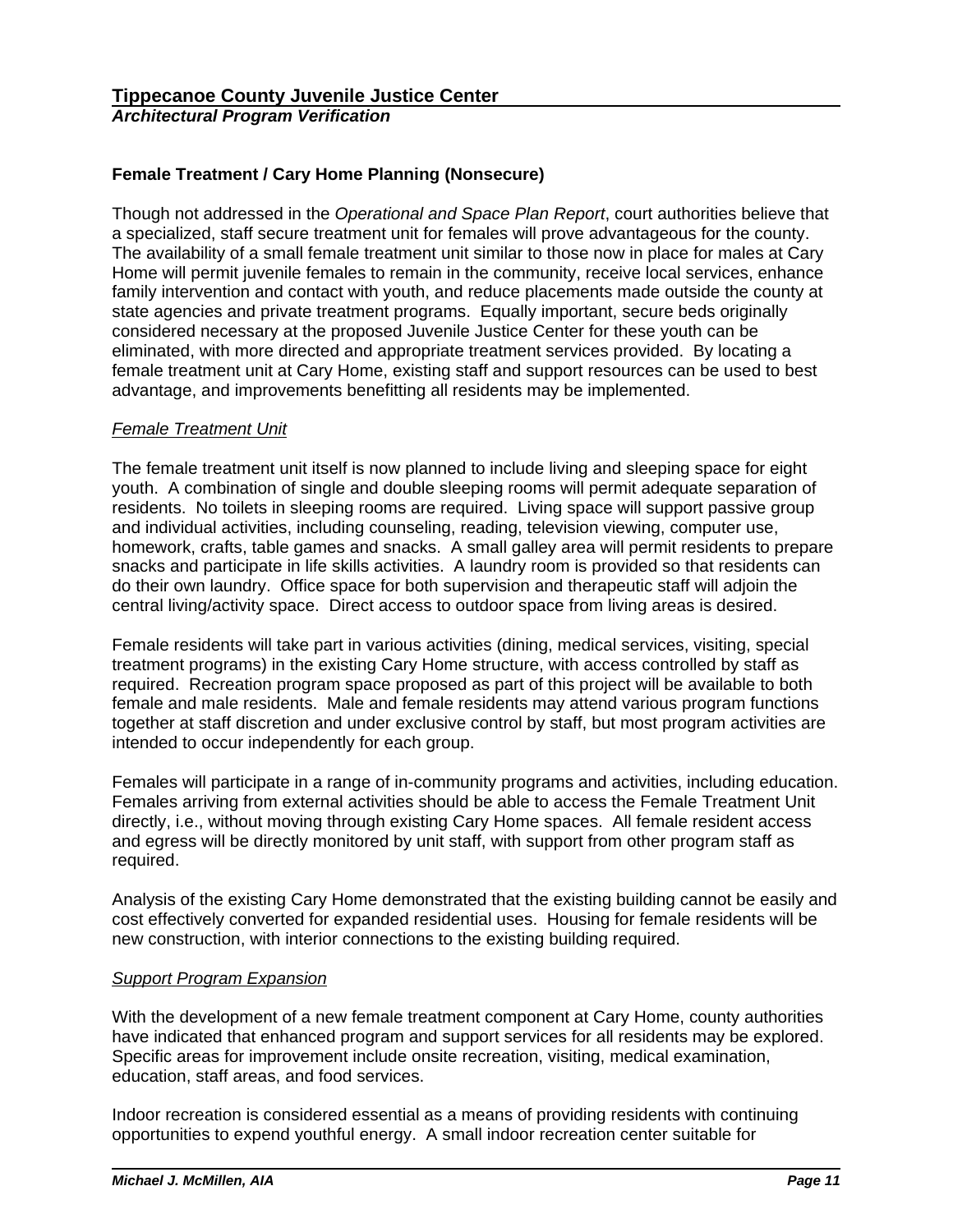basketball, aerobics and other active games is proposed for this purpose along with a separate area for stationery fitness equipment. These spaces will be developed via new construction and sited for easy access by both male and female residents.

Since afterschool education and evening report functions are proposed for development as part of the Juvenile Justice Center, space will be available within the existing Cary Home structure to implement improved education support space for resident use during afternoon and evening hours. Space vacated by JAMS/Evening Report, ATLAS, and JEDIS programs may be further modified to support enhanced family visitation so that public access and contact with residents is more easily managed. Medical services and staff work areas may be similarly enhanced, as will individual and group counseling space.

Although not immediately required, food service and dining renovations may also be considered. Existing conditions within food service areas are not consistent with advanced practices for residential services, and additional resident capacity may pose problems. With proposed renovations and new construction at the facility, the county will commit to long-term operations at the site, and food service modifications will be more easily accomplished as part of the planned construction process.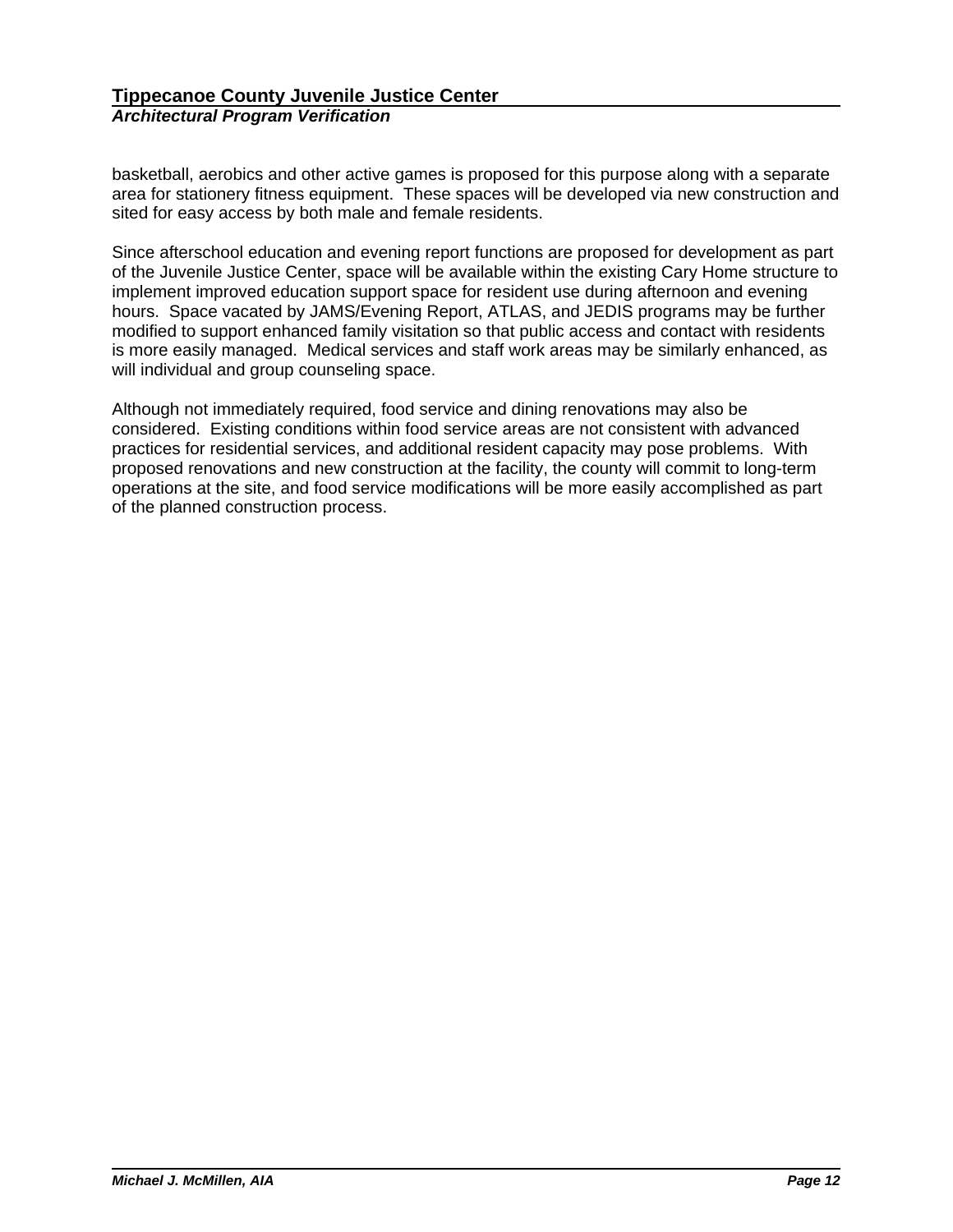# **Architectural Program**

This architectural program builds upon information originally developed in the *Operational and Space Plan Report* completed in July, 2004. Modifications requested by county authorities are reflected in each of the functional components identified herein.

The following pages present space tables listing all required spaces for all functional components of the proposed Tippecanoe County Juvenile Justice Center, along with diagrams illustrating desired spatial adjacencies, i.e., the most appropriate connections between spaces. Many spatial options have been explored. Those appearing in this report represent the operational priorities preferred by county authorities and service providers as the most suitable to provide effective security, intervention and treatment for all youth served.

Each space table identifies the total net square feet, or useable area, required for each space and for each component at the Juvenile Justice Center. Area summaries tables for both detention areas and alternative services areas define the grossing factors necessary to determine the total size of required construction, including net areas, mechanical spaces, circulation, and wall thickness.

The Juvenile Justice Center will initially include residential and service areas for secure detention and separate program areas for alternative services such as JAMS (Evening Reporting), ATLAS (Alternative School), JEDIS (Alternative School Sanction), Juvenile Alternatives (Home Detention, Community Services) and central treatment functions. In addition, expanded treatment for females at the Cary Home is also proposed. Space tables indicating total areas required in support of this function are also provided.

Although courts and courts related functions are not proposed for development initially at the Juvenile Justice Center, these functions may be incorporated at the facility in the future. County authorities have specified that courts expansion at the Juvenile Justice Center will include a full complement of hearing and support spaces, as well as space for the CASA, Prosecutor and Public Defender functions. Courts will not be developed unless all juvenile court-related functions can be implemented at the Juvenile Justice Center. Space tables indicating spaces required for all juvenile court and related functions are provided.

Preliminary cost estimates for all currently proposed and future juvenile justice components at both the Juvenile Justice Center and the Cary Home are provided.

# Area and Cost Summary (Initial Construction)

|                                 | <b>Total Area</b>      | <b>Estimated Cost</b> |
|---------------------------------|------------------------|-----------------------|
| Juvenile Justice Center         |                        |                       |
| Secure Detention                | 35,608 Gross SF        | \$10,815,930          |
| <b>Alternative Programs</b>     | 16,930 Gross SF        | 3,074,063             |
| Cary Home                       |                        |                       |
| (Female Treatment and Upgrades) | 11,789 Gross SF        | 2,059,437             |
| Totals                          | <b>64,327 Gross SF</b> | \$15,949,430          |
| <b>ADMINISTRATION</b>           |                        |                       |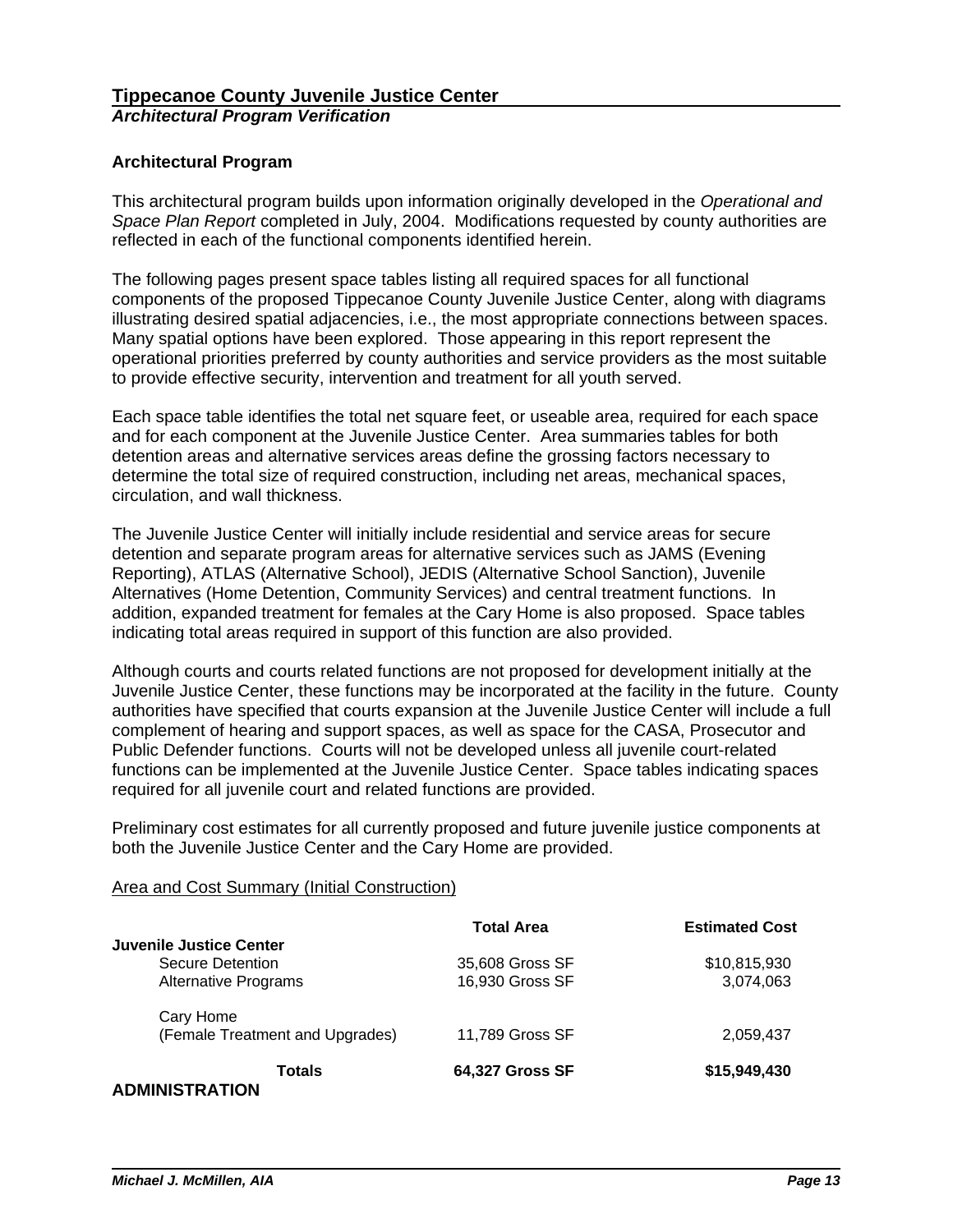| <b>Component Name:</b>        | <b>ADMINISTRATION - 1.000</b>                                     |                       |                |                                 |                                                                                   |
|-------------------------------|-------------------------------------------------------------------|-----------------------|----------------|---------------------------------|-----------------------------------------------------------------------------------|
| Subcomponent:                 | <b>Administration and Lobby</b><br><b>Component Number: 1.100</b> |                       |                |                                 |                                                                                   |
| <b>Space</b><br><b>Number</b> | <b>Space/Component</b>                                            | <b>Square</b><br>Feet | <b>Number</b>  | <b>Total Net</b><br><b>SqFt</b> | <b>Comments</b>                                                                   |
|                               | <b>Public Lobby</b>                                               |                       |                |                                 |                                                                                   |
| 1.100                         | <b>Public/Staff Entry Vestibule</b>                               | 40                    | 1              | 40                              |                                                                                   |
| 1.101                         | Public Lobby                                                      | 375                   | 1              | 375                             | seating for 25 users, phone<br>alcove, drinking fountain                          |
| 1.102                         | <b>Metal Detector</b>                                             | 50                    | 1              | 50                              | in lobby, access to secure<br>detention and courts areas                          |
| 1.103                         | Visitor Storage Lockers                                           | 20                    | 1              | 20                              | access from lobby                                                                 |
| 1.104                         | <b>Public Restrooms</b>                                           | 100                   | $\overline{2}$ | 200                             | male and female                                                                   |
|                               | <b>Administration</b>                                             |                       |                |                                 |                                                                                   |
| 1.105                         | <b>Clerical Work Area/Reception</b>                               | 180                   | 1              | $\Omega$                        | two stations, with waiting (4<br>spaces) for visitors, counter at<br>public lobby |
| 1.106                         | Administrator's Office                                            | 160                   | 1              | 160                             | w/small conference                                                                |
| 1.107                         | Asst. Administrator's Office                                      | 120                   | 1              | 120                             |                                                                                   |
| 1.108                         | Program Director Office                                           | 120                   |                | 120                             |                                                                                   |
| 1.109                         | Intern Workroom                                                   | 140                   |                | 140                             | 2 workstations                                                                    |
| 1.110                         | Personnel/Accounting Office                                       | 120                   | 1              | 120                             | locate near clerical and<br><b>Administrator Office</b>                           |
| 1.111                         | Conference Room                                                   | 160                   | 1              | 160                             | 10 - 12 users                                                                     |
| 1.112                         | Workroom/Equipment                                                | 150                   | 1              | 150                             | office equipment, central<br>computers                                            |
| 1.113                         | Files /Supplies Storage                                           | 80                    | 1              | 80                              |                                                                                   |
| 1.114                         | MIS Office/Workroom                                               | 140                   | 1              | 140                             |                                                                                   |
| 1.115                         | <b>Central Distribution/Computers</b>                             | 160                   | 1              | 160                             |                                                                                   |
| 1.116                         | <b>Coffee Station</b>                                             | 10                    | 1              | 10                              |                                                                                   |
| 1.117                         | <b>Staff Restroom</b>                                             | 0                     |                | $\Omega$                        | use RR in staff areas                                                             |
| 1.118                         | Janitor Closet                                                    | 20                    | 1              | 20                              |                                                                                   |
|                               | <b>Total Net Square Feet</b>                                      |                       |                | 2,065                           |                                                                                   |

#### **Component Name:** ADMINISTRATION - 1.000<br>Subcomponent: Detention Staff Areas **Detention Staff Areas Component Number:1.200**

| <b>Space</b><br><b>Number</b> | <b>Space/Component</b>       | <b>Square</b><br>Feet | <b>Number</b> | <b>Total Net</b><br><b>SgFt</b> | <b>Comments</b>                                                                                                                                             |
|-------------------------------|------------------------------|-----------------------|---------------|---------------------------------|-------------------------------------------------------------------------------------------------------------------------------------------------------------|
| 1.200                         | Staff Break/Lockers/Mailroom | 320                   |               | 320                             | male/female staff, access from<br>public lobby and/or admin<br>areas, includes wet counter,<br>vending, seating/tables for 8,<br>and 36 half-height lockers |
| 1.201                         | Staff Equipment/Storage      | 80                    |               | 80                              |                                                                                                                                                             |
| 1.202                         | <b>Staff Restrooms</b>       | 80                    | 2             | 160                             | single user, ADA access<br>(male/female), with showers                                                                                                      |
|                               | <b>Total Net Square Feet</b> |                       |               | 560                             |                                                                                                                                                             |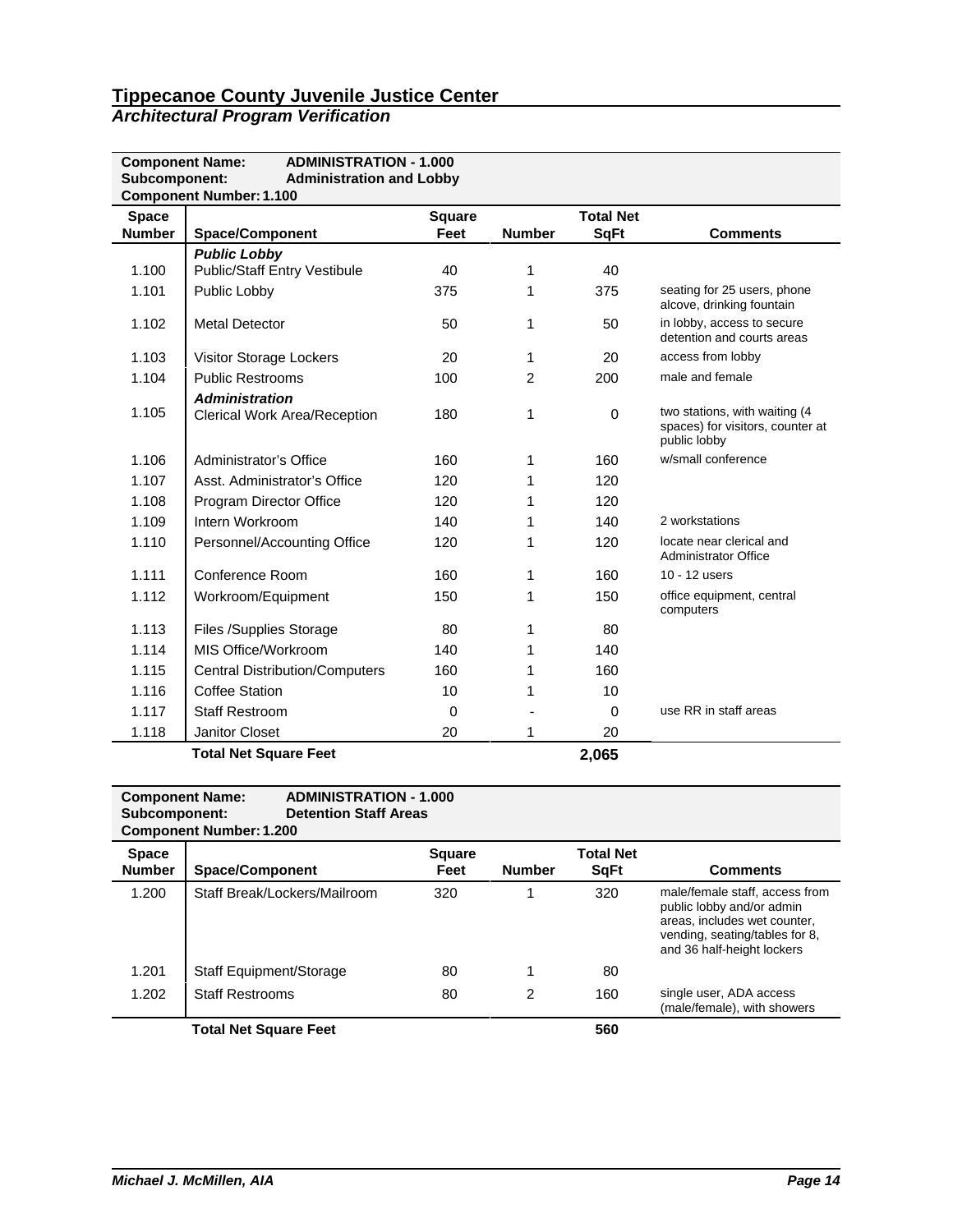

secure access control

Secondary access control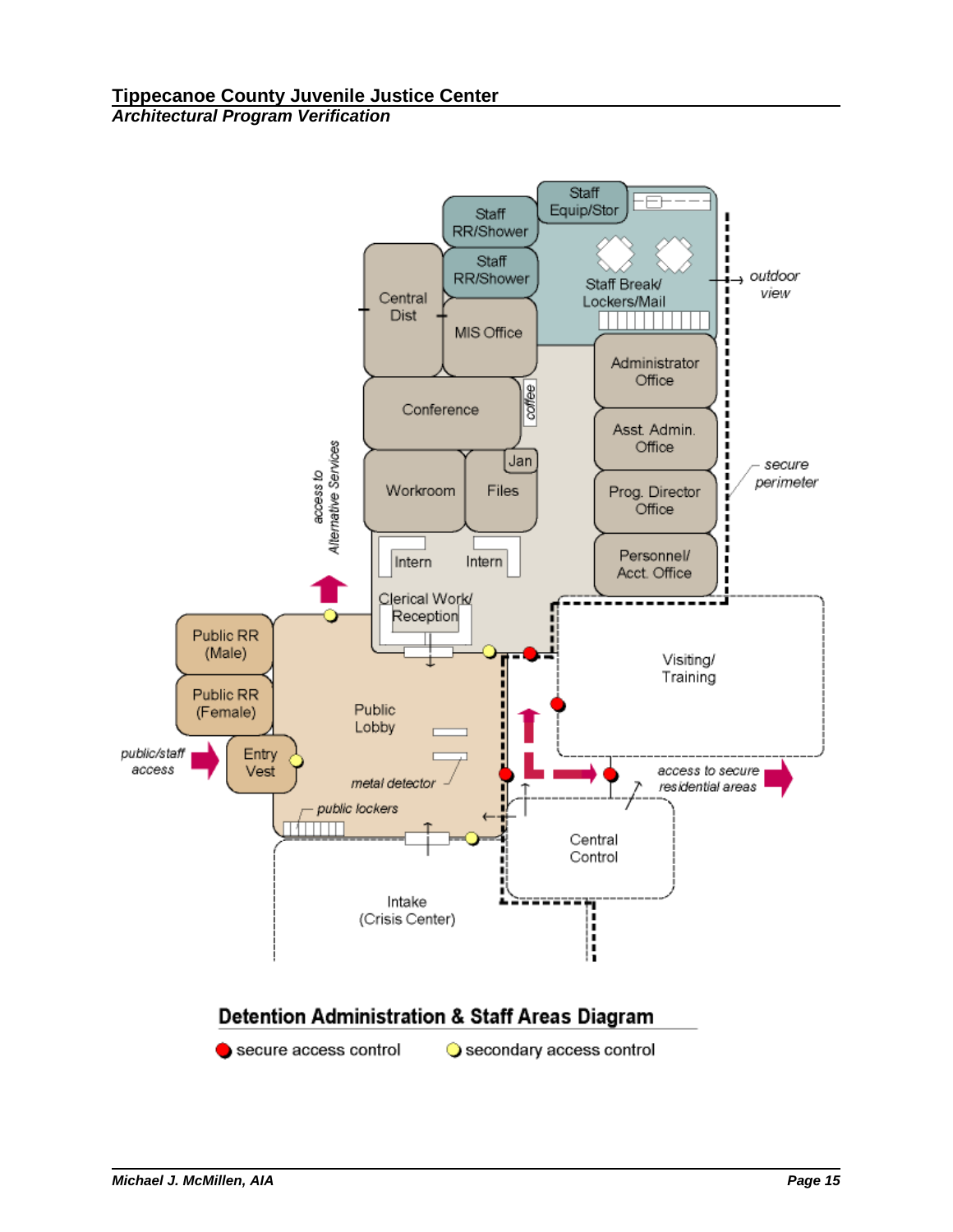| <b>ADMINISTRATION - 1.000</b><br><b>Component Name:</b><br>Subcomponent:<br><b>Admissions and Control Station</b><br><b>Component Number: 1.300</b> |                                                           |                       |                |                                 |                                                                                                                                                                                                     |  |  |  |
|-----------------------------------------------------------------------------------------------------------------------------------------------------|-----------------------------------------------------------|-----------------------|----------------|---------------------------------|-----------------------------------------------------------------------------------------------------------------------------------------------------------------------------------------------------|--|--|--|
| <b>Space</b><br><b>Number</b>                                                                                                                       | <b>Space/Component</b>                                    | <b>Square</b><br>Feet | <b>Number</b>  | <b>Total Net</b><br><b>SqFt</b> | <b>Comments</b>                                                                                                                                                                                     |  |  |  |
| 1.300                                                                                                                                               | Vehicle Sally Port                                        | 380                   | 1              | 380                             | single vehicle, permit small<br>van, drive through desired                                                                                                                                          |  |  |  |
| 1.301                                                                                                                                               | Sally Port (Pedestrian Access)                            | 40                    | 1              | 40                              | access from secure parking                                                                                                                                                                          |  |  |  |
| 1.302                                                                                                                                               | Juvenile Waiting/Processing                               | 150                   | 1              | 150                             | seating for two, at staff counter                                                                                                                                                                   |  |  |  |
| 1.303                                                                                                                                               | <b>Staff Work Area/Counter</b>                            | 120                   | 1              | 120                             | interview station and files, at<br>juvenile waiting area                                                                                                                                            |  |  |  |
| 1.304                                                                                                                                               | <b>Police Report Workstation</b>                          | 60                    | 1              | 60                              | at staff work area                                                                                                                                                                                  |  |  |  |
| 1.305                                                                                                                                               | Search/Shower                                             | 80                    | 1              | 80                              | with toilet                                                                                                                                                                                         |  |  |  |
| 1.306                                                                                                                                               | New Clothing Storage/Issue and<br><b>Hygiene Supplies</b> | 150                   | 1              | 150                             | hygiene supplies, janitor sink,<br>shelving                                                                                                                                                         |  |  |  |
| 1.307                                                                                                                                               | Juvenile Property & Clothing<br>Storage                   | 180                   | 1              | 180                             | w/locked cabinet for resident<br>valuables                                                                                                                                                          |  |  |  |
| 1.308                                                                                                                                               | <b>Soft Seclusion Room</b>                                |                       |                | $\Omega$                        | no toilet                                                                                                                                                                                           |  |  |  |
| 1.309                                                                                                                                               | Holding /Admin Segregation Room                           | 70                    | $\overline{2}$ | 140                             | with toilet                                                                                                                                                                                         |  |  |  |
| 1.310                                                                                                                                               | <b>Control Station</b>                                    | 160                   | 1              | 160                             | two workstations, counters<br>w/files storage, priority view to<br>staff access and admissions<br>holding rooms and processing<br>area, potential view to public<br>lobby/reception and/or visiting |  |  |  |
| 1.311                                                                                                                                               | <b>Staff Equipment Storage</b>                            |                       |                | 0                               | see staff areas                                                                                                                                                                                     |  |  |  |
| 1.312                                                                                                                                               | <b>Staff Restroom</b>                                     | 50                    | 1              | 50                              | near control, in admissions<br>area if colocated                                                                                                                                                    |  |  |  |
| 1.313                                                                                                                                               | Security /Communications<br><b>Equipment Room</b>         | 80                    | 1              | 80                              |                                                                                                                                                                                                     |  |  |  |
| 1.314                                                                                                                                               | <b>Shift Supervisor Office</b>                            | 100                   | 1              | 100                             | locate in residential areas                                                                                                                                                                         |  |  |  |
|                                                                                                                                                     | <b>Total Net Square Feet</b>                              |                       |                | 1.690                           |                                                                                                                                                                                                     |  |  |  |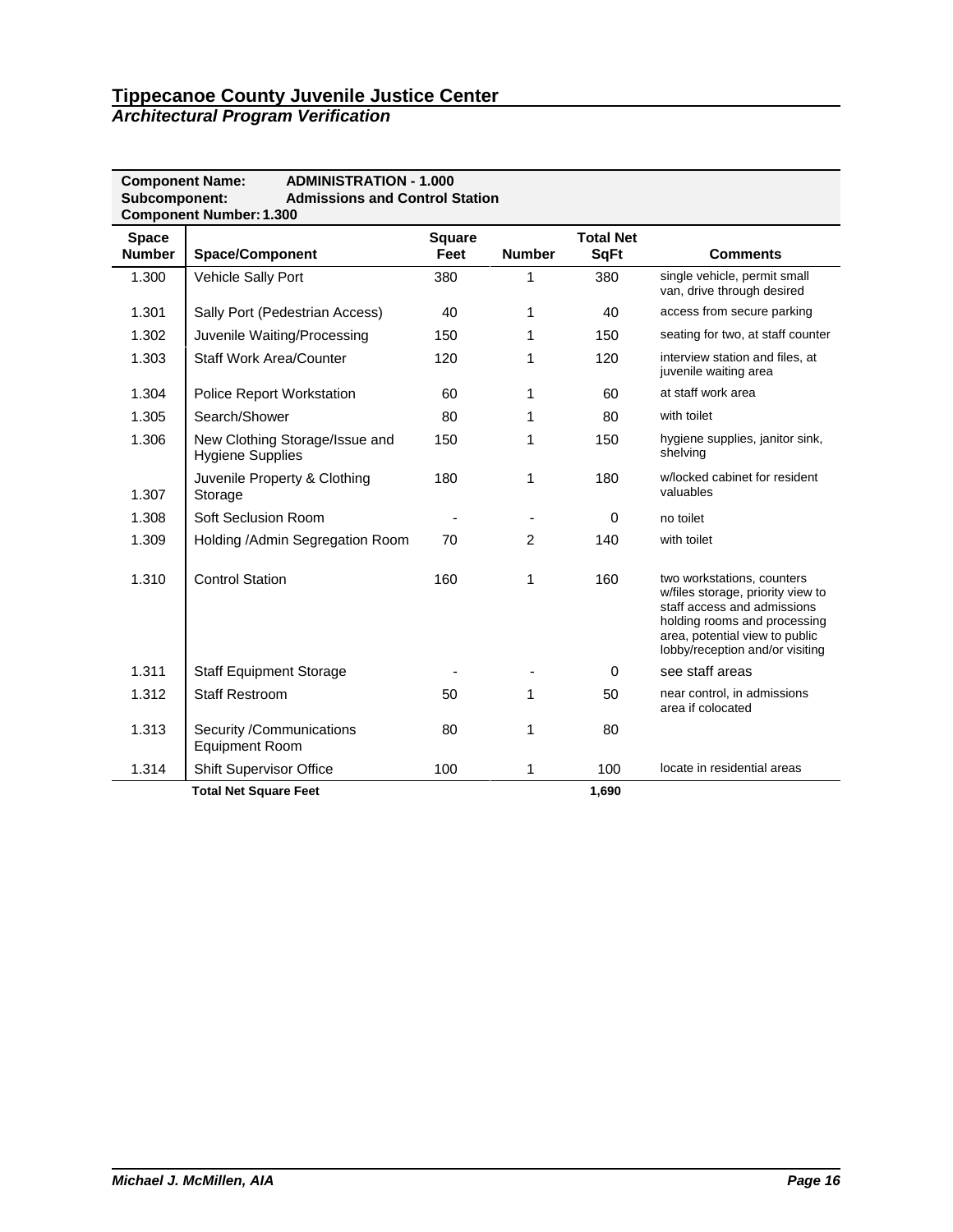

# **Detention Admissions Diagram**

secure access control Secondary access control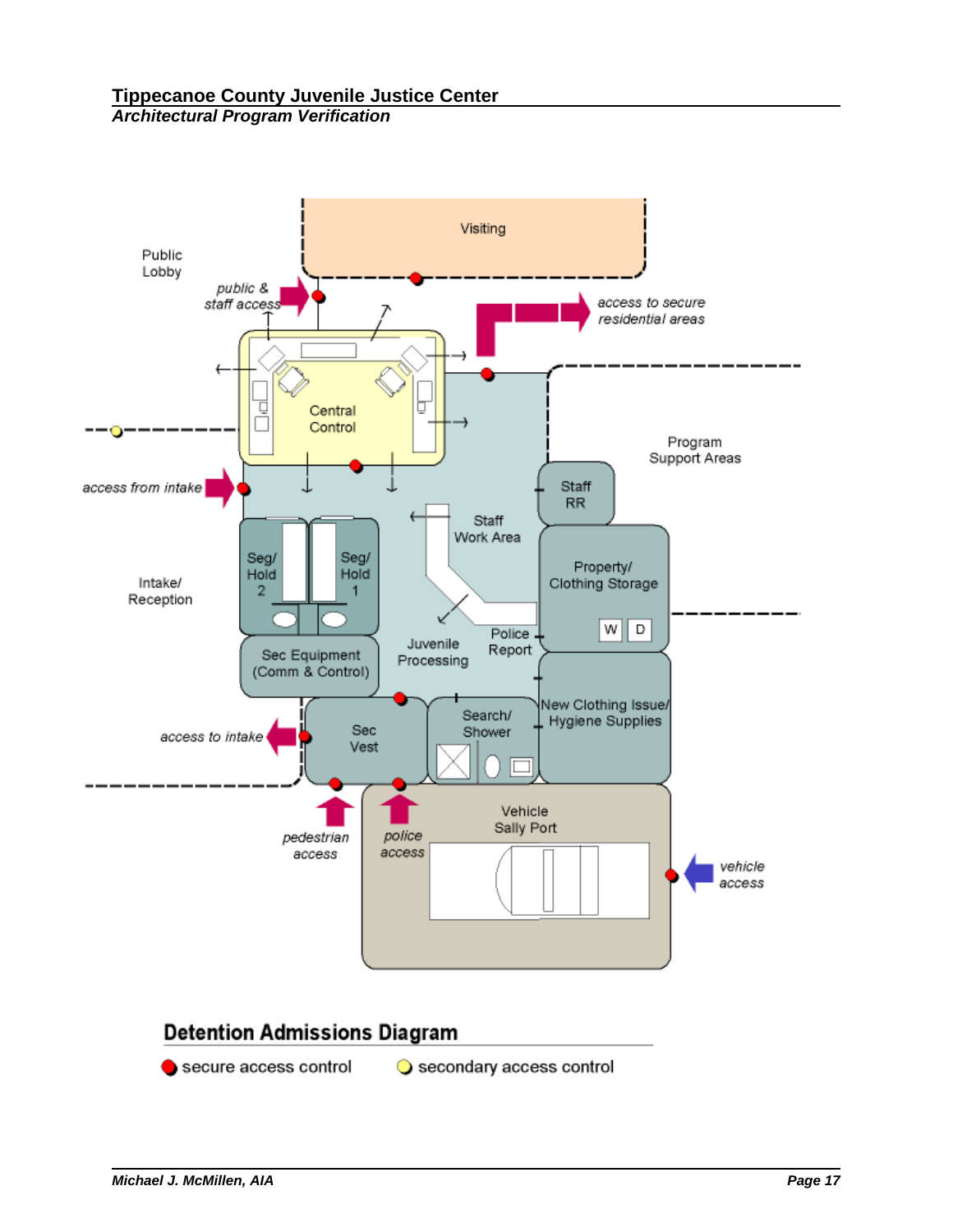### **RESIDENTIAL PROGRAMS**

| <b>RESIDENTIAL PROGRAM AREAS - 2.000</b><br><b>Component Name:</b><br>Subcomponent:<br><b>Visiting</b><br><b>Component Number:</b><br>2.100 |                                    |        |               |                  |                                                                                             |  |  |  |  |
|---------------------------------------------------------------------------------------------------------------------------------------------|------------------------------------|--------|---------------|------------------|---------------------------------------------------------------------------------------------|--|--|--|--|
| <b>Space</b>                                                                                                                                |                                    | Square |               | <b>Total Net</b> |                                                                                             |  |  |  |  |
| <b>Number</b>                                                                                                                               | <b>Space/Component</b>             | Feet   | <b>Number</b> | <b>SqFt</b>      | <b>Comments</b>                                                                             |  |  |  |  |
| 2.100                                                                                                                                       | Group Visiting/Staff Training Room | 480    |               | 480              | 24 users, visiting and staff<br>training, movable furnishings,<br>natural lighting          |  |  |  |  |
| 2.101                                                                                                                                       | Private Visiting/Interview         | 80     | 2             | 160              | 4 users, access from group<br>visiting, separate access for<br>professional visitors        |  |  |  |  |
| 2.102                                                                                                                                       | <b>Equipment/Training Storage</b>  | 80     | 1             | 80               | with counter/cabinets and<br>sink                                                           |  |  |  |  |
| 2.103                                                                                                                                       | <b>Galley Counter/Storage</b>      | 80     | 1             | 80               |                                                                                             |  |  |  |  |
| 2.104                                                                                                                                       | Social Services Offices            | 100    | 2             | 200              | professional and visiting staff,<br>easy access between visiting<br>and residential areas   |  |  |  |  |
| 2.105                                                                                                                                       | <b>Resident Search</b>             | 80     | 1             | 80               | after visiting, may not be<br>required                                                      |  |  |  |  |
| 2.106                                                                                                                                       | Restrooms                          | 50     | 1             | 50               | single user, outside group<br>visiting, unisex, ADA access,<br>use by staff during training |  |  |  |  |
| 2.107                                                                                                                                       | Restroom (Resident)                | 0      |               | 0                |                                                                                             |  |  |  |  |
| 2.108                                                                                                                                       | <b>Security Vestibule</b>          | 80     | 1             | 80               | access from public lobby                                                                    |  |  |  |  |
|                                                                                                                                             | <b>Total Net Square Feet</b>       |        |               | 1,210            |                                                                                             |  |  |  |  |

Note: To facilitate management of visiting process, no public or resident restrooms provided at visiting.

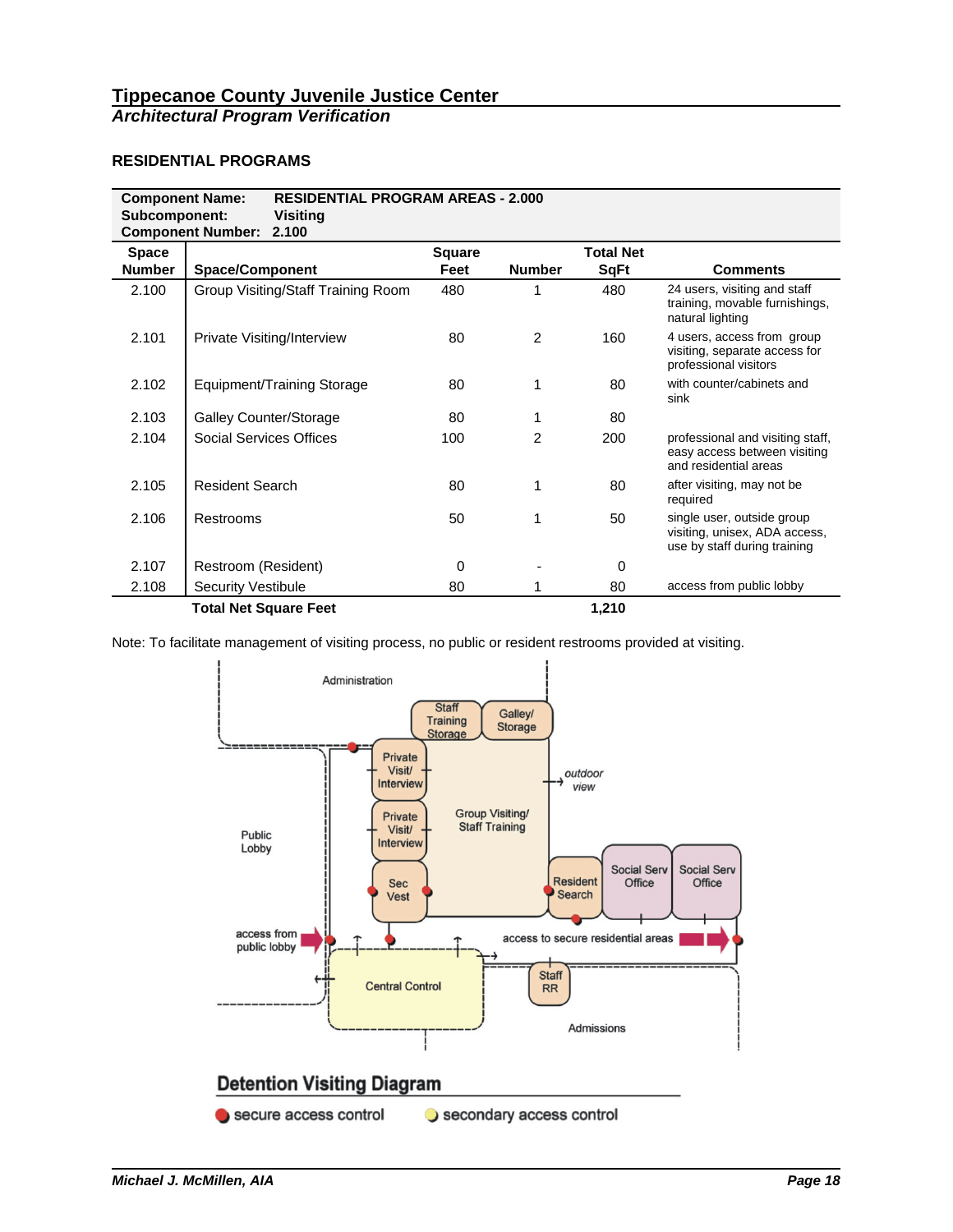| <b>RESIDENTIAL PROGRAM AREAS - 2.000</b><br><b>Component Name:</b><br><b>Recreation/Fitness</b><br>Subcomponent:<br><b>Component Number: 2.200</b> |                                      |                       |               |                                 |                                                                                                                    |  |  |  |  |
|----------------------------------------------------------------------------------------------------------------------------------------------------|--------------------------------------|-----------------------|---------------|---------------------------------|--------------------------------------------------------------------------------------------------------------------|--|--|--|--|
| <b>Space</b><br>Number                                                                                                                             | <b>Space/Component</b>               | <b>Square</b><br>Feet | <b>Number</b> | <b>Total Net</b><br><b>SqFt</b> | <b>Comments</b>                                                                                                    |  |  |  |  |
| 2.200                                                                                                                                              | Gymnasium                            | 2,800                 | 1             | 2,800                           | small half-court, with<br>windows, separate access for<br>use by public, visitors, onsite<br>alternative programs  |  |  |  |  |
| 2.201                                                                                                                                              | Exercise/Fitness Room                | 280                   | 1             | 280                             | stationary equipment, 8<br>stations, may be separate<br>room or alcove in gym,<br>supervision from gym<br>required |  |  |  |  |
| 2.202                                                                                                                                              | Storage (Chairs and Risers)          | 140                   | 1             | 140                             |                                                                                                                    |  |  |  |  |
| 2.203                                                                                                                                              | <b>Recreation Equipment Storage</b>  | 140                   | 1             | 140                             | rec. equip and chairs                                                                                              |  |  |  |  |
| 2.204                                                                                                                                              | <b>Recreation Coordinator Office</b> | 100                   | 1             | 100                             | at rec. equip storage                                                                                              |  |  |  |  |
| 2.205                                                                                                                                              | <b>Resident Restroom</b>             | 50                    | 1             | 50                              | single user                                                                                                        |  |  |  |  |
| 2.206                                                                                                                                              | <b>Staff Restroom</b>                | 50                    | 1             | 50                              |                                                                                                                    |  |  |  |  |
| 2.207                                                                                                                                              | <b>Outdoor Recreation</b>            |                       |               |                                 | hard & soft surfaces                                                                                               |  |  |  |  |
| 2.208                                                                                                                                              | Passive Recreation                   |                       |               |                                 | see housing areas                                                                                                  |  |  |  |  |
|                                                                                                                                                    | <b>Total Net Square Feet</b>         |                       |               | 3,560                           |                                                                                                                    |  |  |  |  |

*Note: Gym area may be used for group visiting or for events involving the public/visitors*. *Permanent stage area not required - movable risers will suffice for occasional special events.*

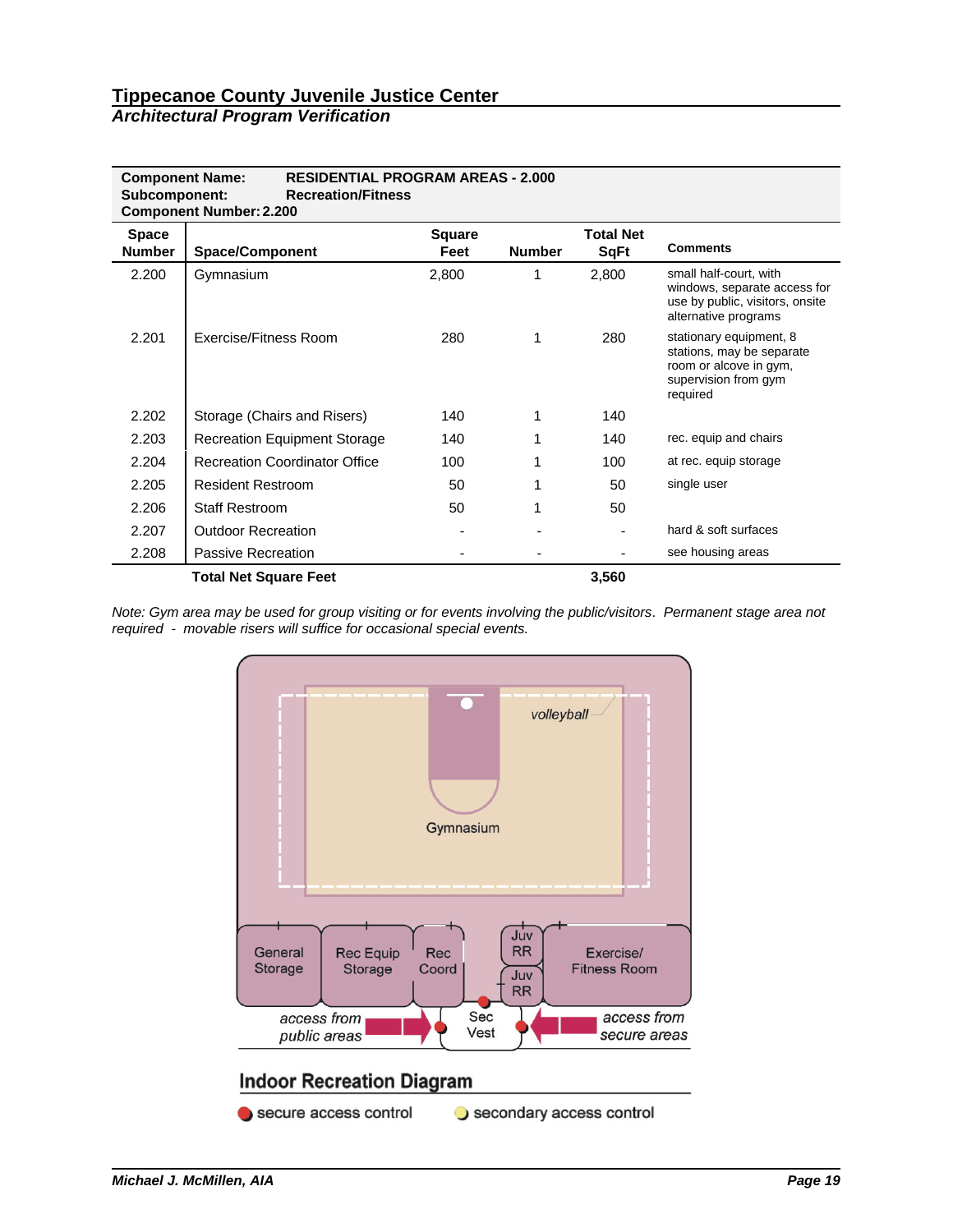### *Architectural Program Verification*

| <b>Component Name:</b><br>Subcomponent: | <b>Component Number:</b>       | <b>RESIDENTIAL PROGRAM AREAS - 2.000</b><br><b>Academic Education</b><br>2.300 |               |               |                  |                                                                                                                                                                    |
|-----------------------------------------|--------------------------------|--------------------------------------------------------------------------------|---------------|---------------|------------------|--------------------------------------------------------------------------------------------------------------------------------------------------------------------|
| <b>Space</b>                            |                                |                                                                                | <b>Square</b> |               | <b>Total Net</b> |                                                                                                                                                                    |
| <b>Number</b>                           | <b>Space/Component</b>         |                                                                                | Feet          | <b>Number</b> | <b>SqFt</b>      | <b>Comments</b>                                                                                                                                                    |
| 2.300                                   | <b>Multipurpose Activities</b> | Student Commons/Library/                                                       | 900           | 1             | 900              | 36 users, educational<br>activities, arts and crafts,<br>large group functions, movable<br>furnishings, 8 computer<br>stations, library shelving and<br>work areas |
| 2.301                                   |                                | Multipurpose/AV Storage                                                        | 50            | 1             | 50               | locked room                                                                                                                                                        |
| 2.302                                   |                                | <b>Instructional Materials Storage</b>                                         | 50            | 1             | 50               | locked room                                                                                                                                                        |
| 2.303                                   |                                | <b>Computer Instruction Storage</b>                                            | 50            | 1             | 50               | locked room                                                                                                                                                        |
| 2.304                                   | Arts & Crafts Storage          |                                                                                | 50            | 1             | 50               |                                                                                                                                                                    |
| 2.305                                   | Classrooms                     |                                                                                | 420           | 3             | 1,260            | 12 users, 3 computer stations,<br>counter/cabinet storage, direct<br>visibility from Education<br>Multipurpose                                                     |
| 2.306                                   | Classroom Storage              |                                                                                | 20            | 3             | 60               | locked cabinet and counters in<br>each classroom                                                                                                                   |
| 2.307                                   | Life Skills Room               |                                                                                |               |               | 0                | see food services                                                                                                                                                  |
| 2.308                                   | Life Skills Storage            |                                                                                |               |               | 0                | see food services                                                                                                                                                  |
| 2.309                                   | <b>Testing/Quiet Rooms</b>     |                                                                                | 65            | $\mathbf{1}$  | 65               | individual work, time out,<br>private interview, vision panel<br>in door                                                                                           |
| 2.310                                   | Teacher Workroom               |                                                                                | 280           | $\mathbf{1}$  | 280              | work counters, files,<br>equipment, 4 users                                                                                                                        |
| 2.311                                   | Coordinator                    | <b>Principal Office/Education</b>                                              | 160           | 1             | 160              | @ teacher workroom. With<br>small conference                                                                                                                       |
| 2.312                                   | <b>Clerical Support</b>        |                                                                                | 80            | 1             | 80               | @ teacher workroom                                                                                                                                                 |
| 2.313                                   | <b>Supplies Storage</b>        |                                                                                | 40            | 1             | 40               |                                                                                                                                                                    |
| 2.314                                   | <b>Staff Restroom</b>          |                                                                                | 50            | 1             | 50               | @ teacher workroom, ADA<br>access                                                                                                                                  |
| 2.315                                   | <b>Student Restrooms</b>       |                                                                                | 50            | 2             | 100              | ADA access                                                                                                                                                         |
| 2.316                                   | <b>Janitor Closet</b>          |                                                                                | 20            | 1             | 20               |                                                                                                                                                                    |
| 2.317                                   |                                |                                                                                |               |               |                  |                                                                                                                                                                    |
| 2.318                                   |                                |                                                                                |               |               |                  |                                                                                                                                                                    |
| 2.319                                   |                                |                                                                                |               |               |                  |                                                                                                                                                                    |
|                                         | <b>Total Net Square Feet</b>   |                                                                                |               |               | 3,215            |                                                                                                                                                                    |

*Note: Educational program areas are sized to support a capacity of up to 52 to support future expansion. This arrangement will support small group function (6 to 8 person groups in all classrooms) prior to expansion. Life Skills area at dining may not be required.*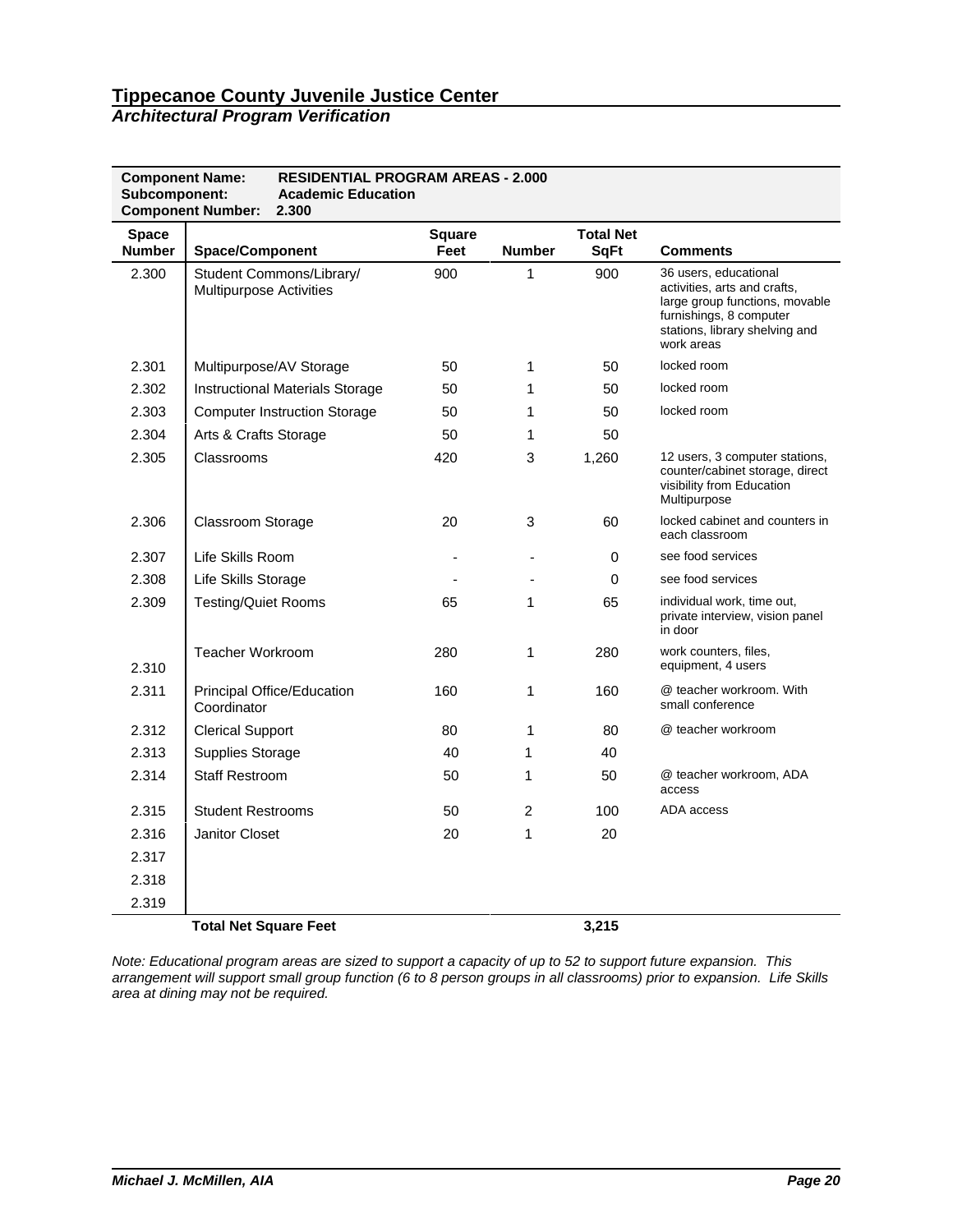

# **Detention Education Diagram**

secure access control

Secondary access control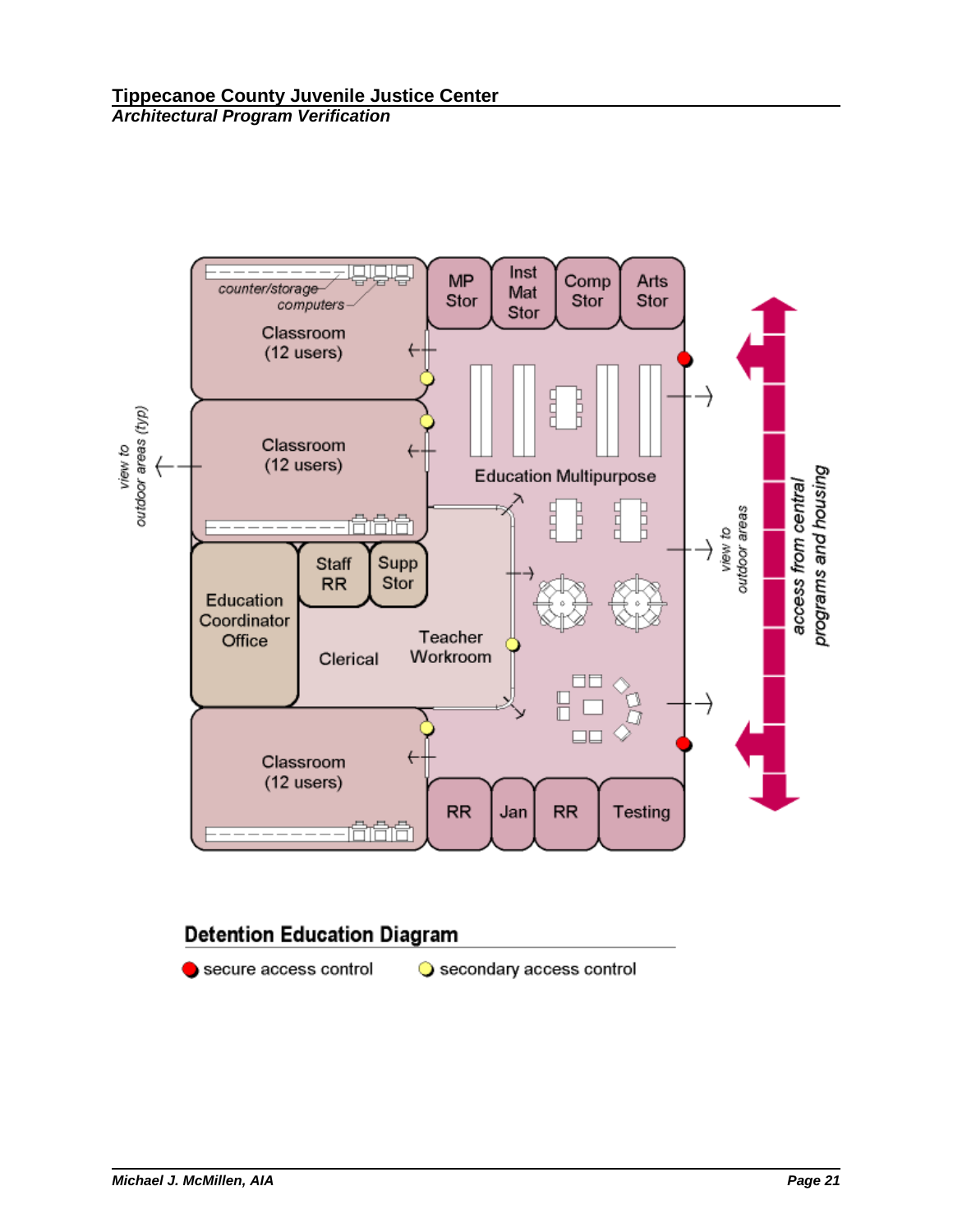#### **RESIDENTIAL SERVICES**

| <b>Component Name:</b><br>Subcomponent: | <b>RESIDENTIAL SERVICES - 3.000</b><br><b>Food Service/Dining</b><br><b>Component Number:</b><br>3.100 |                       |               |                                 |                                                                                                                                                                      |
|-----------------------------------------|--------------------------------------------------------------------------------------------------------|-----------------------|---------------|---------------------------------|----------------------------------------------------------------------------------------------------------------------------------------------------------------------|
| <b>Space</b><br><b>Number</b>           | <b>Space/Component</b>                                                                                 | <b>Square</b><br>Feet | <b>Number</b> | <b>Total Net</b><br><b>SqFt</b> | <b>Comments</b>                                                                                                                                                      |
| 3.100                                   | <b>Resident/Staff Dining</b>                                                                           | 540                   | 1             | 540                             | 36 users at one dining shift,<br>residents and staff, movable<br>tables and chairs, handwash<br>area, access to outdoor<br>areas, two shift dining upon<br>expansion |
| 3.101                                   | Life Skills Room                                                                                       | 120                   | 1             | 120                             | kitchen counter/equip.,<br>demonstration table, locate at<br>dining area                                                                                             |
| 3.102                                   | Life Skills Storage                                                                                    | 50                    | 1             | 50                              | locate at dining area                                                                                                                                                |
| 3.103                                   | Serving Line/Dish Return Area                                                                          | 100                   | 1             | 100                             | steam tables, separate dish<br>return window                                                                                                                         |
| 3.104                                   | <b>Food Preparation</b>                                                                                | 500                   | 1             | 500                             |                                                                                                                                                                      |
| 3.105                                   | Dishwash/Storage                                                                                       | 70                    | 1             | 70                              |                                                                                                                                                                      |
| 3.106                                   | Cooler/Refrigerator                                                                                    | 80                    | 1             | 80                              |                                                                                                                                                                      |
| 3.107                                   | Freezer                                                                                                | 80                    | 1             | 80                              |                                                                                                                                                                      |
| 3.108                                   | Dry Storage                                                                                            | 200                   | 1             | 200                             |                                                                                                                                                                      |
| 3.109                                   | Manager's Office                                                                                       | 100                   | 1             | 100                             |                                                                                                                                                                      |
| 3.110                                   | <b>Staff Restroom</b>                                                                                  | 50                    | 1             | 50                              |                                                                                                                                                                      |
| 3.111                                   | Waste/Refuse Area                                                                                      | 40                    | 1             | 0                               |                                                                                                                                                                      |
| 3.112                                   | <b>Receiving Vestibule</b>                                                                             | 60                    | 1             | 60                              | secure access control                                                                                                                                                |
| 3.113                                   | Janitor Closet                                                                                         | 20                    | 1             | 20                              |                                                                                                                                                                      |
| 3.114                                   | Loading Dock                                                                                           |                       |               |                                 |                                                                                                                                                                      |
| 3.115                                   |                                                                                                        |                       |               |                                 |                                                                                                                                                                      |
|                                         | <b>Total Net Square Feet</b>                                                                           |                       |               | 1,970                           |                                                                                                                                                                      |

Note: Shift Dining (2 shifts) would reduce dining area requirements by 270 SF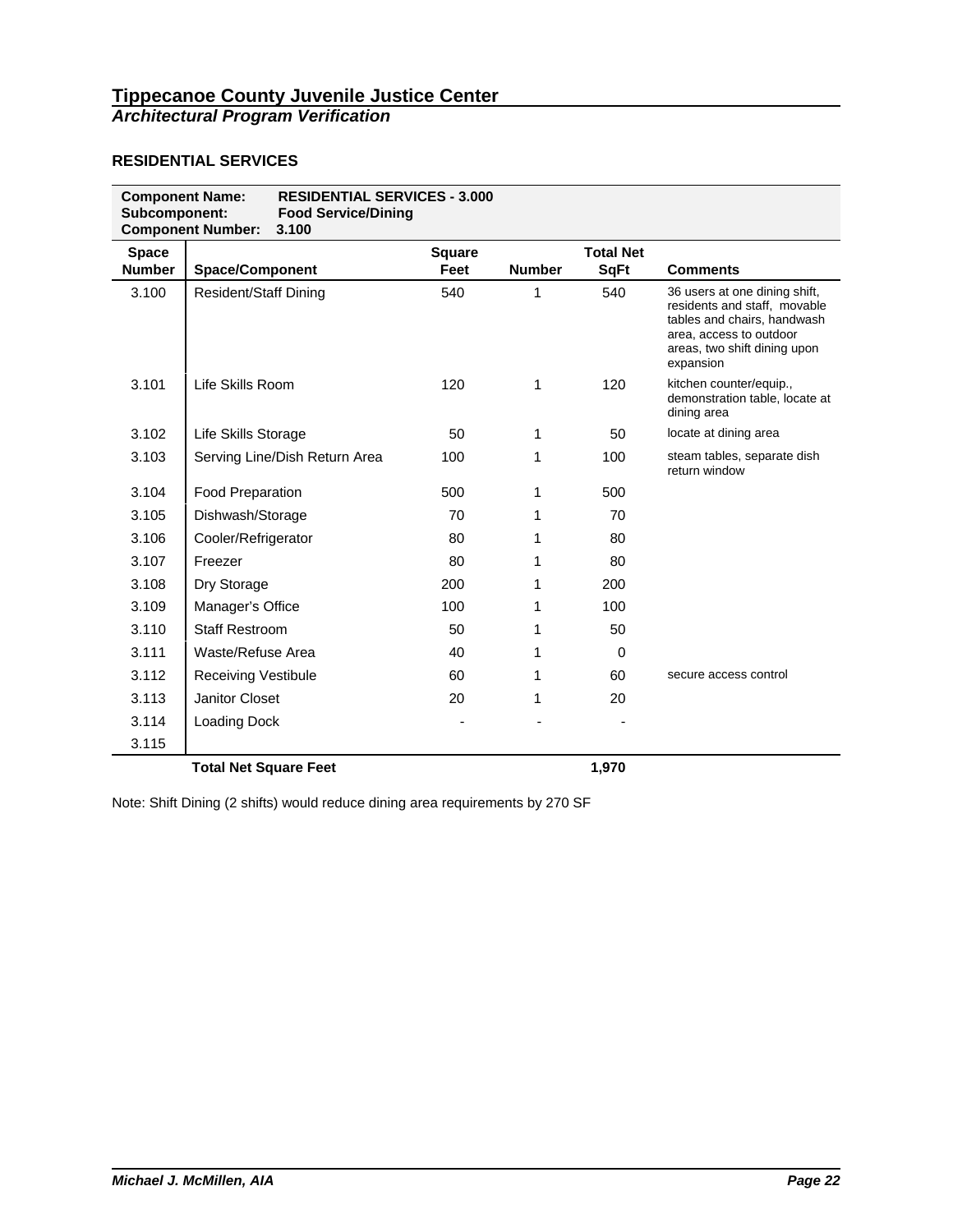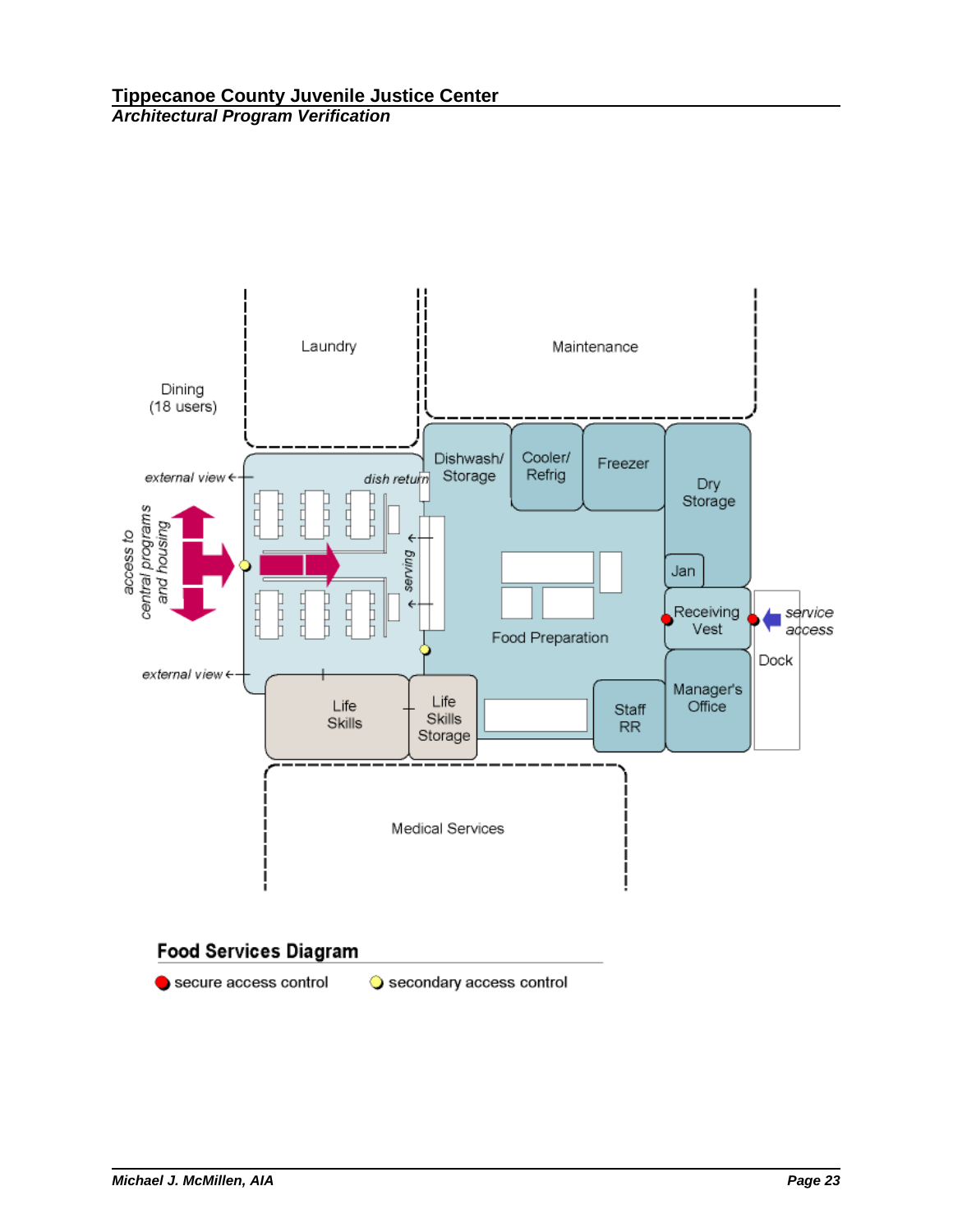| <b>Component Name:</b><br>Subcomponent: | <b>RESIDENTIAL SERVICES - 3.000</b><br><b>Health Services</b><br><b>Component Number: 3.200</b> |                       |               |                                 |                                                                                                            |
|-----------------------------------------|-------------------------------------------------------------------------------------------------|-----------------------|---------------|---------------------------------|------------------------------------------------------------------------------------------------------------|
| <b>Space</b><br><b>Number</b>           | <b>Space/Component</b>                                                                          | <b>Square</b><br>Feet | <b>Number</b> | <b>Total Net</b><br><b>SqFt</b> | <b>Comments</b>                                                                                            |
| 3.200                                   | <b>Waiting Area</b>                                                                             | 100                   |               | 100                             | 3 users                                                                                                    |
| 3.201                                   | <b>Examination Room</b>                                                                         | 140                   | 1             | 140                             | counter w/ sink, cabinet<br>storage, writing area                                                          |
| 3.202                                   | Dental Exam Room                                                                                | 120                   | 1             | 120                             |                                                                                                            |
| 3.203                                   | Nurse's Station                                                                                 | 120                   | 1             | 120                             | 1 workstation, supervise<br>waiting area - may not be<br>required if function located<br>in Medical Office |
| 3.204                                   | Medical Office/Records                                                                          | 140                   | 1             | 140                             | 2 workstations                                                                                             |
| 3.205                                   | Restroom/Shower                                                                                 | 80                    | 1             | 80                              | includes tub, access to<br>exam room                                                                       |
| 3.206                                   | <b>Staff Restroom</b>                                                                           | 50                    | 1             | 50                              |                                                                                                            |
| 3.207                                   | <b>Supplies Storage</b>                                                                         | 50                    | 1             | 50                              |                                                                                                            |
| 3.208                                   | <b>Medications Storage</b>                                                                      | 40                    | 1             | 40                              | w/locked medications<br>cabinet, pill cart, hand-<br>wash, small refrig for meds                           |
| 3.209                                   | Janitor Closet                                                                                  | 20                    | 1             | 20                              |                                                                                                            |
| 3.210                                   | <b>Biohazard Waste Storage</b>                                                                  | 10                    | 1             | 10                              |                                                                                                            |
|                                         | <b>Total Net Square Feet</b>                                                                    |                       |               | 870                             |                                                                                                            |

*Note: Locate medical services near education and dining functions.* 

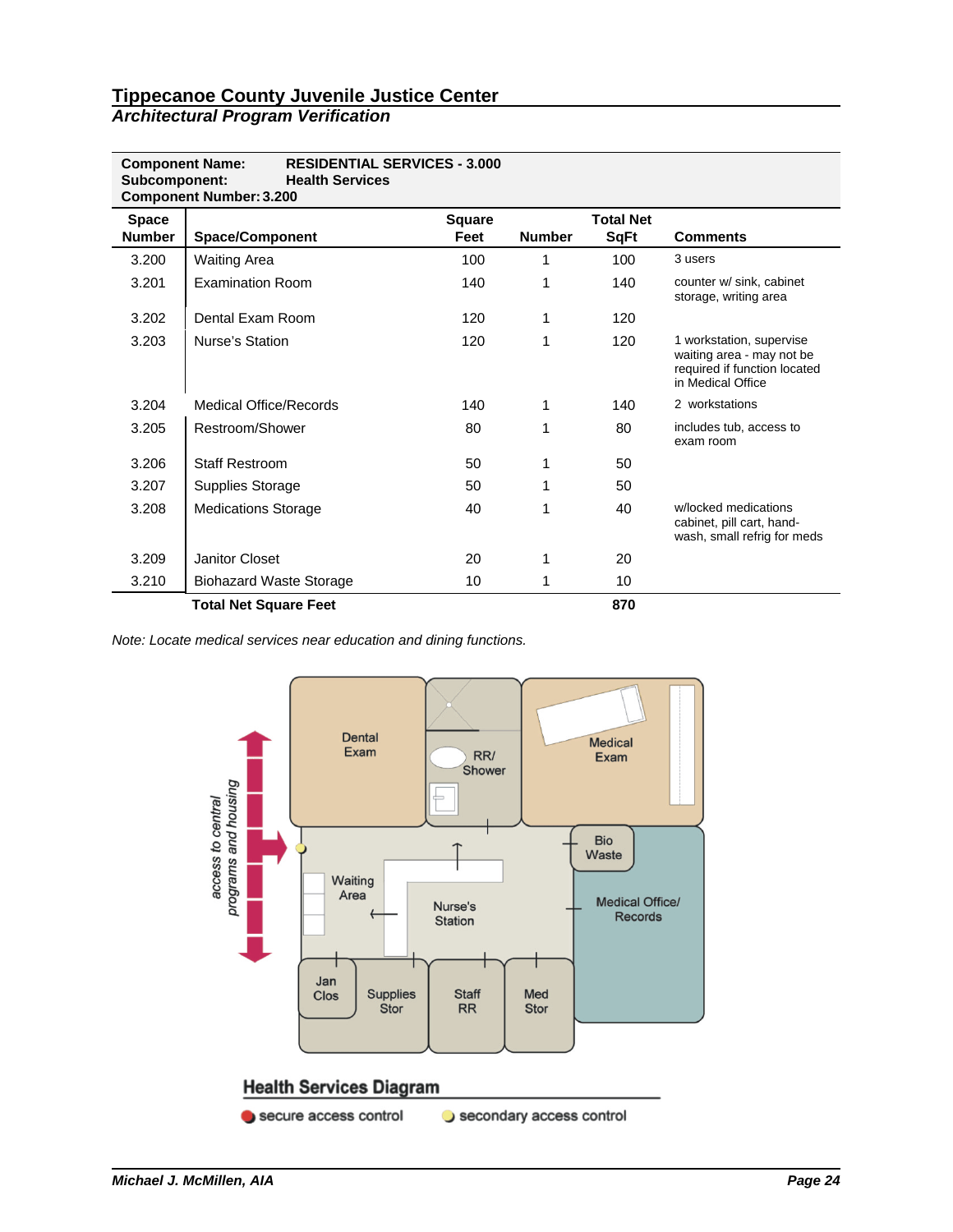| <b>Component Name:</b><br>Subcomponent: | <b>RESIDENTIAL SERVICES - 3.000</b><br>Laundry<br><b>Component Number: 3.300</b> |                       |               |                                  |                                     |
|-----------------------------------------|----------------------------------------------------------------------------------|-----------------------|---------------|----------------------------------|-------------------------------------|
| <b>Space</b><br><b>Number</b>           | <b>Space/Component</b>                                                           | <b>Square</b><br>Feet | <b>Number</b> | <b>Total Net</b><br><b>S</b> qFt | <b>Comments</b>                     |
| 3.300                                   | Washer/Dryer/Folding Area                                                        | 160                   |               | 160                              | locate near dining or<br>admissions |
| 3.301                                   | Central Clothing/Linen Storage                                                   | 140                   |               | 140                              |                                     |
|                                         | <b>Total Net Square Feet</b>                                                     |                       |               | 300                              |                                     |

# **CENTRAL SUPPORT AREAS**

| <b>CENTRAL SUPPORT AREAS - 4.000</b><br><b>Component Name:</b><br><b>Component Number: 4.100</b> |                                                      |                       |               |                                  |                                         |  |  |  |
|--------------------------------------------------------------------------------------------------|------------------------------------------------------|-----------------------|---------------|----------------------------------|-----------------------------------------|--|--|--|
| <b>Space</b><br><b>Number</b>                                                                    | <b>Space/Component</b>                               | <b>Square</b><br>Feet | <b>Number</b> | <b>Total Net</b><br><b>S</b> qFt | <b>Comments</b>                         |  |  |  |
| 4.100                                                                                            | Central Storage/Inventory/Hygiene<br><b>Supplies</b> | 500                   |               | 500                              | shared service access with<br>food prep |  |  |  |
| 4.101                                                                                            | Maintenance Work Area/Storage                        | 300                   |               | 300                              | shared service access with<br>food prep |  |  |  |
| 4.102                                                                                            | Grounds Maintenance/Storage                          | 200                   |               | 200                              |                                         |  |  |  |
| 4.103                                                                                            | <b>Central Custodial Storage/Supplies</b>            | 150                   |               | 150                              | shared service access with<br>food prep |  |  |  |
|                                                                                                  | <b>Total Net Square Feet</b>                         |                       |               | 1.150                            |                                         |  |  |  |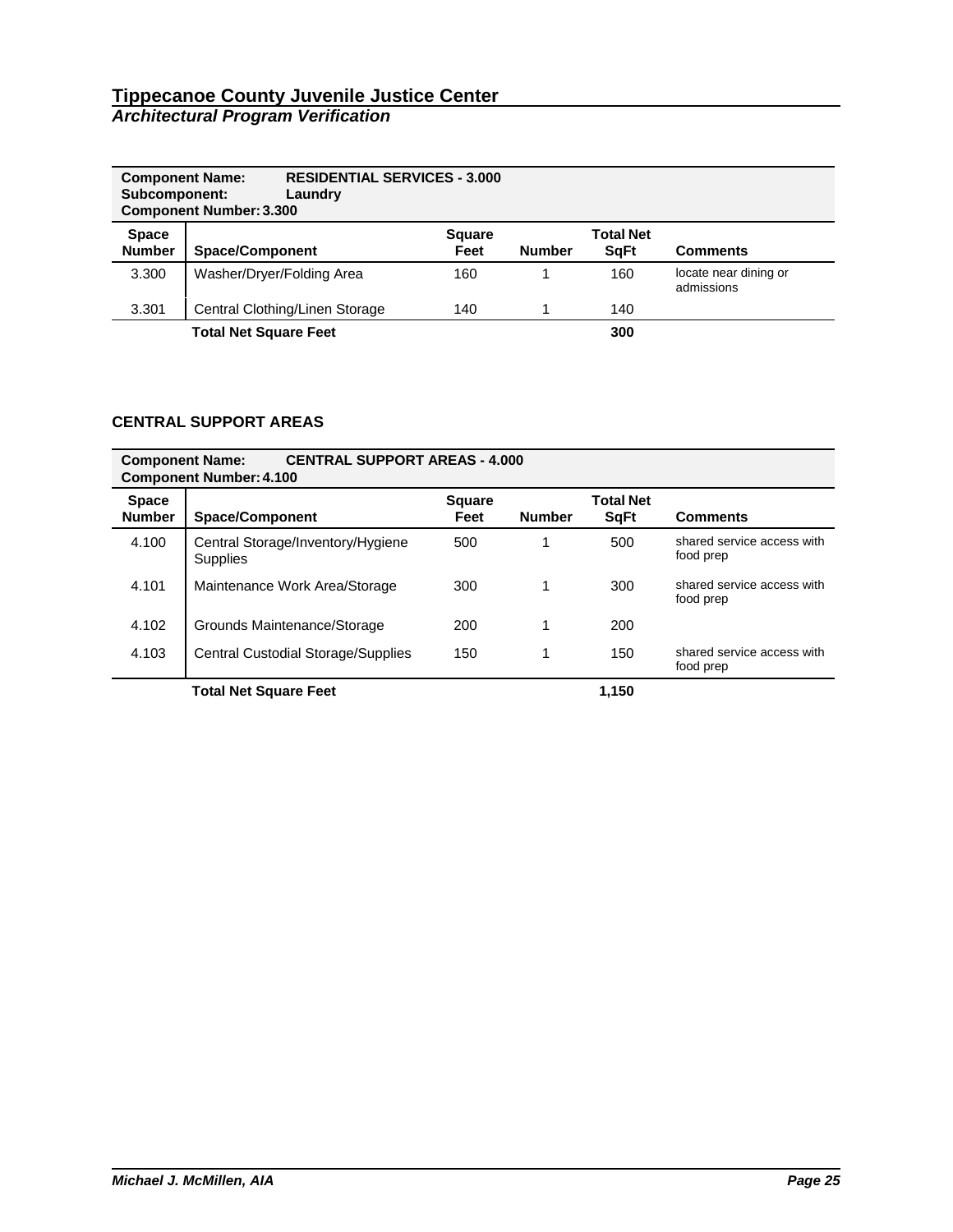## **HOUSING AREAS**

| <b>HOUSING - 5,000</b><br><b>Component Name:</b><br>Subcomponent:<br><b>General Population Units (6 Resident Capacity)</b><br><b>Component Number:</b><br>5.100 |                              |                                       |                |               |                                 |                                                            |
|-----------------------------------------------------------------------------------------------------------------------------------------------------------------|------------------------------|---------------------------------------|----------------|---------------|---------------------------------|------------------------------------------------------------|
| <b>Space</b><br><b>Number</b>                                                                                                                                   | <b>Space/Component</b>       |                                       | Square<br>Feet | <b>Number</b> | <b>Total Net</b><br><b>SqFt</b> | <b>Comments</b>                                            |
| 5.100                                                                                                                                                           | Bedrooms (Standard)          |                                       | 70             | 5             | 350                             | single user, toilet,<br>furnishings required?              |
| 5.101                                                                                                                                                           | Bedroom (Double/ADA Access)  |                                       | 100            |               | 100                             |                                                            |
| 5.102                                                                                                                                                           | Quiet Living/Group Room      |                                       | 360            |               | 360                             | 8 users, counseling, quiet<br>activities, natural lighting |
| 5.103                                                                                                                                                           | Restroom/Shower              |                                       | 65             |               | 65                              |                                                            |
| 5.104                                                                                                                                                           |                              | Restroom/Shower (ADA access)          | 80             |               | 80                              |                                                            |
| 5.105                                                                                                                                                           | <b>Staff Desk</b>            |                                       | 50             |               | 50                              |                                                            |
| 5.106                                                                                                                                                           | Storage                      |                                       | 50             |               | 50                              |                                                            |
| 5.107                                                                                                                                                           | Janitor Closet               |                                       | 20             |               | 20                              | in Storage Room                                            |
|                                                                                                                                                                 | <b>Total Net Square Feet</b> |                                       |                |               | 1,075                           |                                                            |
|                                                                                                                                                                 |                              | Four Units (24 Beds) @ 1,075 NSF/Unit |                |               | 4,300                           |                                                            |

| <b>Component Name:</b><br>Subcomponent: | <b>HOUSING - 5.000</b><br><b>Special Housing (2 Resident Capacity)</b><br><b>Component Number:</b><br>5.200 |                       |               |                                 |                                                                                                 |
|-----------------------------------------|-------------------------------------------------------------------------------------------------------------|-----------------------|---------------|---------------------------------|-------------------------------------------------------------------------------------------------|
| <b>Space</b><br><b>Number</b>           | <b>Space/Component</b>                                                                                      | <b>Square</b><br>Feet | <b>Number</b> | <b>Total Net</b><br><b>SqFt</b> | <b>Comments</b>                                                                                 |
| 5.200                                   | Bedrooms (Standard)                                                                                         | 0                     | 0             | 0                               |                                                                                                 |
| 5.201                                   | Bedroom (Double/ADA Access)                                                                                 | 100                   | 2             | 200                             |                                                                                                 |
| 5.202                                   | Quiet Living/Group Room                                                                                     | 100                   |               | 100                             | 3 users, counseling, quiet<br>activities, natural lighting,<br>access from multipurpose<br>area |
| 5.203                                   | Restroom/Shower                                                                                             | $\Omega$              | $\Omega$      | $\Omega$                        | may be required                                                                                 |
| 5.204                                   | Restroom/Shower (ADA access)                                                                                | 80                    |               | 80                              |                                                                                                 |
| 5.205                                   | <b>Staff Desk</b>                                                                                           | $\Omega$              | $\Omega$      | $\Omega$                        |                                                                                                 |
| 5.206                                   | Storage                                                                                                     | 50                    |               | 50                              |                                                                                                 |
| 5.207                                   | <b>Janitor Closet</b>                                                                                       | 0                     | 0             | 0                               |                                                                                                 |
|                                         | <b>Total Net Square Feet</b>                                                                                |                       |               | 430                             |                                                                                                 |
|                                         | Two Units (4 Beds) @ 430 NSF/Unit                                                                           |                       |               | 860                             |                                                                                                 |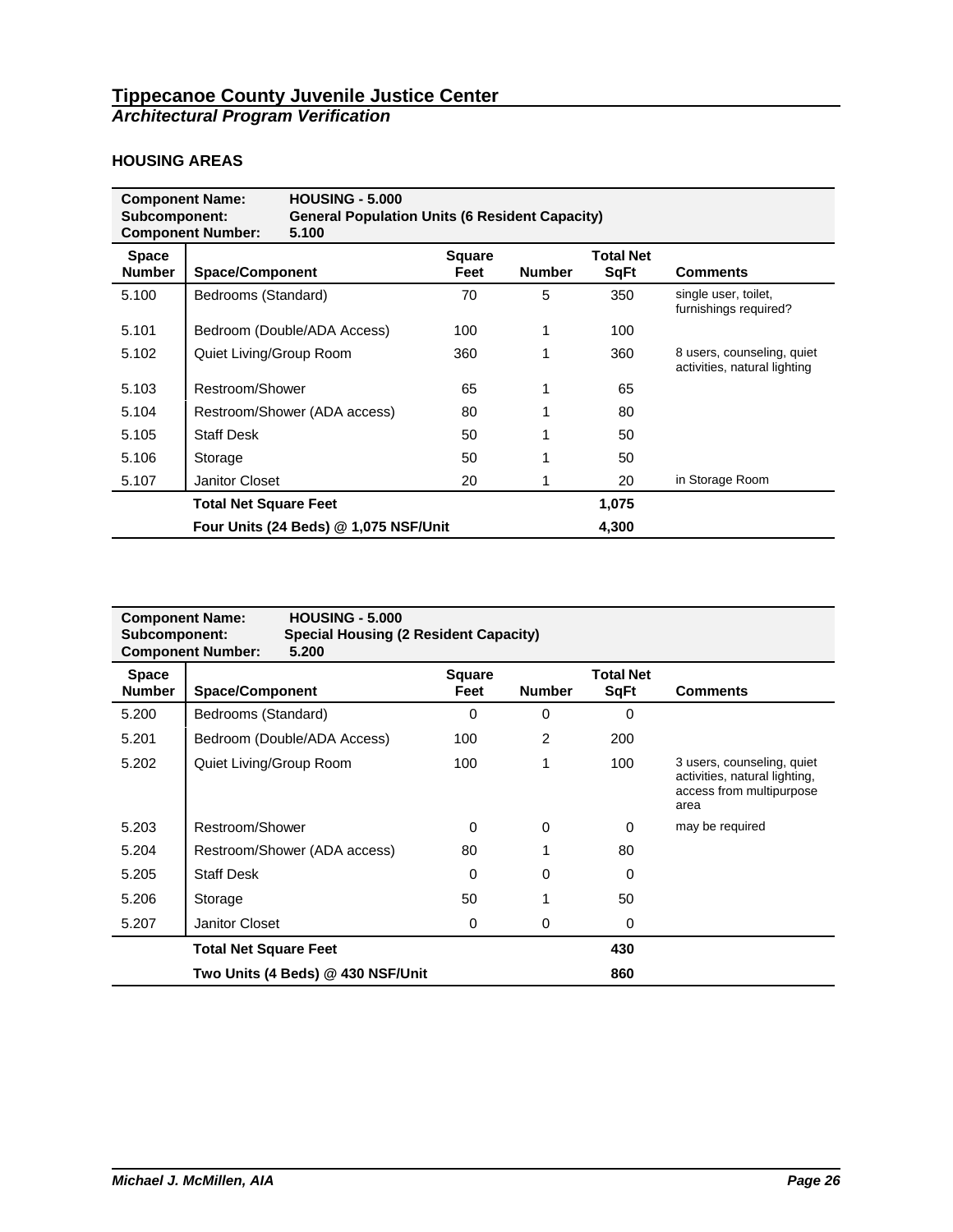| <b>Component Name:</b><br>Subcomponent: | <b>Component Number:</b>       | <b>HOUSING - 5,000</b><br><b>Housing Support Areas</b><br>5.300 |                       |               |                                 |                                                                                                                                 |
|-----------------------------------------|--------------------------------|-----------------------------------------------------------------|-----------------------|---------------|---------------------------------|---------------------------------------------------------------------------------------------------------------------------------|
| <b>Space</b><br><b>Number</b>           | <b>Space/Component</b>         |                                                                 | <b>Square</b><br>Feet | <b>Number</b> | <b>Total Net</b><br><b>SqFt</b> | <b>Comments</b>                                                                                                                 |
| 5.300                                   | <b>Multipurpose Activities</b> |                                                                 | 500                   |               | 500                             | passive recreation, larger<br>group activities.<br>telephones, integral staff<br>station, 2 computer<br>stations, natural light |
| 5.301                                   | Timeout/Private Interview      |                                                                 | 60                    | 1             | 60                              | No toilet                                                                                                                       |
| 5.302                                   |                                | Laundry Room/Linen Storage                                      | 80                    |               | 80                              | for personal items                                                                                                              |
| 5.303                                   | Storage Room                   |                                                                 | 80                    | 1             | 80                              | locked meds, hygiene<br>supplies, & general<br>storage                                                                          |
| 5.304                                   | <b>Staff Work Counter</b>      |                                                                 | 50                    |               | 50                              | open station, part of<br>multipurpose space, w/<br>computer, communications                                                     |
| 5.305                                   | <b>Staff Restroom</b>          |                                                                 | 50                    |               | 50                              | ADA access                                                                                                                      |
| 5.306                                   |                                |                                                                 |                       |               |                                 |                                                                                                                                 |
|                                         | <b>Total Net Square Feet</b>   |                                                                 |                       |               | 820                             |                                                                                                                                 |
|                                         | Two Areas @ 820 SF/Area        |                                                                 |                       |               | 1,640                           |                                                                                                                                 |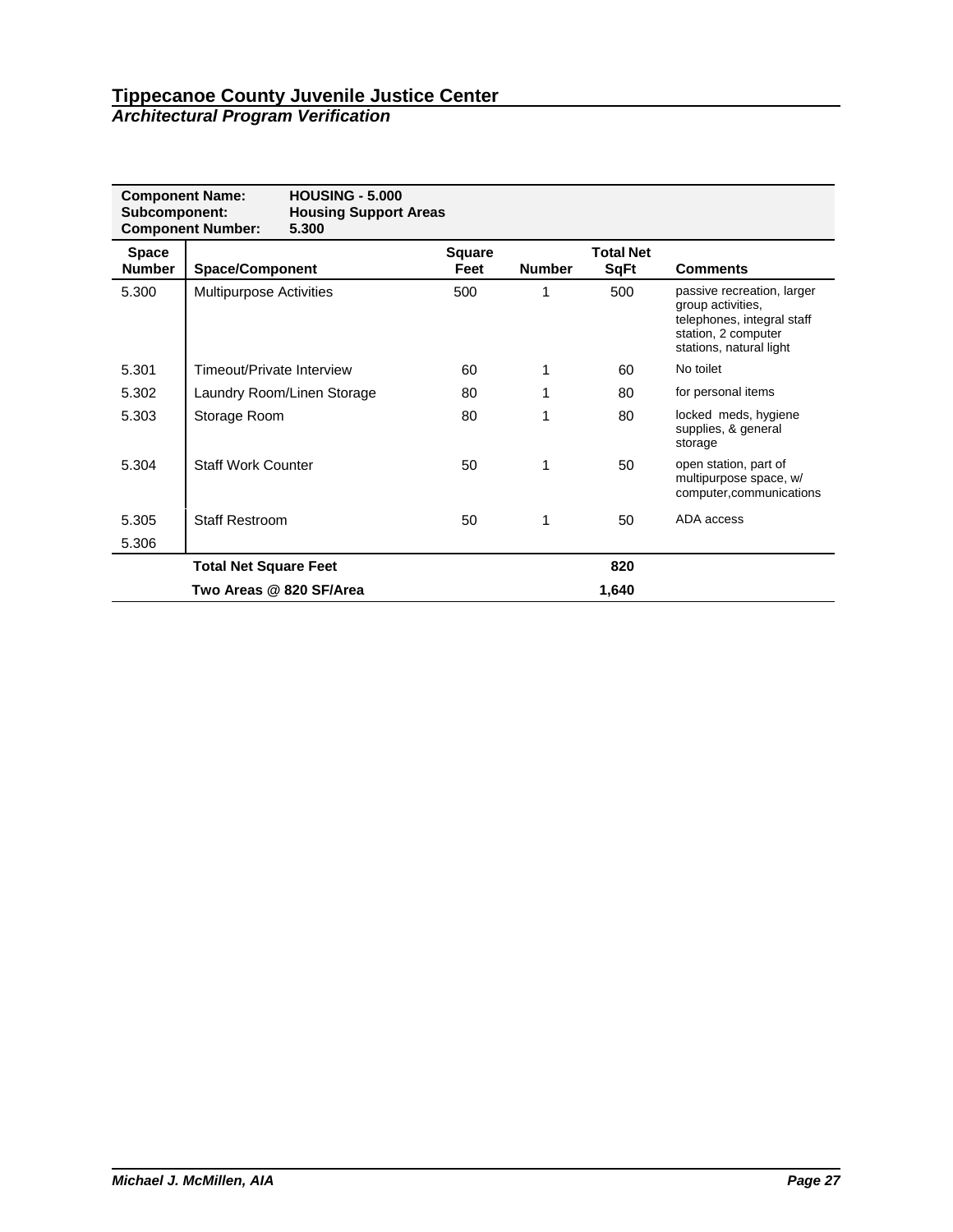

secure access control

Secondary access control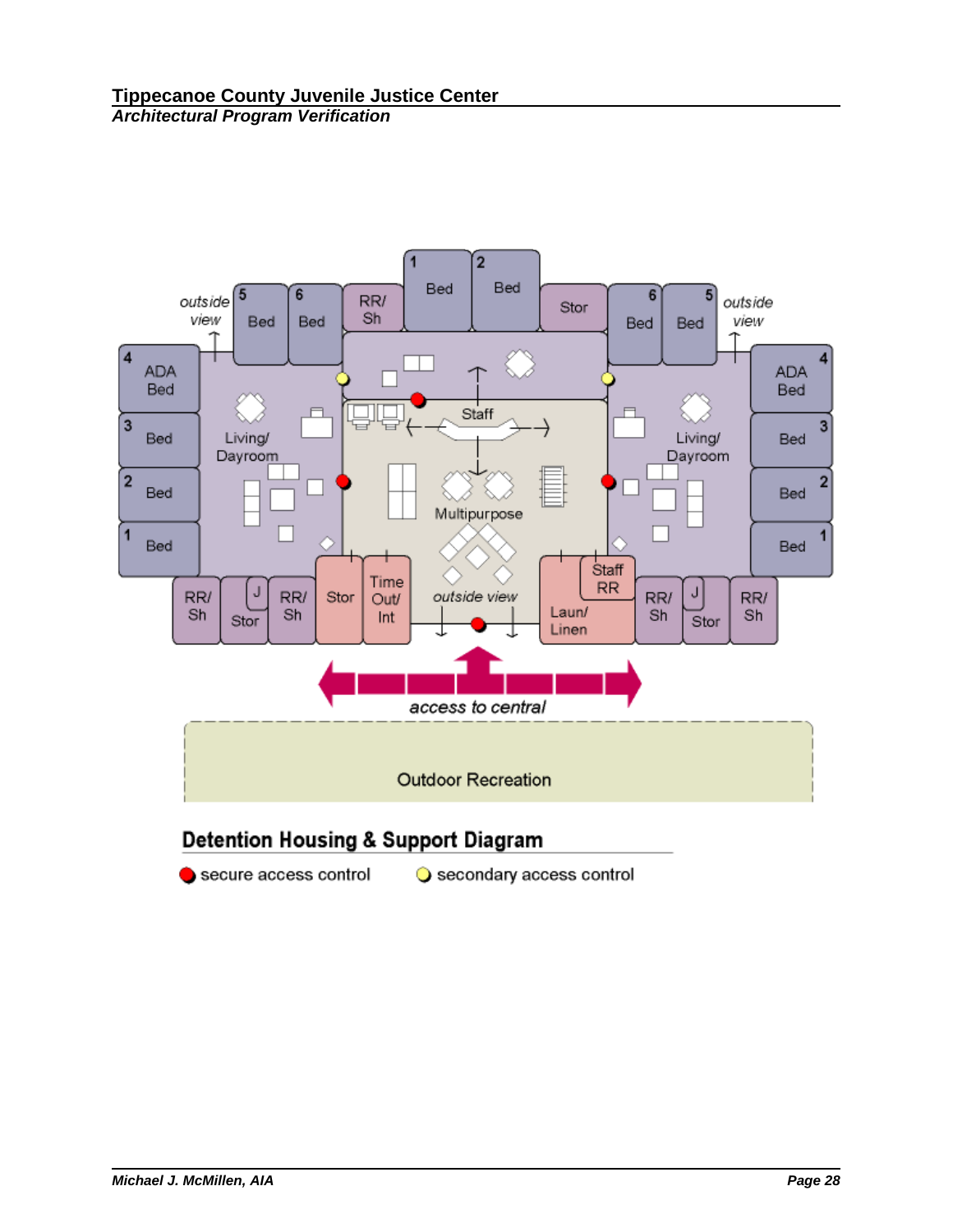*Architectural Program Verification*

| <b>INTAKE RECEPTION &amp; PROCESSING AREAS - 6.000</b><br><b>Component Name:</b><br>Subcomponent:<br><b>Intake/Temporary Custody (Crisis Center)</b><br><b>Component Number:</b><br>6.100 |                                              |                       |                |                                 |                                                                          |  |  |
|-------------------------------------------------------------------------------------------------------------------------------------------------------------------------------------------|----------------------------------------------|-----------------------|----------------|---------------------------------|--------------------------------------------------------------------------|--|--|
| <b>Space</b><br><b>Number</b>                                                                                                                                                             | <b>Space/Component</b>                       | <b>Square</b><br>Feet | <b>Number</b>  | <b>Total Net</b><br><b>SqFt</b> | <b>Comments</b>                                                          |  |  |
| 6.100                                                                                                                                                                                     | <b>Public Entry Vestibule</b>                | 60                    | 1              | 60                              | only required if intake not at<br>public lobby                           |  |  |
| 6.101                                                                                                                                                                                     | <b>Public Waiting</b>                        | 150                   | 1              | 150                             | only required if intake not at<br>public lobby                           |  |  |
| 6.102                                                                                                                                                                                     | Juvenile/Police Entry Vestibule              | 50                    | 1              | 50                              | separate from public areas,<br>access control from staff areas           |  |  |
| 6.103                                                                                                                                                                                     | Juvenile Waiting Area                        | 120                   | 1              | 120                             | 4 users                                                                  |  |  |
| 6.104                                                                                                                                                                                     | Juvenile Restroom/Search                     | 50                    | 1              | 50                              |                                                                          |  |  |
| 6.105                                                                                                                                                                                     | <b>Temporary Storage</b>                     | 30                    | 1              | 30                              |                                                                          |  |  |
| 6.106                                                                                                                                                                                     | <b>Staff Work Area/Clerical</b>              | 300                   | 1              | 300                             | 3 workstations, equipment                                                |  |  |
| 6.107                                                                                                                                                                                     | <b>Interview Rooms</b>                       | 80                    | $\overline{2}$ | 160                             | juvenile, staff and family use                                           |  |  |
| 6.108                                                                                                                                                                                     | Conference Room                              | 180                   | 1              | 180                             | juvenile, staff and family use,<br>12 users                              |  |  |
| 6.109                                                                                                                                                                                     | Workroom/Files Storage                       | 120                   | 1              | 120                             |                                                                          |  |  |
| 6.110                                                                                                                                                                                     | Police Workstation                           | 65                    | 1              | 65                              |                                                                          |  |  |
| 6.111                                                                                                                                                                                     | <b>Staff Restroom</b>                        | 50                    | 1              | 50                              |                                                                          |  |  |
| 6.112                                                                                                                                                                                     | Private Waiting (Juveniles)                  | 100                   | 1              | 100                             |                                                                          |  |  |
| 6.113                                                                                                                                                                                     | Sleeping Rooms (Short-Term)/<br>Private Wait |                       |                | $\Omega$                        |                                                                          |  |  |
| 6.114                                                                                                                                                                                     | Juvenile Restroom/Shower                     |                       |                | $\mathbf 0$                     | no toilets, ADA access                                                   |  |  |
| 6.115                                                                                                                                                                                     | Activity/Dining Area                         | 250                   | 1              | 250                             | 3 users                                                                  |  |  |
| 6.116                                                                                                                                                                                     | Galley                                       |                       |                | $\Omega$                        |                                                                          |  |  |
| 6.117                                                                                                                                                                                     | Storage                                      | 120                   | 1              | 120                             | clothing, hygiene supplies,<br>linens, washer/dryer, medical<br>supplies |  |  |
| 6.118                                                                                                                                                                                     | Janitor                                      | 20                    | 1              | 20                              |                                                                          |  |  |
|                                                                                                                                                                                           | <b>Total Net Square Feet</b>                 |                       |                | 1,825                           |                                                                          |  |  |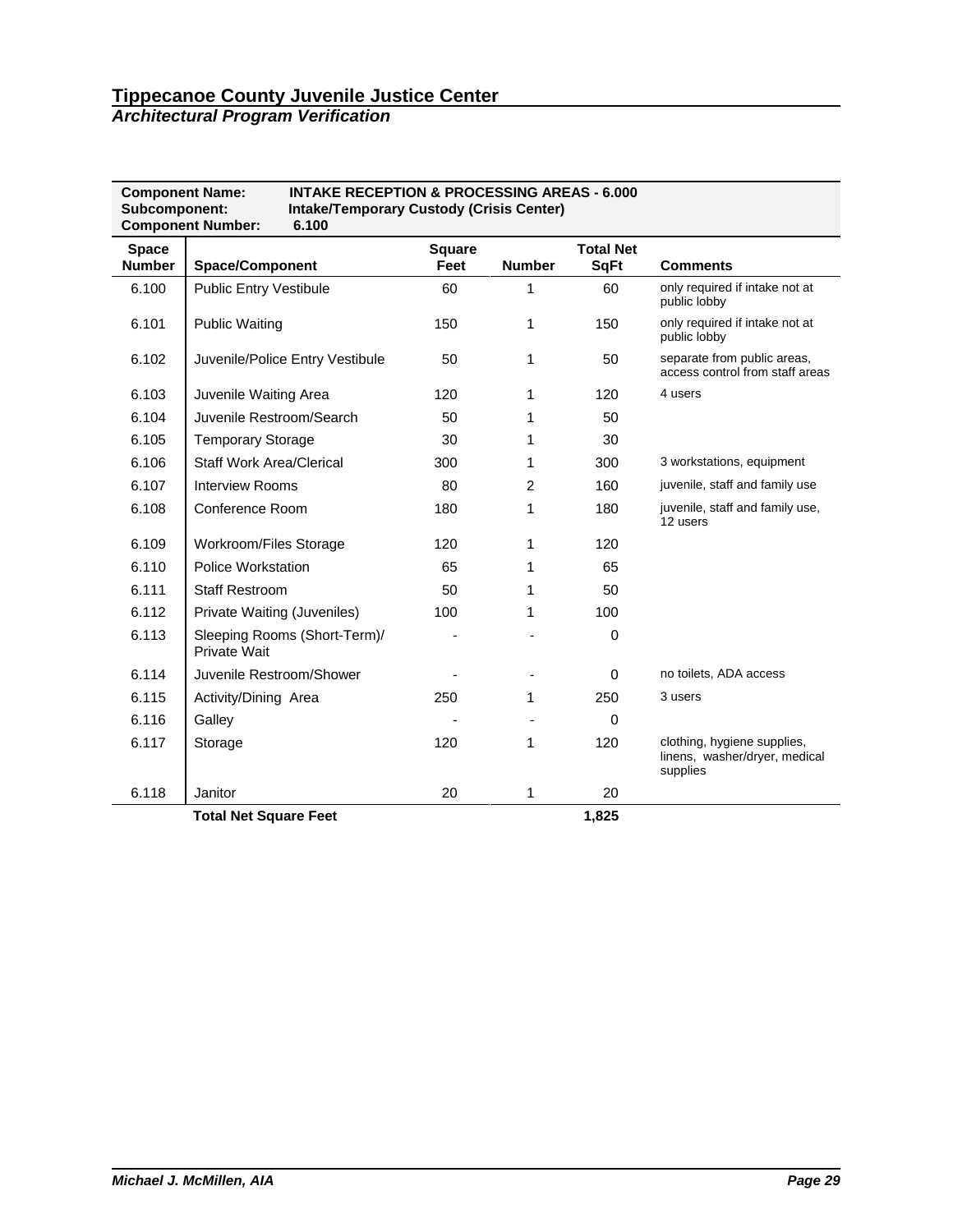

secure access control

Secondary access control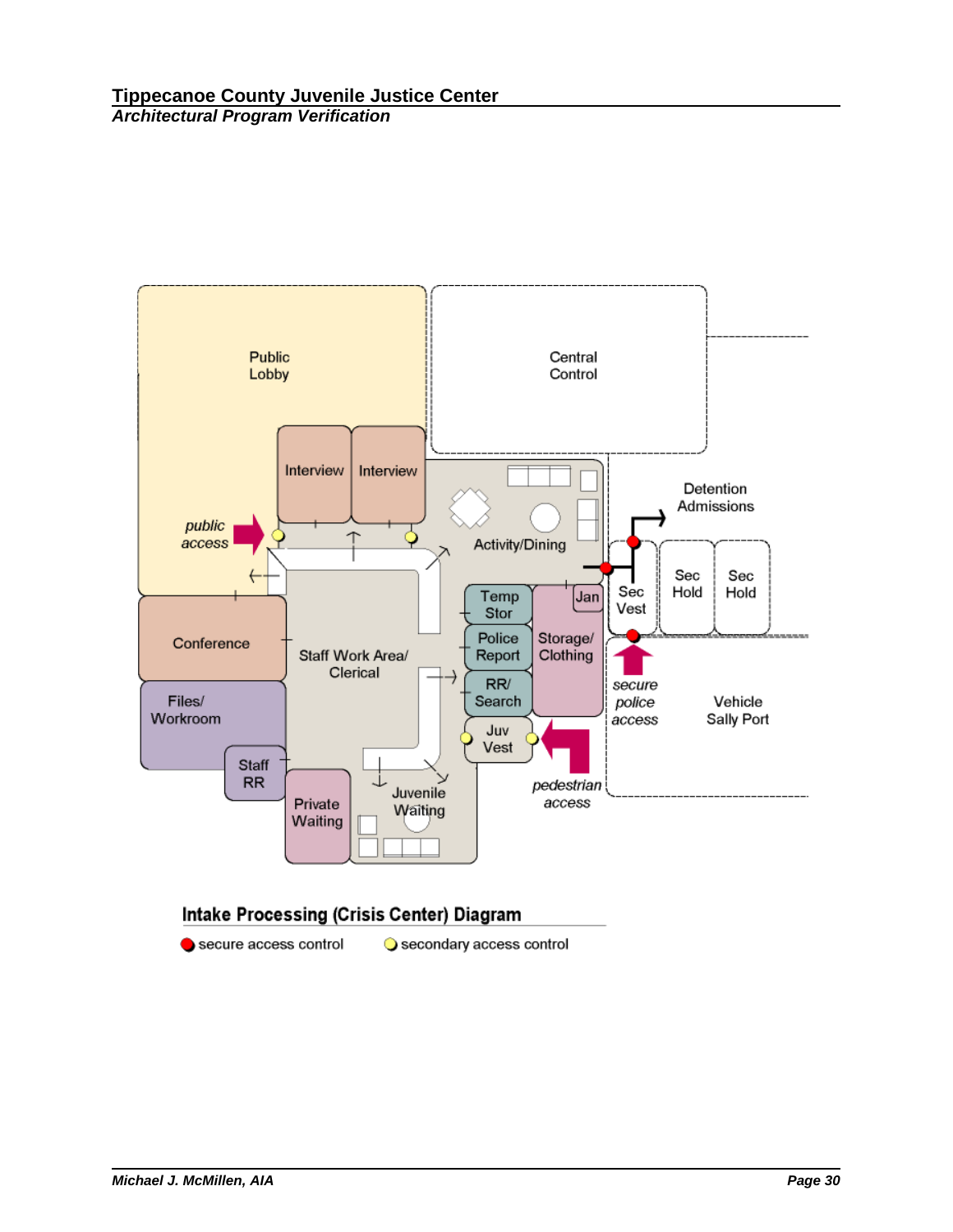# *Architectural Program Verification*

|                               | <b>Table One</b><br>AREA SUMMARIES AND PROJECTED GROSSING FACTORS - SECURE DETENTION (28 BEDS) |                                      |                                                  |                              |  |  |  |  |
|-------------------------------|------------------------------------------------------------------------------------------------|--------------------------------------|--------------------------------------------------|------------------------------|--|--|--|--|
| <b>Space</b><br><b>Number</b> | <b>Space/Component</b>                                                                         | <b>Net Assignable</b><br><b>SqFt</b> | <b>Departmental</b><br>Grossing<br><b>Factor</b> | <b>Gross SqFt</b><br>by Area |  |  |  |  |
| 1.000                         | Administration                                                                                 |                                      |                                                  |                              |  |  |  |  |
| 1.100                         | Administration                                                                                 | 1,725                                | 25%                                              | 2,156                        |  |  |  |  |
| 1.200                         | <b>Staff Areas</b>                                                                             | 480                                  | 25%                                              | 600                          |  |  |  |  |
| 1.300                         | Admissions/Control                                                                             | 1,350                                | 30%                                              | 1,755                        |  |  |  |  |
|                               | <b>Subtotal - Administration</b>                                                               |                                      |                                                  | 4,511                        |  |  |  |  |
| 2.000                         | <b>Residential Programs</b>                                                                    |                                      |                                                  |                              |  |  |  |  |
| 2.100                         | Visiting                                                                                       | 1,160                                | 20%                                              | 1,392                        |  |  |  |  |
| 2.200                         | <b>Indoor Recreation/Fitness</b>                                                               | 3,560                                | 10%                                              | 3,916                        |  |  |  |  |
| 2.300                         | Academic Education                                                                             | 3,385                                | 30%                                              | 4,401                        |  |  |  |  |
|                               | <b>Subtotal - Residential Programs</b>                                                         |                                      |                                                  | 9,709                        |  |  |  |  |
| 3.000                         | <b>Residential Services</b>                                                                    |                                      |                                                  |                              |  |  |  |  |
| 3.100                         | <b>Food Services</b>                                                                           | 1,800                                | 30%                                              | 2,340                        |  |  |  |  |
| 3.200                         | Medical                                                                                        | 700                                  | 20%                                              | 840                          |  |  |  |  |
| 3.300                         | Laundry                                                                                        | 300                                  | 20%                                              | 360                          |  |  |  |  |
|                               | <b>Subtotal - Residential Services</b>                                                         |                                      |                                                  | 3,540                        |  |  |  |  |
| 4.000                         | <b>Central Support Areas</b>                                                                   |                                      |                                                  |                              |  |  |  |  |
| 4.100                         | <b>Central Storage/Inventory</b>                                                               | 500                                  | 10%                                              | 550                          |  |  |  |  |
| 4.101                         | Maintenance Work Area/Storage                                                                  | 300                                  | 20%                                              | 360                          |  |  |  |  |
| 4.102                         | Grounds Maintenance                                                                            | 200                                  | 20%                                              | 240                          |  |  |  |  |
| 4.103                         | <b>Custodial Storage/Supplies</b>                                                              | 150                                  | 10%                                              | 165                          |  |  |  |  |
|                               | <b>Subtotal - Central Support Areas</b>                                                        |                                      |                                                  | 1,315                        |  |  |  |  |
| 5.000                         | <b>Housing</b>                                                                                 |                                      |                                                  |                              |  |  |  |  |
| 5.100                         | Housing Units (General Population)                                                             | 4,300                                | 50%                                              | 6,450                        |  |  |  |  |
| 5.200                         | Housing Units (Special Population)                                                             | 860                                  | 50%                                              | 1,290                        |  |  |  |  |
| 5.300                         | <b>Housing Support Areas</b>                                                                   | 1.640                                | 45%                                              | 2,378                        |  |  |  |  |
|                               | <b>Subtotal - Housing</b>                                                                      |                                      |                                                  | 7,740                        |  |  |  |  |
| 6.000                         | <b>Intake Reception &amp; Processing</b>                                                       |                                      |                                                  |                              |  |  |  |  |
| 6.100                         | Intake/Temporary Custody (Crisis Center)                                                       | 1,825                                | 30%                                              | 2,373                        |  |  |  |  |
|                               | <b>Subtotal - Intake Reception</b>                                                             |                                      |                                                  | 2,373                        |  |  |  |  |
|                               | <b>Total Projected Departmental GSF</b>                                                        |                                      |                                                  | 29,187                       |  |  |  |  |
|                               | <b>Building Grossing Factor 22% (Mechanical Space, Walls, Circulation)</b>                     |                                      |                                                  | 6,421                        |  |  |  |  |
|                               | <b>Total Projected Building Area (Detention)</b>                                               |                                      |                                                  | 35,608                       |  |  |  |  |

Departmental grossing factors account for circulation within component areas. The sum of all gross departmental areas (29,187 Gross SF) is then multiplied by 22% to account for additional area occupied by walls and partitions (7.5%), mechanical rooms and service closets (7.5%) and additional area for circulation between components (±7%). Overall grossing factor equals 46.92 percent (24,235 net areas, 35,608 Total Projected Building Area). With extensive indoor circulation and/or expanded lobby areas, a 50% grossing factor may represent actual building area more accurately. Outdoor space is not included in these projections.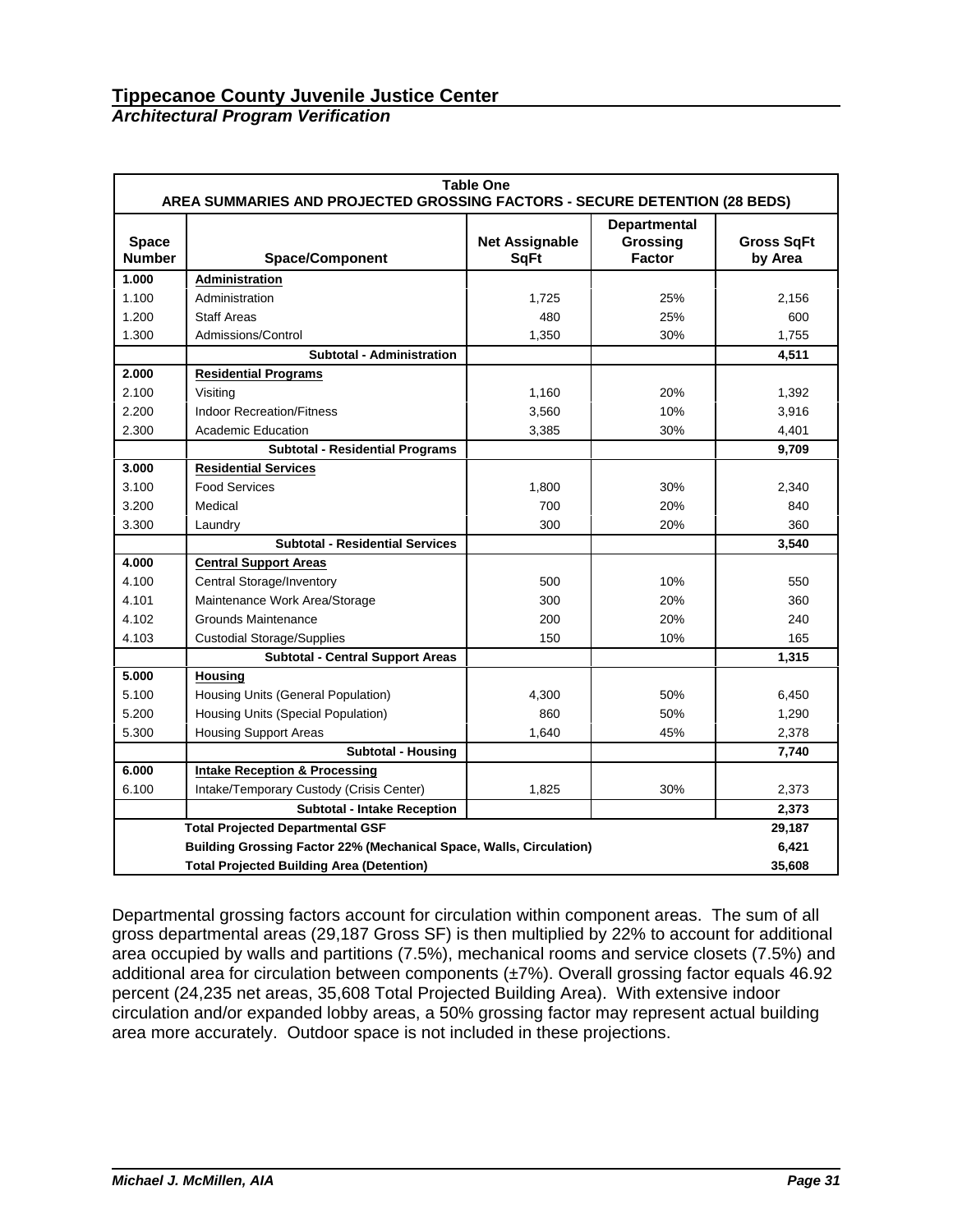*Architectural Program Verification*

| <b>Component Name:</b><br>Subcomponent: | <b>ALTERNATIVE PROGRAMS AREAS - 7.000</b><br><b>JAMS/ATLAS/JEDIS/Juvenile Alternatives and Support</b><br><b>Component Number:</b><br>7.100 - 7.700 |                       |                |                                 |                                            |
|-----------------------------------------|-----------------------------------------------------------------------------------------------------------------------------------------------------|-----------------------|----------------|---------------------------------|--------------------------------------------|
| <b>Space</b><br><b>Number</b>           | <b>Space/Component</b>                                                                                                                              | <b>Square</b><br>Feet | <b>Number</b>  | <b>Total Net</b><br><b>SqFt</b> | <b>Comments</b>                            |
| 7.100                                   | <b>JAMS/Evening Report</b><br>Classrooms                                                                                                            | 425                   | $\overline{c}$ | 850                             | 15 users, 3computers                       |
| 7.101                                   | <b>Classroom Storage</b>                                                                                                                            | 30                    | 2              | 60                              |                                            |
| 7.102                                   | <b>Group Counseling</b>                                                                                                                             | 150                   | 2              | 300                             | 10 users                                   |
| 7.103                                   | Private Interview/Assignments                                                                                                                       | 80                    | 1              | 80                              |                                            |
| 7.104                                   | <b>Education Multipurpose</b>                                                                                                                       | 600                   | 1              | 600                             | dining in this area?                       |
| 7.105                                   | Staff Office/Workroom                                                                                                                               | 250                   | 1              | 250                             | locked cabinets, equipment<br>closed area? |
| 7.106                                   | Juvenile Restrooms                                                                                                                                  | 50                    | $\overline{c}$ | 100                             |                                            |
| 7.107                                   | Supplies/Equip Storage                                                                                                                              | 50                    | 1              | 50                              |                                            |
| 7.200                                   | <b>ATLAS (Alternative School)</b><br>Classrooms                                                                                                     | 425                   | 2              | 850                             | 15 users, 3 computers                      |
| 7.201                                   | <b>Classroom Storage</b>                                                                                                                            | 30                    | 2              | 60                              |                                            |
| 7.202                                   | MP Area                                                                                                                                             | 600                   | 1              | 600                             |                                            |
| 7.203                                   | Staff Office/Workroom                                                                                                                               | 250                   | 1              | 250                             | shared with JEDIS                          |
| 7.204                                   | Supplies/Equip Storage                                                                                                                              | 50                    | 1              | 50                              |                                            |
| 7.300                                   | <b>JEDIS (Alt School Sanction)</b><br>Classroom                                                                                                     | 600                   | 1              | 600                             | 15 users, 3computers                       |
| 7.301                                   | <b>Classroom Storage</b>                                                                                                                            | 30                    | 1              | 30                              |                                            |
| 7.302                                   | Staff Office/Workroom                                                                                                                               |                       |                | 0                               | shared with JEDIS                          |
| 7.303                                   | Private Interview/Assignments                                                                                                                       | 80                    | 1              | 80                              |                                            |
| 7.304                                   | <b>Community Services Storage</b>                                                                                                                   | 100                   | 1              | 100                             |                                            |
|                                         | Juvenile Alternatives (Home Det, Community Serv)                                                                                                    |                       |                |                                 |                                            |
| 7.400                                   | <b>Waiting Area</b>                                                                                                                                 | 80                    | 1              | 80                              |                                            |
| 7.401                                   | JA Director Office                                                                                                                                  | 120                   | 1              | 120                             |                                            |
| 7.402                                   | <b>JA Asst Director Office</b>                                                                                                                      | 120                   | 1              | 120                             |                                            |
| 7.403                                   | <b>Truancy Mediation Office</b>                                                                                                                     | 120                   | 1              | 120                             |                                            |
| 7.404                                   | Clerical/Reception Area                                                                                                                             | 120                   | 1              | 120                             | 1 workstation, office<br>equipment         |
| 7.405                                   | <b>Community Service Office</b>                                                                                                                     | 160                   | 1              | 160                             | 2 workstations                             |
| 7.406                                   | Surveillance Office                                                                                                                                 | 160                   | 1              | 160                             | 2 workstations                             |
| 7.407                                   | <b>Crew Leaders Workstations</b>                                                                                                                    | 160                   | 1              | 160                             | 2 workstations                             |
| 7.408                                   | Private Interview                                                                                                                                   | 80                    | 1              | 80                              |                                            |
| 7.409                                   | <b>Drug Testing Storage</b>                                                                                                                         | 80                    | 1              | 80                              |                                            |
| 7.410                                   | Juvenile RR/Drug Test                                                                                                                               | 50                    | 1              | 50                              |                                            |
| 7.411                                   | <b>Staff Workroom/Supplies</b>                                                                                                                      | 140                   | 1              | 140                             |                                            |
| 7.412                                   | <b>Community Serv Equip Storage</b>                                                                                                                 | 80                    | 1              | 80                              |                                            |
| 7.413                                   | <b>Files Storage</b>                                                                                                                                | 80                    | 1              | 80                              |                                            |
| 7.414                                   | Janitor Closet                                                                                                                                      | 20                    | 1              | 20                              |                                            |
| 7.415                                   | Conference/Family Meetings                                                                                                                          |                       |                | 0                               |                                            |
| 7.416                                   | <b>Staff Restrooms</b>                                                                                                                              |                       |                | 0                               | at Alternatives Admin                      |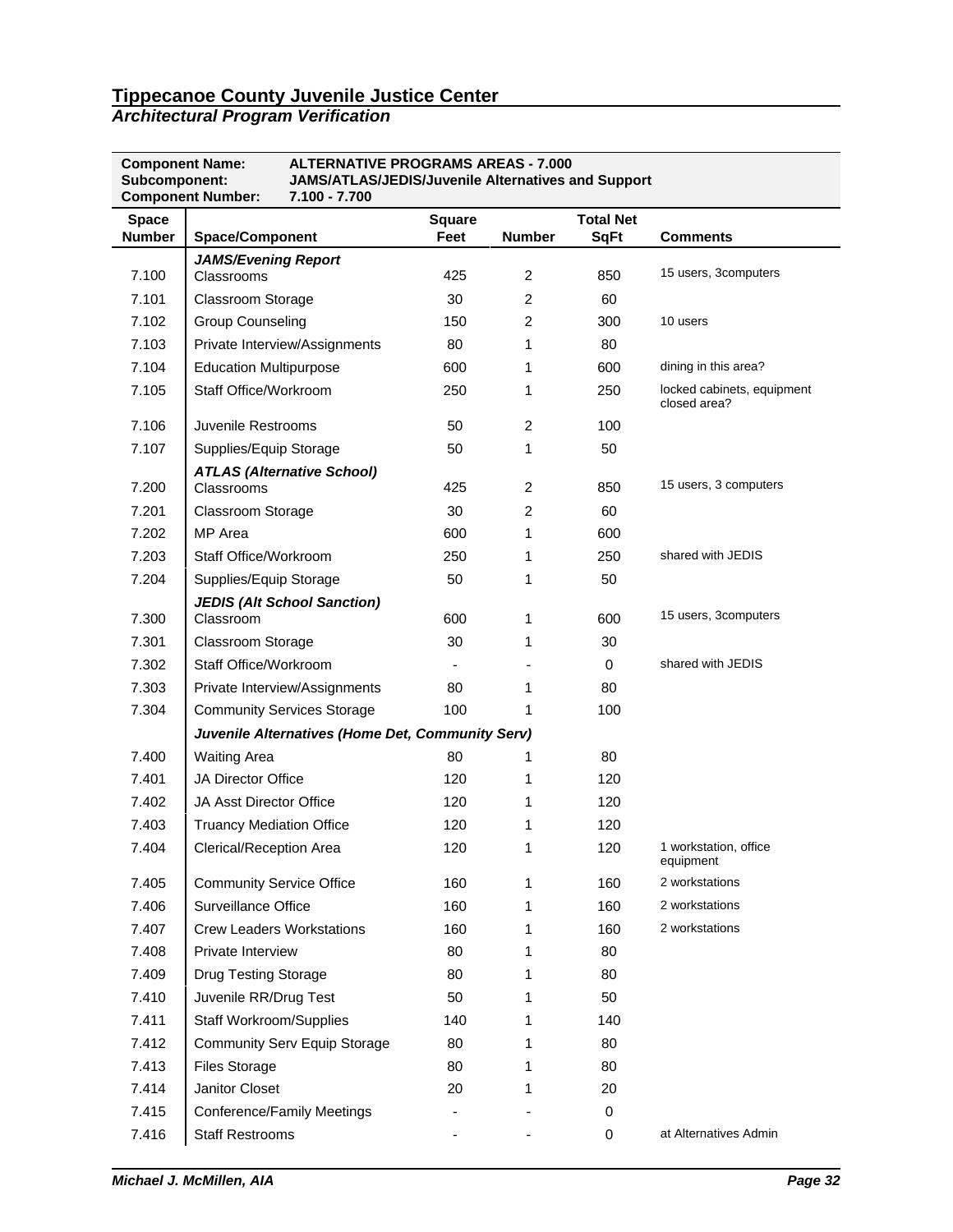### *Architectural Program Verification*

| 7.500 | <b>Alternatives Administration</b><br>Administrative Offices | 120 | 2 | 240         |                                                                        |
|-------|--------------------------------------------------------------|-----|---|-------------|------------------------------------------------------------------------|
| 7.501 | <b>Accounting Office</b>                                     | 120 | 1 | 120         |                                                                        |
| 7.502 | Clerical/Reception                                           | 140 | 1 | 140         | workstation, equipment, files,<br>access to public lobby               |
| 7.503 | Conference Room                                              | 240 | 1 | 240         | 16 users                                                               |
| 7.504 | Workroom/Supplies                                            | 120 | 1 | 120         |                                                                        |
| 7.505 | <b>Staff Break Room</b>                                      | 240 | 1 | 240         | 10 users, counter and cabinet<br>storage, coffee bar, vending,<br>mail |
| 7.506 | <b>Staff Coatroom/Lockers</b>                                | 120 | 1 | 120         |                                                                        |
| 7.507 | <b>Staff Restrooms</b>                                       | 120 | 2 | 240         | male/female, 2 users, ADA,<br>shared by all programs                   |
| 7.508 | Cental Server/Distribution Room                              | 200 | 1 | 200         |                                                                        |
| 7.509 | Coffee Bar                                                   | 10  | 1 | 10          |                                                                        |
| 7.510 | Janitor Closet                                               | 20  | 1 | 20          | not required if admin<br>combined with alternative<br>services         |
|       | <b>Central Treatment Area</b>                                | 120 |   |             |                                                                        |
| 7.600 | <b>Focus Director Office</b>                                 |     | 1 | 120         |                                                                        |
| 7.601 | <b>Therapist/Clinical Staff Office</b>                       | 120 | 3 | 360         | shared by all programs, 4<br>users for private interview               |
| 7.602 | Large Family Conference/Group<br>Room                        | 375 | 1 | 375         | 25 users                                                               |
| 7.603 | Small Conference/Group Room                                  | 240 | 1 | 240         | 16 users                                                               |
| 7.604 | Clerical/Reception                                           | 140 | 1 | 140         |                                                                        |
| 7.605 | Workroom/Supplies                                            | 120 | 1 | 120         |                                                                        |
| 7.606 | Testing/Private Interview                                    | 65  | 2 | 130         |                                                                        |
| 7.607 | Janitor Closet                                               | 20  | 1 | 20          |                                                                        |
| 7.608 |                                                              |     |   | $\mathbf 0$ |                                                                        |
| 7.700 | <b>Central Activities</b><br>Multipurpose/Games Room         | 450 | 1 | 450         | 20 users, combined with<br>student dining                              |
| 7.701 | Student Dining/Vending                                       | 540 | 1 | 540         | 36 users (students and staff)                                          |
| 7.702 | Juvenile Restroom (Female)                                   | 100 | 1 | 100         | 2 users, ADA, shared by all<br>programs                                |
| 7.703 | Juvenile Restroom (Male)                                     | 100 | 1 | 100         | 2 users, ADA, shared by all<br>programs                                |
| 7.704 | <b>General Storage</b>                                       | 200 | 1 | 200         |                                                                        |
| 7.705 |                                                              |     |   | 0           |                                                                        |
| 7.706 |                                                              |     |   | 0           |                                                                        |
| 7.707 |                                                              |     |   | 0           |                                                                        |
|       | <b>Total Net Square Feet</b>                                 |     |   | 11,065      |                                                                        |

Note: Juvenile Alternatives and Alternatives Administration may be combined in one area.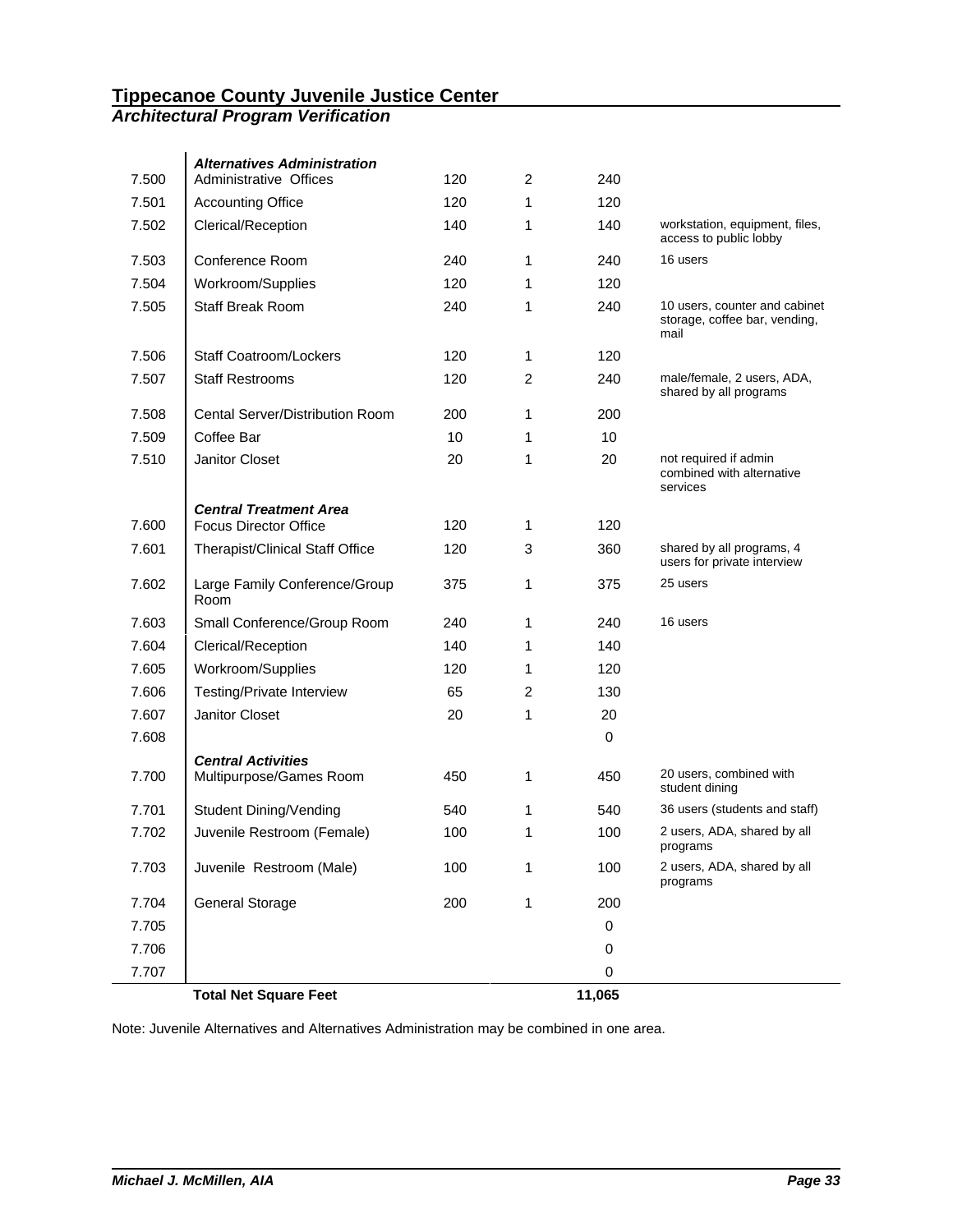

# Alternative Programs Areas Diagram

secure access control

Secondary access control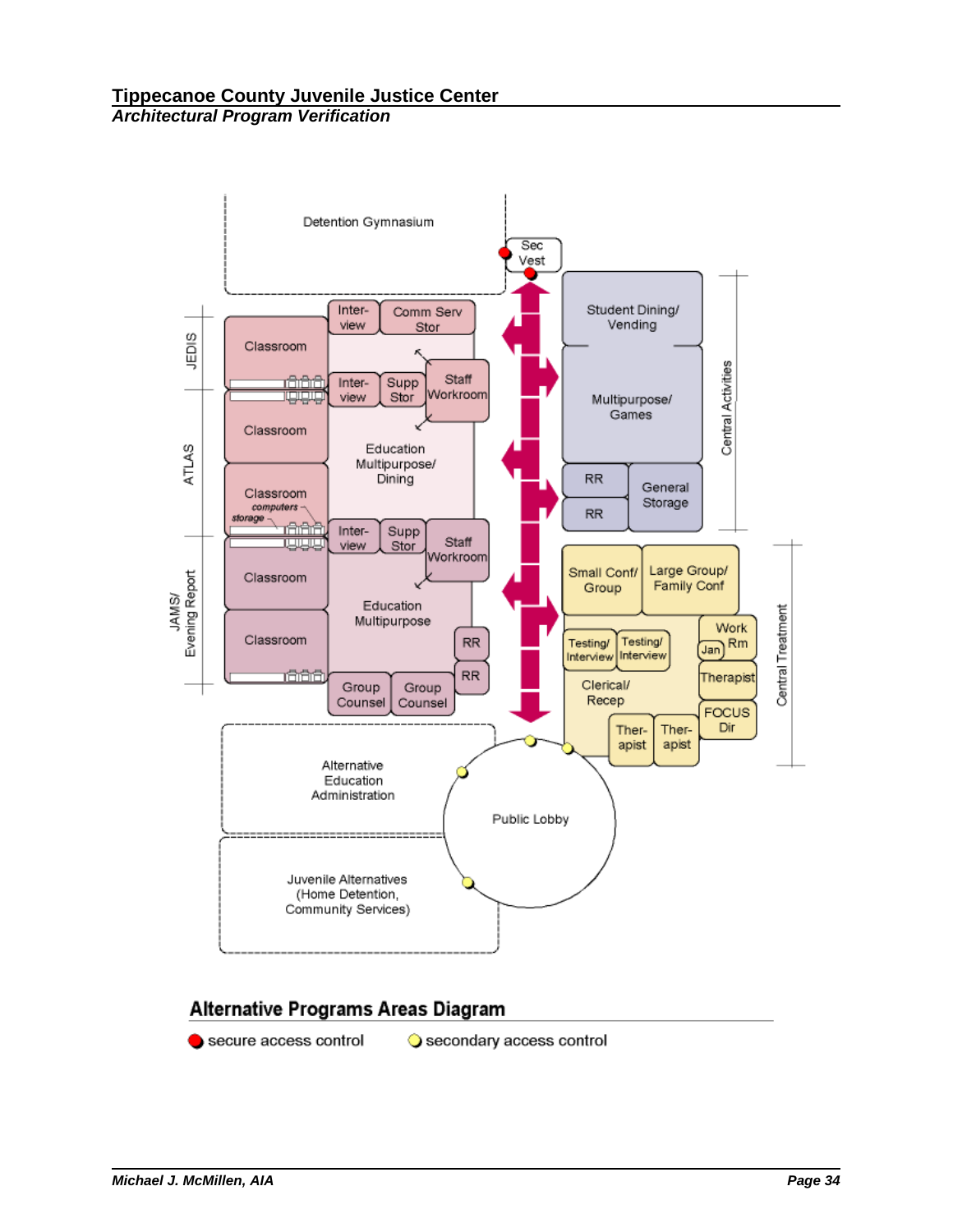# *Architectural Program Verification*

|                                                                     | Table Two<br>AREA SUMMARIES AND PROJECTED GROSSING FACTORS - ALTERNATIVE SERVICES |                                      |                                                  |                              |  |  |  |  |
|---------------------------------------------------------------------|-----------------------------------------------------------------------------------|--------------------------------------|--------------------------------------------------|------------------------------|--|--|--|--|
| <b>Space</b><br><b>Number</b>                                       | <b>Space/Component</b>                                                            | <b>Net Assignable</b><br><b>SqFt</b> | <b>Departmental</b><br>Grossing<br><b>Factor</b> | <b>Gross SqFt</b><br>by Area |  |  |  |  |
| 7.000                                                               | <b>Alternative Programs</b>                                                       |                                      |                                                  |                              |  |  |  |  |
| 7.100                                                               | <b>JAMS/Evening Report</b>                                                        | 2,290                                | 30%                                              | 2,977                        |  |  |  |  |
| 7.200                                                               | <b>ATLAS</b>                                                                      | 1,810                                | 30%                                              | 2,353                        |  |  |  |  |
| 7.300                                                               | <b>JEDIS</b>                                                                      | 810                                  | 30%                                              | 1,053                        |  |  |  |  |
| 7.400                                                               | Juvenile Alternatives (Home Detention,<br><b>Community Services)</b>              | 1,570                                | 30%                                              | 2,041                        |  |  |  |  |
| 7.500                                                               | Alternatives Administration                                                       | 1,690                                | 25%                                              | 2,113                        |  |  |  |  |
| 7.600                                                               | <b>Central Treatment</b>                                                          | 1,505                                | 25%                                              | 1,881                        |  |  |  |  |
| 7.700                                                               | <b>Central Activities</b>                                                         | 1,300                                | 30%                                              | 1,690                        |  |  |  |  |
|                                                                     | <b>Subtotal - Alternative Programs</b>                                            | 10,975                               |                                                  | 14,108                       |  |  |  |  |
| <b>Total Projected Departmental GSF</b>                             |                                                                                   |                                      |                                                  |                              |  |  |  |  |
| Building Grossing Factor 22% (Mechanical Space, Walls, Circulation) |                                                                                   |                                      |                                                  |                              |  |  |  |  |
|                                                                     | <b>Total Projected Building Area</b><br>16,930                                    |                                      |                                                  |                              |  |  |  |  |

Departmental grossing factors account for circulation within component areas. The sum of all gross departmental areas (14,108 Gross SF) is then multiplied by 20% to account for additional area occupied by walls and partitions (7.5%), mechanical rooms and service closets (7.5%) and additional area for circulation between components (±7%). Overall grossing factor equals 54.25 percent (10,975 net areas, 16,930 Total Projected Building Area). Outdoor space is not included in these projections.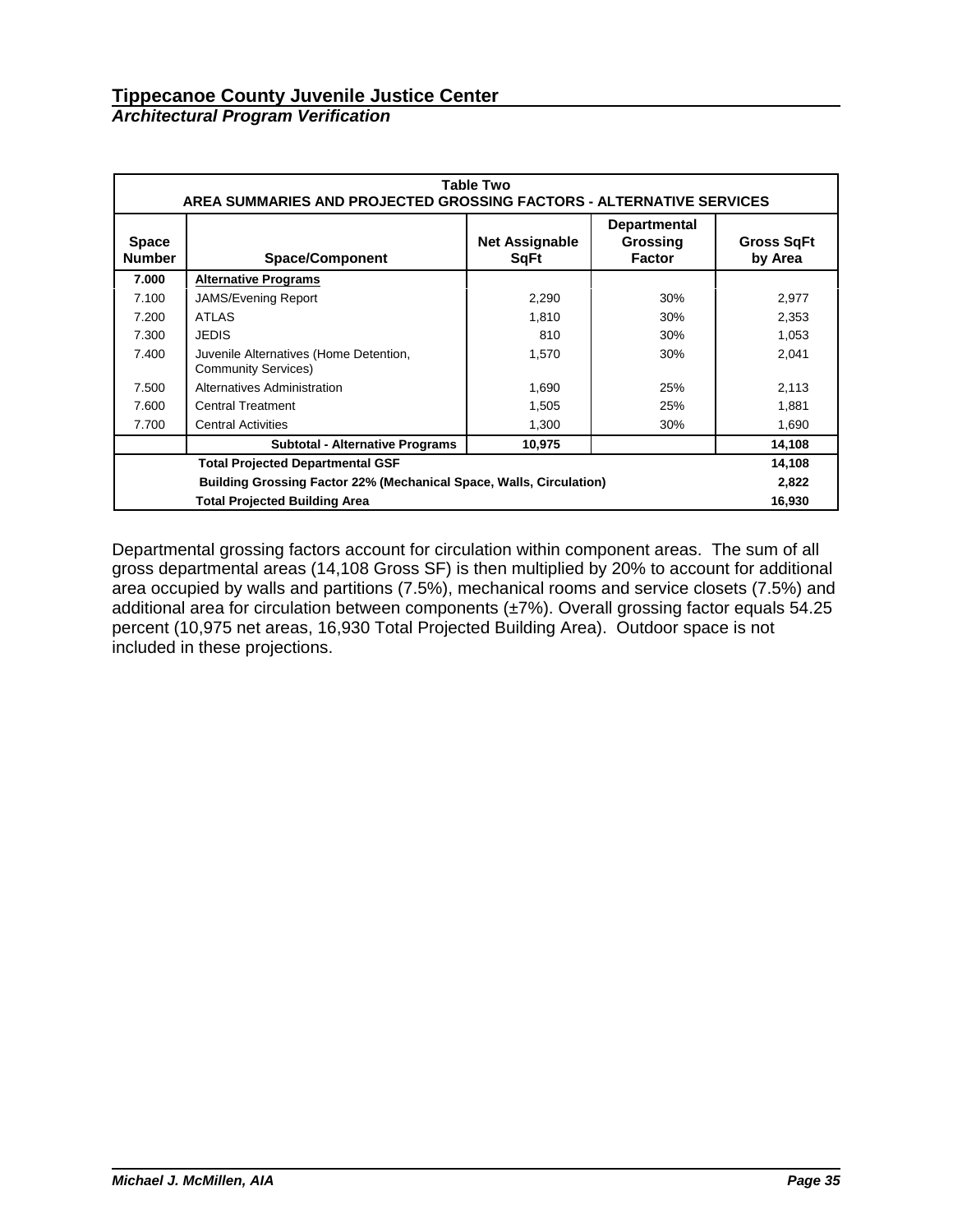# **Site Organization Diagram**

The conceptual Site Organization Diagram (page 36) illustrates the preferred spatial relationship between all of the functional components to be incorporated at the proposed Tippecanoe County Juvenile Justice Center, along with internal circulation, access control points, and both pedestrian and vehicular access areas.

The Site Organization Diagram shows that nonsecure zones and public access areas are concentrated near to the public lobby, with Alternative Services, Detention Administration and Intake directly accessible from the lobby (access controlled by staff. All staff and visitors to the facility will enter via the public lobby and will be screened in that area before entering other facility areas. Juveniles attending alternative services will also enter through the public lobby. Families arriving for detention visitation or fomr family intervention/therapy may be received either by staff in detention administration or the central control station. Staff and visitors entering secure areas may do so only under the direct control and supervision of staff in the central control station.

The Indoor Recreation area, located within the secure perimeter of the facility, should be available for use by juveniles in Alternative Services and by the public without entering other secure areas of the facility. Juveniles in detention should be able to access the Indoor Recreation area without entering nonsecure areas and without having contact with the public.

Juveniles at Intake and who do not require admission to detention should be able to depart the facility directly from Intake via the public lobby without entering secure detention areas.

Secure housing, education and dining areas are located around a central outdoor recreation area that permits natural lighting, outdoor views and direct resident access at staff discretion. The outdoor space should support large muscle recreational activities in addition to more passive activities such as education and occasional dining. Outdoor activity will be an integral aspect of daily operations to the extent possible, and highly controlled, easily supervised outdoor space that permits no contact with the public is essential.

Future housing development is indicated as an expansion of similar housing units in close proximity to existing housing. To the extent possible, the design should permit future housing construction that does not disrupt ongoing residential operations and resident circulation. Central program areas are planned to support future capacity expansion.

The location of future courts and court support areas is not indicated in the Site Organization diagram but should be taken into account during site master planning activities. To avoid congestion and undesired mixing between families attending court and juveniles in alternative services, it may be appropriate to locate future courts and associated lobby/public access areas away from the initially developed detention lobby. Access to courts from secure detention areas should occur through secure areas only, with no access through public spaces required.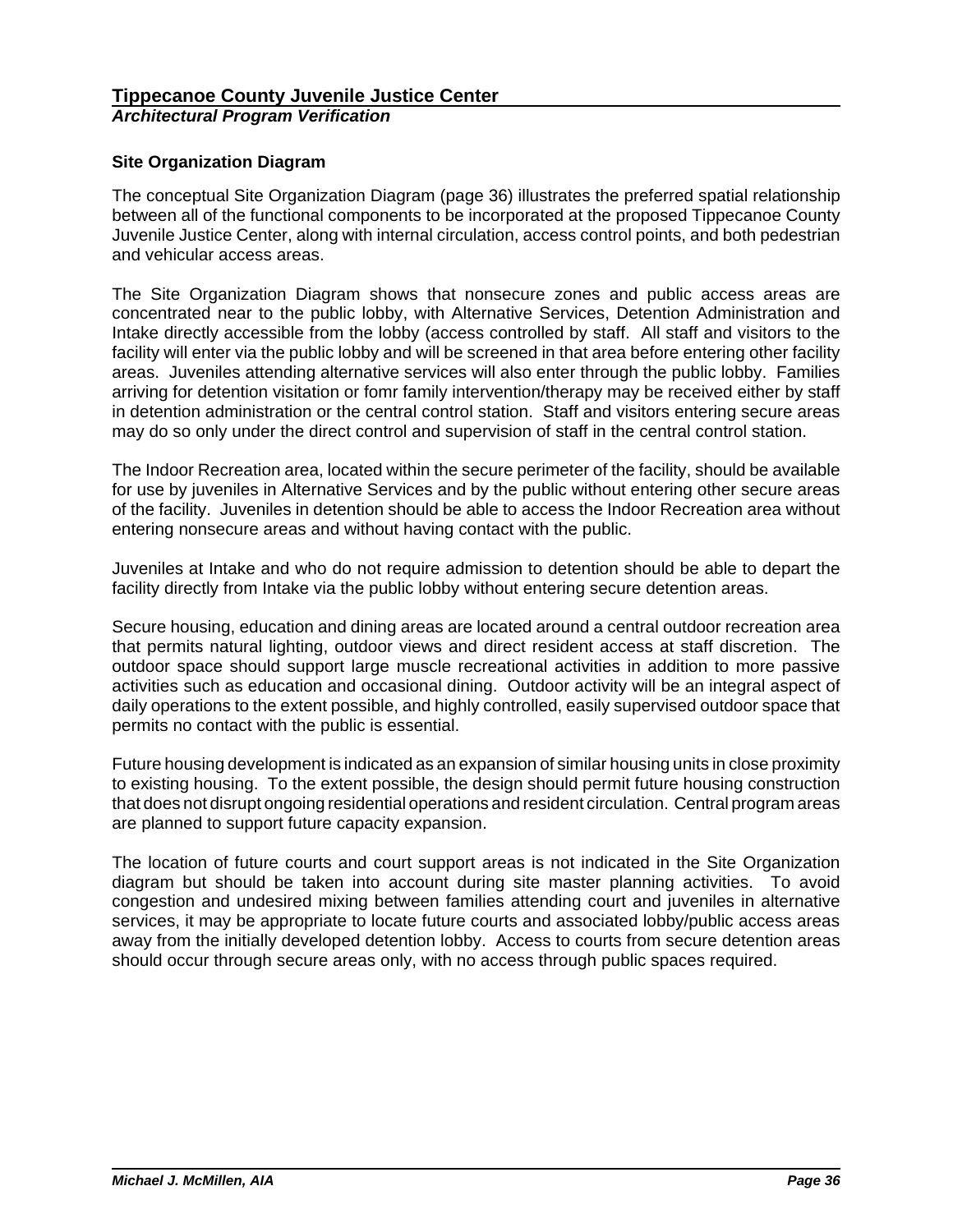

# **Site Organization Diagram**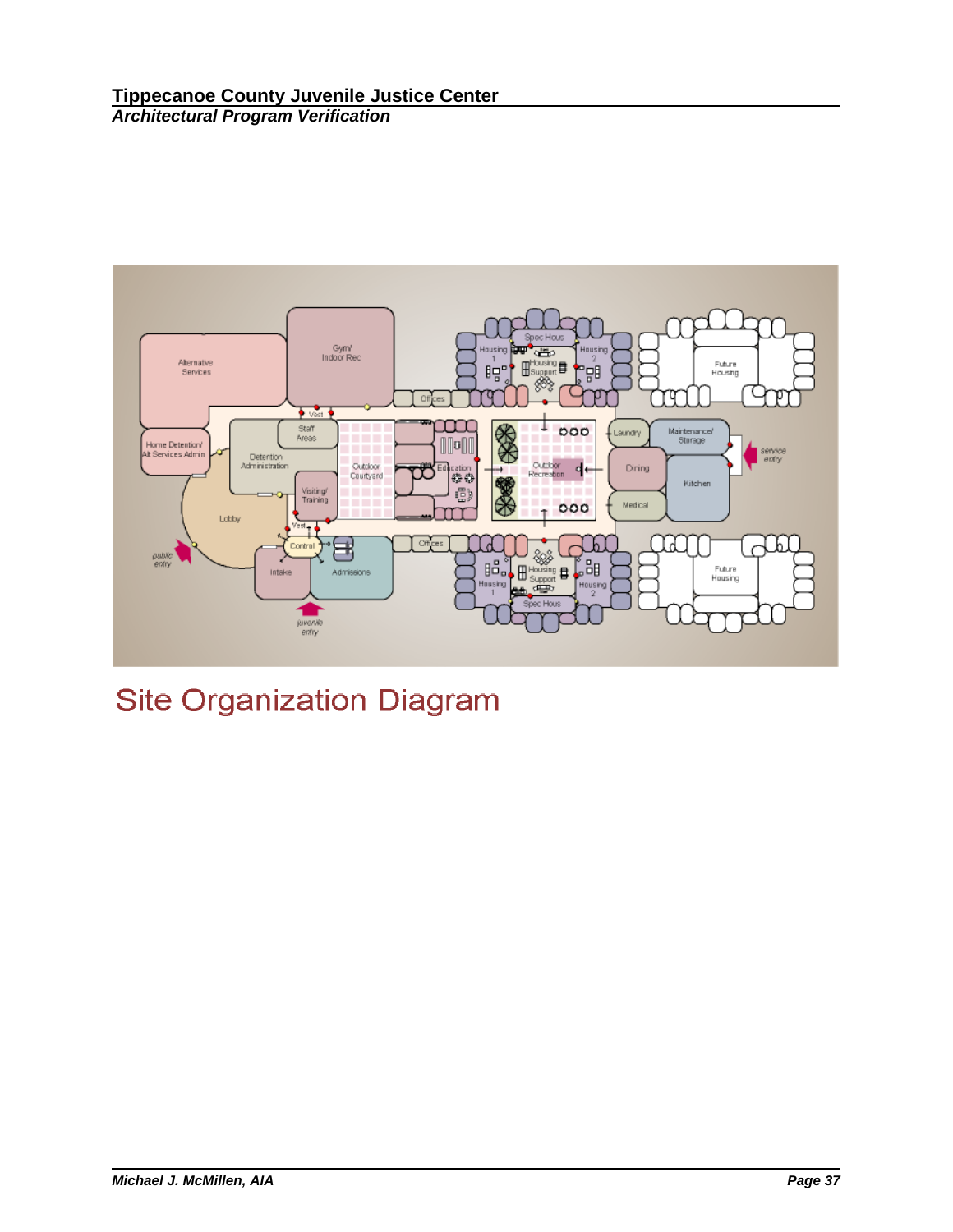| <b>Architectural Program Verification</b> |  |  |
|-------------------------------------------|--|--|
|-------------------------------------------|--|--|

| <b>RESIDENTIAL TREATMENT AREAS 8.000</b><br><b>Component Name:</b><br>Subcomponent:<br><b>Girls Housing and Program (at Cary Home)</b><br><b>Component Number:</b><br>8.100 |                                                        |                       |                |                                 |                                                                                               |  |  |
|-----------------------------------------------------------------------------------------------------------------------------------------------------------------------------|--------------------------------------------------------|-----------------------|----------------|---------------------------------|-----------------------------------------------------------------------------------------------|--|--|
| <b>Space</b><br><b>Number</b>                                                                                                                                               | <b>Space/Component</b>                                 | <b>Square</b><br>Feet | <b>Number</b>  | <b>Total Net</b><br><b>SqFt</b> | <b>Comments</b>                                                                               |  |  |
| 8.100                                                                                                                                                                       | <b>Spaces at Housing</b><br>Living Room/Multipurpose   | 500                   | 1              | 500                             | movable furniture, work/snack<br>tables, game tables, access to<br>outdoor space, 2 computer  |  |  |
| 8.101                                                                                                                                                                       | Sleeping Rooms (Single)                                | 80                    | 2              | 160                             |                                                                                               |  |  |
| 8.102                                                                                                                                                                       | Sleeping Rooms (Double)                                | 120                   | 3              | 360                             |                                                                                               |  |  |
| 8.103                                                                                                                                                                       | <b>RR/Showers</b>                                      | 70                    | 2              | 140                             |                                                                                               |  |  |
| 8.104                                                                                                                                                                       | <b>Staff Office</b>                                    | 120                   | 1              | 120                             |                                                                                               |  |  |
| 8.105                                                                                                                                                                       | <b>Therapist Office</b>                                | 120                   | 1              | 120                             |                                                                                               |  |  |
| 8.106                                                                                                                                                                       | <b>Hair Care Station</b>                               | 20                    | 1              | 20                              | at living room                                                                                |  |  |
| 8.107                                                                                                                                                                       | Laundry/Linen Storage                                  | 100                   | 1              | 100                             | resident access, washer and<br>dryer, locked storage                                          |  |  |
| 8.108                                                                                                                                                                       | Small Kitchen                                          | 100                   | 1              | 100                             | life skills, light meals                                                                      |  |  |
| 8.109                                                                                                                                                                       | Janitor Closet                                         | 20                    | 1              | 20                              |                                                                                               |  |  |
| 8.110                                                                                                                                                                       | Storage Room                                           | 100                   | 1              | 100                             |                                                                                               |  |  |
| 8.111                                                                                                                                                                       | Conference/Group Room                                  | 150                   | 1              | 150                             | 10 users                                                                                      |  |  |
| 8.112                                                                                                                                                                       | <b>Staff Restroom</b>                                  | 50                    | 1              | 50                              |                                                                                               |  |  |
|                                                                                                                                                                             | Central Areas (shared with other residential programs) |                       |                |                                 |                                                                                               |  |  |
| 8.200                                                                                                                                                                       | <b>Group Visiting/Staff Training</b>                   | 350                   | 1              | 350                             | 20 users, shared with other<br>programs                                                       |  |  |
| 8.201                                                                                                                                                                       | Private Interview                                      | 65                    | $\overline{2}$ | 130                             | family/professional staff, at<br>visiting room                                                |  |  |
| 8.202                                                                                                                                                                       | <b>Education Multipurpose</b>                          | 350                   | 1              | 350                             | 10 users, shared with other<br>programs, library shelving, 4<br>computer stations, worktables |  |  |
| 8.203                                                                                                                                                                       | <b>Education Materials &amp; Storage</b>               | 100                   | 1              | 100                             |                                                                                               |  |  |
| 8.204                                                                                                                                                                       | <b>Indoor Recreation</b>                               | 2,200                 | 1              | 2,200                           | shared by all programs                                                                        |  |  |
| 8.205                                                                                                                                                                       | <b>Recreation Storage</b>                              | 100                   | 1              | 100                             |                                                                                               |  |  |
| 8.206                                                                                                                                                                       | <b>Exercise Equipment Workroom</b>                     | 240                   | 1              | 240                             | stationary equipment                                                                          |  |  |
| 8.207                                                                                                                                                                       | <b>Resident Restroom</b>                               | 50                    | 1              | 50                              | at indoor recreation                                                                          |  |  |
| 8.208                                                                                                                                                                       | Medical Exam Room                                      | 140                   | 1              | 140                             | with cabinet and counters,<br>sink, exam table, workstation                                   |  |  |
| 8.209                                                                                                                                                                       | <b>Medical Storage</b>                                 | 50                    | 1              | 50                              |                                                                                               |  |  |
| 8.210                                                                                                                                                                       | <b>Medical Office</b>                                  | 120                   | 1              | 120                             |                                                                                               |  |  |
| 8.211                                                                                                                                                                       | Staff Break Room                                       | 140                   | 1              | 140                             | counter and cabinets, shared<br>by all residential staff, vending                             |  |  |
| 8.212                                                                                                                                                                       | Central Kitchen & Food Storage                         | 900                   | 1              | 900                             | remodel existing space                                                                        |  |  |
| 8.213                                                                                                                                                                       | <b>Central Dining</b>                                  | 450                   | 1              | 450                             | remodel existing space                                                                        |  |  |
| 8.214                                                                                                                                                                       | Staff Workroom                                         | 160                   | 1              | 160                             | remodel existing space                                                                        |  |  |
|                                                                                                                                                                             | <b>Total Net Square Feet</b>                           |                       |                | 5,480                           |                                                                                               |  |  |

*Note: No determination has been made regarding which spaces require new construction or remodeling of existing spaces at Cary Home except as indicated.*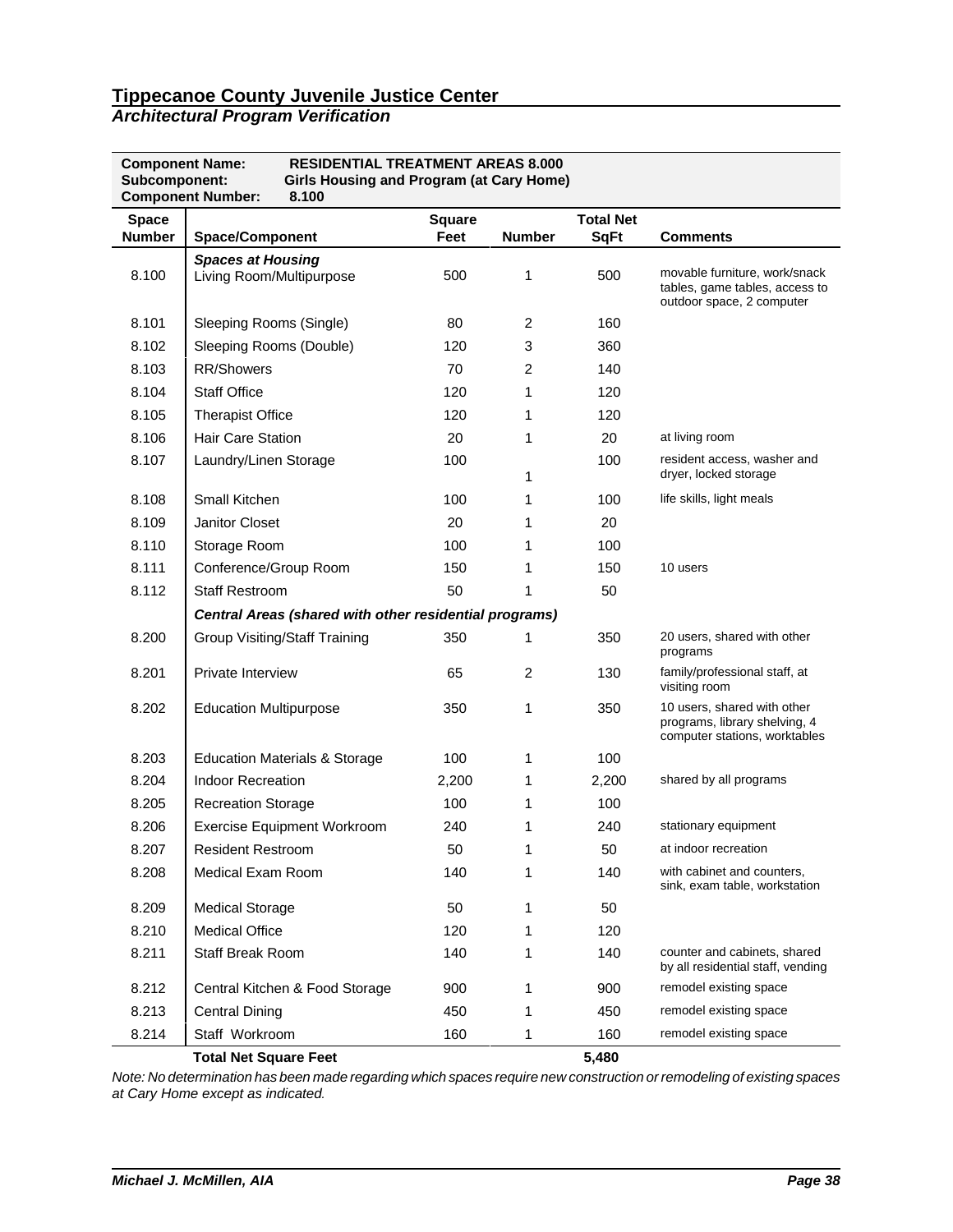

secure access control

Secondary access control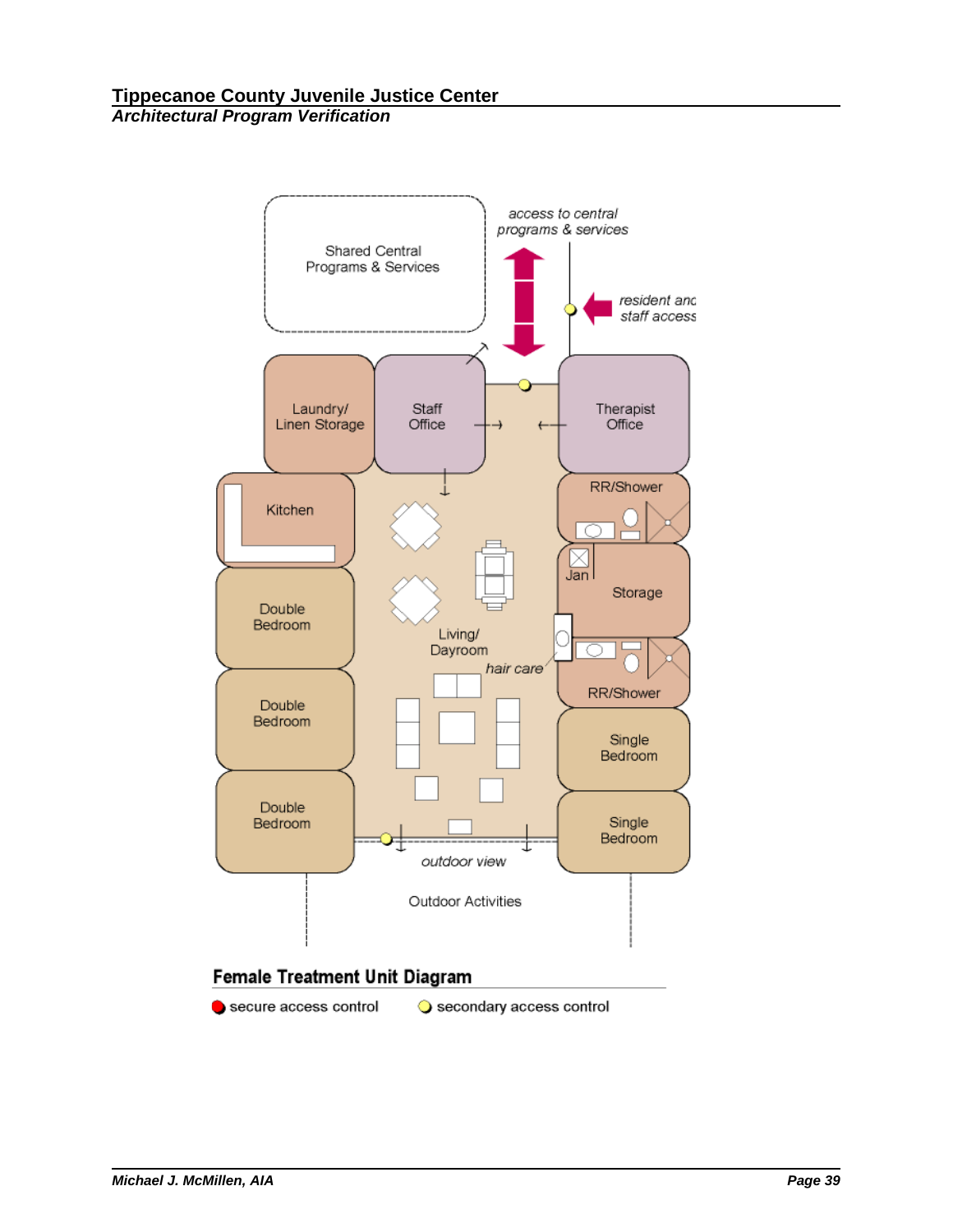### *Architectural Program Verification*

|                                                                            | <b>Table Three</b><br>AREA SUMMARIES AND PROJECTED GROSSING FACTORS - FEMALE TREATMENT at Cary Home                                                 |       |     |       |  |  |  |  |  |
|----------------------------------------------------------------------------|-----------------------------------------------------------------------------------------------------------------------------------------------------|-------|-----|-------|--|--|--|--|--|
| <b>Space</b><br><b>Number</b>                                              | <b>Departmental</b><br><b>Net Assignable</b><br>Grossing<br><b>Gross SqFt</b><br><b>Space/Component</b><br>by Area<br><b>S</b> qFt<br><b>Factor</b> |       |     |       |  |  |  |  |  |
| 8.000                                                                      | <b>Female Treatment Program</b>                                                                                                                     |       |     |       |  |  |  |  |  |
| 8.100                                                                      | Housing                                                                                                                                             | 1.940 | 45% | 2,813 |  |  |  |  |  |
| 8.200                                                                      | <b>Central Areas</b>                                                                                                                                | 5,480 | 25% | 6,850 |  |  |  |  |  |
|                                                                            | <b>Subtotal - Female Treatment</b>                                                                                                                  |       |     | 9,663 |  |  |  |  |  |
|                                                                            | <b>Total Projected Departmental GSF</b><br>9,663                                                                                                    |       |     |       |  |  |  |  |  |
| <b>Building Grossing Factor 22% (Mechanical Space, Walls, Circulation)</b> |                                                                                                                                                     |       |     |       |  |  |  |  |  |
|                                                                            | <b>Total Projected Building Area</b>                                                                                                                |       |     |       |  |  |  |  |  |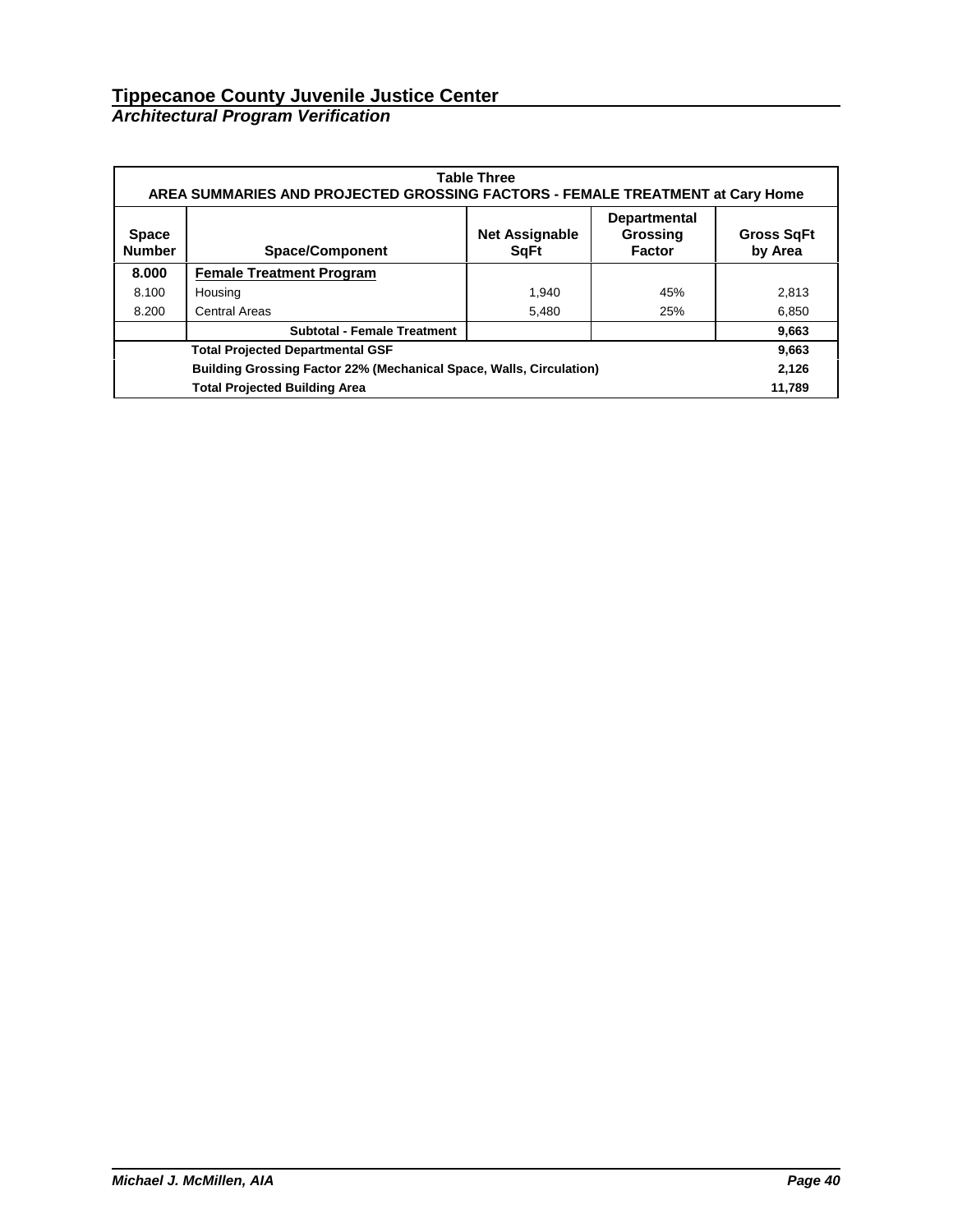# **Preliminary Cost Estimates**

## *Secure Detention Construction*

The following cost projection is based on construction and total project costs experienced in recent similar projects and adjusted for construction cost inflation. The cost of materials has accelerated substantially in recent years (ranging from 6 to 10 percent annually, depending on building materials). Similar inflation may be anticipated in the near future, but the rate of increase cannot be predicted accurately. The cost for secure construction is now estimated at **\$225 per square foot** and assumes the use of restrictive construction materials (masonry, security glazing and hardware, hollow metal) in all residential areas and the use of advanced electronic security and communications equipment. Spaces and surfaces which residents do not access may be constructed with less restrictive materials even within the secure perimeter. Commercial grade construction is anticipated in all areas outside the secure perimeter.The \$225 cost per square foot represents the average cost of construction for all areas.

County authorities should consider budgeting for this project based on estimated construction costs approximately 12 months after architectural design begins. Assuming an October start date, cost escalation of 8 to 10 percent may be considered appropriate.

**35,608 Gross SF X \$225/SF = \$8,011,800** Estimated Construction Cost

| <b>Estimated Total Project Cost</b>      |  |  |  |                                                    |     | $=$ \$10,815,930 |
|------------------------------------------|--|--|--|----------------------------------------------------|-----|------------------|
|                                          |  |  |  | \$8,011,800 X 10.0% (Estimated Contingency)        | $=$ | 801,180          |
|                                          |  |  |  | \$8,011,800 X 5.5% (Estimated Furnishings)         | $=$ | 440,649          |
| \$8,011,800 X 11.0% (Estimated Sitework) |  |  |  |                                                    | $=$ | 881,298          |
|                                          |  |  |  | $$8,011,800$ X $8.5\%$ (Estimated Arch/Eng Fees) = |     | \$681,003        |

Options for reducing cost:

- 1. Less restrictive construction
- 2. Reduce Education component size to meet current projected capacities
- 3. Eliminate Special Housing (2 resident areas) and add population to remaining housing units to maintain capacity
- 4. Reduce Indoor Recreation area and/or, eliminate exercise area
- 5. Eliminate Visiting/Training component (use dining and gym for these purposes)

# *Alternative Programs Construction*

The following cost projection is based on construction and total project costs experienced in recent schools and public buildings featuring commercial grade construction and adjusted for construction cost inflation. As with secure detention, the cost of materials has accelerated substantially in recent years, and continuing inflation in the range of 8 to 10 percent should be anticipated over the next 18 months. Although nonsecure construction can be featured in the Alternative Programs areas, durable materials that withstand hard use are considered appropriate. A cost range of \$125 to \$140 per square foot may be considered practicable depending on the specific construction type, and **\$135 per square foot** is used for this estimate.

# **16,930 Gross SF X \$135/SF Estim\$2t285,5560 Struction Cost**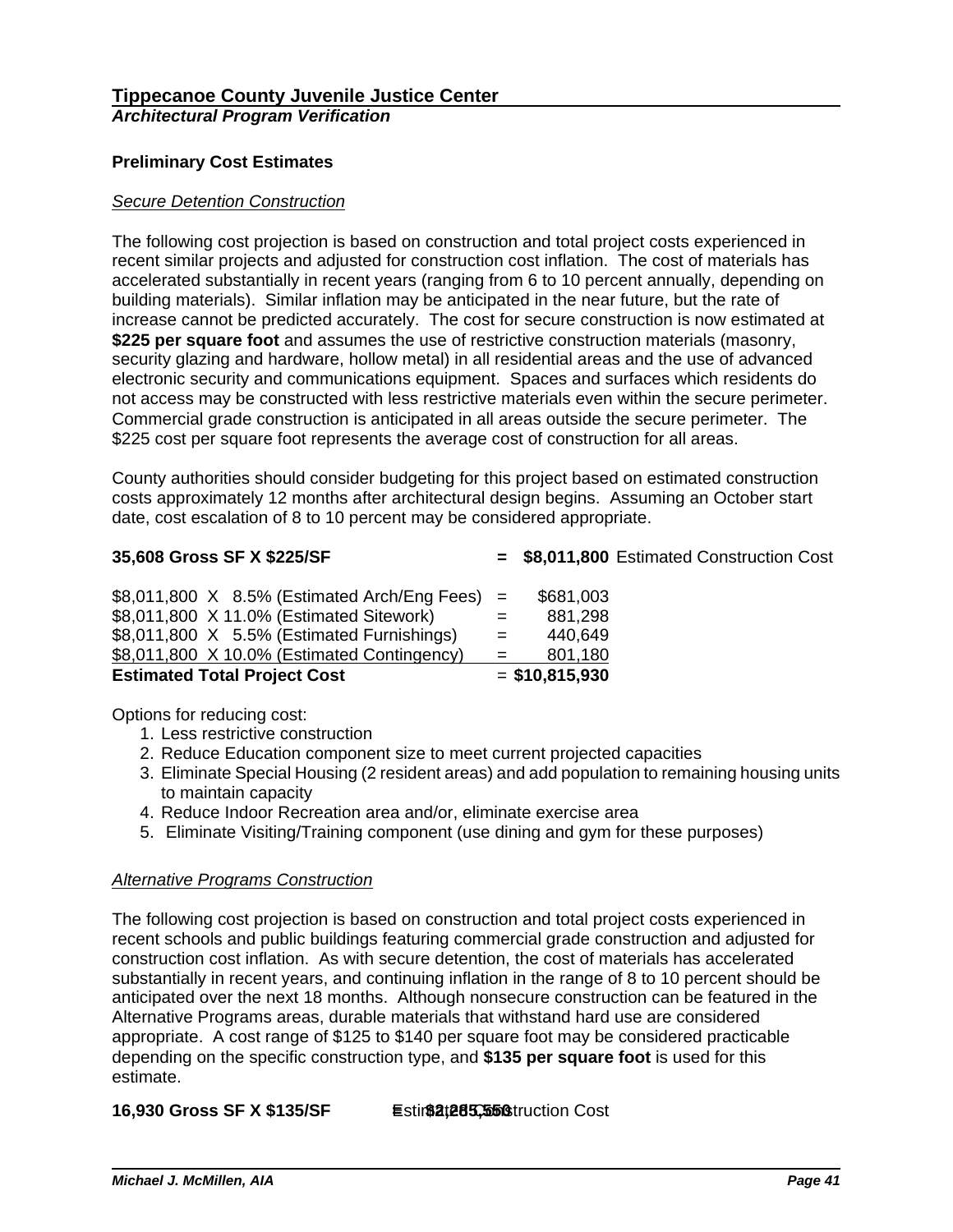|                                          |  |  |  | \$2,285,550 X 8.5% (Estimated Arch/Eng Fees) | $\mathbf{r} = \mathbf{r}$ | \$194,271       |
|------------------------------------------|--|--|--|----------------------------------------------|---------------------------|-----------------|
| \$2,285,550 X 11.0% (Estimated Sitework) |  |  |  |                                              | $=$                       | 251,410         |
|                                          |  |  |  | \$2,285,550 X 5.0% (Estimated Furnishings)   | $=$                       | 114,277         |
|                                          |  |  |  | \$2,285,550 X 10.0% (Estimated Contingency)  | $=$                       | 228,555         |
| <b>Estimated Total Project Cost</b>      |  |  |  |                                              |                           | $=$ \$3,074,063 |

Options for reducing cost:

- 1. Reduce program capacity from 75 youth in JAMS, ATLAS and JEDIS programs to 60 youth in all programs
- 2. Reduce Alternatives Administration space allocation
- 3. Eliminate central multipurpose space proposed for use by all programs

### *Female Residential Treatment Areas - Cary Home*

This cost projection assumes the development of nonsecure female housing via new construction, with a mix of new construction and Cary Home renovation for central program space shared by all Cary Home residents. The amount of central program space requiring new construction versus renovation may be determined only through further design investigation, although a minimum of 3,500 gross square feet for newly constructed indoor recreation space is anticipated. Given an estimated project area of 11,789 gross square feet, this estimate will be based on a projected minimum 7,000 square feet of new construction, and 4,789 square feet of renovation (education, medical, visiting, kitchen/dining).

For new construction, a **\$140 per square foot** average cost is used based on recent costs for enhanced commercial grade construction. For renovated space, accurate estimates are difficult to derive until the scope of renovation required, and the spaces involved, are defined during the design process. For estimating purposes, a **\$120 per square foot** renovation cost is used. Lower costs may be possible, but the proposed kitchen renovation will increase average overall renovation costs.

As with the proposed Juvenile Justice Center, a potential construction cost inflation of 8 to 10 over the next 18 months percent should be taken into account.

| 7,000 Gross SF X \$140/SF (New Const.)                                                                                                                                                                                          | \$980,000 Estimated Construction Cost<br>$\equiv$ $\equiv$                      |
|---------------------------------------------------------------------------------------------------------------------------------------------------------------------------------------------------------------------------------|---------------------------------------------------------------------------------|
| \$980,000 X 8.5% (Estimated Arch/Eng Fees)<br>\$980,000 X 11.0% (Estimated Sitework)<br>\$980,000 X 5.0% (Estimated Furnishings)<br>\$980,000 X 10.0% (Estimated Contingency)<br><b>Estimated New Construction Project Cost</b> | \$83,300<br>$=$<br>107,800<br>$=$<br>49,000<br>98,000<br>$=$<br>$=$ \$1,318,100 |
|                                                                                                                                                                                                                                 |                                                                                 |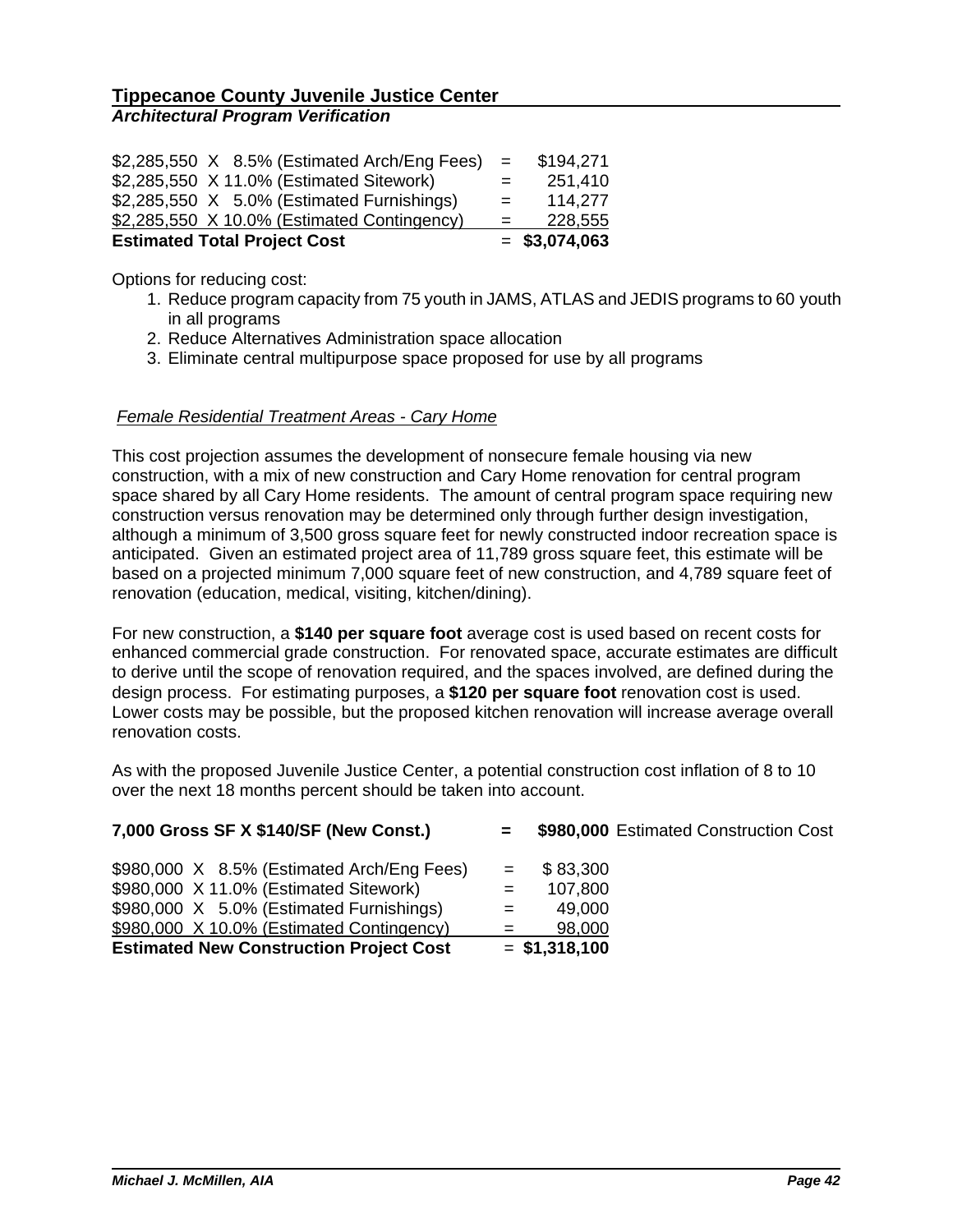| 4,789 Gross SF X \$120/SF (Renovation)        | $=$ $-$ | \$574,680 Estimated Construction Cost |  |
|-----------------------------------------------|---------|---------------------------------------|--|
| \$574,680 X 9.0% (Estimated Arch/Eng Fees)    | $=$     | \$51,721                              |  |
| \$574,680 X 5.0% (Estimated Sitework)         |         | 28,734                                |  |
| \$574,680 X 5.0% (Estimated Furnishings)      |         | 28,734                                |  |
| \$574,680 X 10.0% (Estimated Contingency)     | $=$     | 57,468                                |  |
| <b>Estimated Renovation Project Cost</b>      |         | \$741,337                             |  |
| <b>Estimated Total Cary Home Project Cost</b> |         | $=$ \$2,059,437                       |  |

Options for reducing cost:

- 1. Replace indoor recreation (small gym) with multipurpose recreation space
- 2. Delete exercise room
- 3. Delete education multipurpose
- 4. Delay kitchen/dining renovation

*Total Project Cost Estimate*

| Juvenile Justice Center:            |              |
|-------------------------------------|--------------|
| Secure Detention -                  | \$10,815,930 |
| Alternative Programs -              | 3,074,063    |
| Subtotal                            | \$13,889,993 |
| Cary Home                           | \$2,059,437  |
| <b>Total Estimated Project Cost</b> | \$15,949,430 |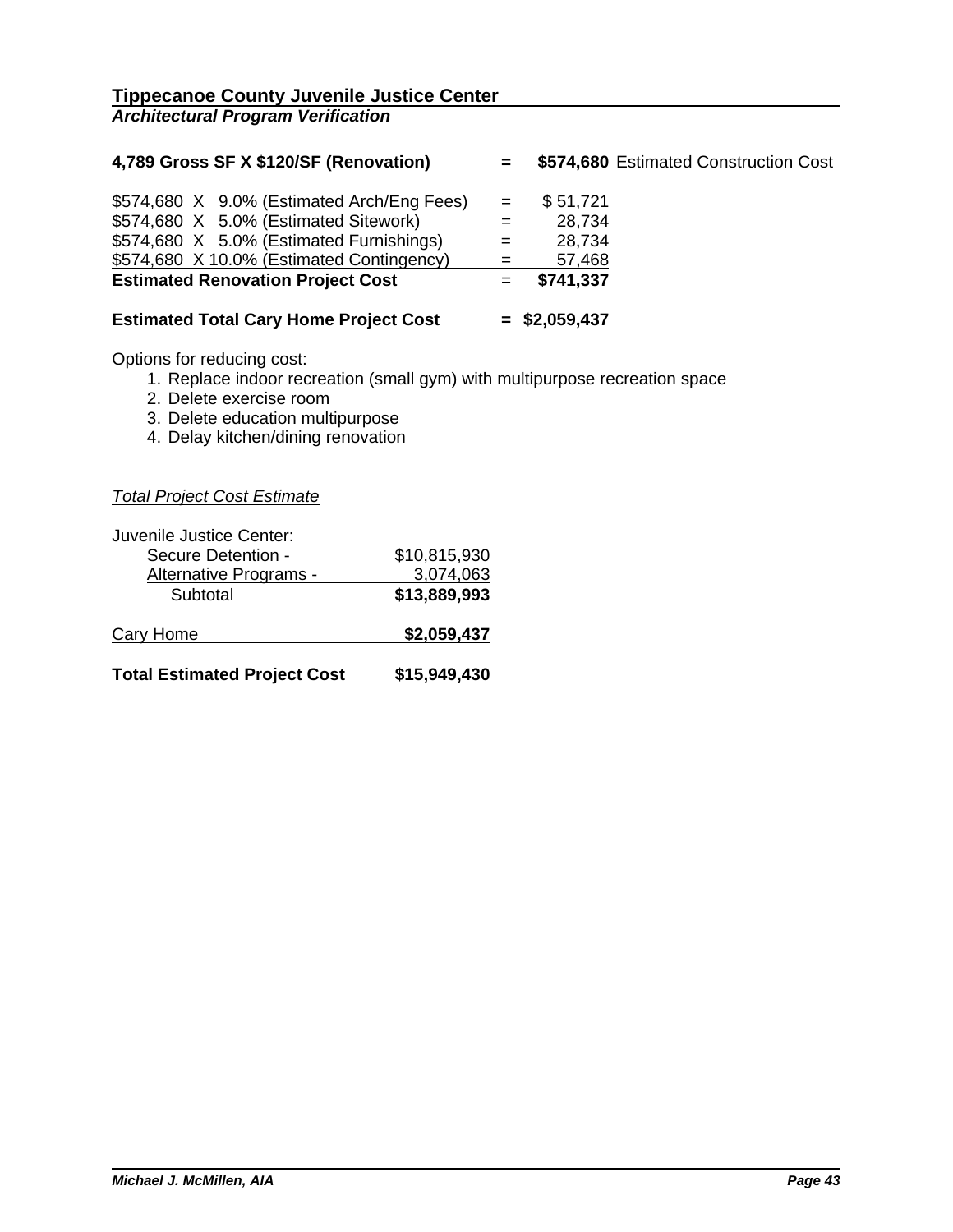# **Projected Staffing Pattern and Operations Costs**

Staffing and operations costs represent the most significant expenditure in the development of juvenile residential facilities. Over the life of the building (30 to 40 years), staffing and operations costs will amount to nine to ten times the cost of the structure, with personnel and related costs equaling the cost of the building every three to four years.

Table Four illustrates the new staffing requirements anticipated for the proposed Tippecanoe County Juvenile Justice Center, including secure detention, intake, and alternative services, based on the architectural program, proposed spatial organization and management priorities. Food services, maintenance and nursing care will be provided by facility personnel, with additional contracted medical services as required. Education in the secure detention program is expected to be provided by the local school district. All indicated Detention staff are new hires since no detention program currently exists. Staff indicated for Alternative Services are new hires only, with all other required staff transferred to the Juvenile Justice Center from existing programs in the county.

The shift relief factors indicated in Table Four, *Juvenile Center Staffing Requirements,* represent the multipliers necessary to account for full coverage for all posted positions. All direct supervision staff positions require relief staff to cover vacations, weekends, holidays, sick time and training (40 to 80 hours in-service training annually). The total staff required are represented in terms of Full Time Equivalent (FTE) positions. This report recognizes that staffing requirements may be fulfilled partially through the employment of part-time and/or oncall staff. The extensive use of volunteers and interns to supplement posted positions is anticipated.

The total annual staffing cost for detention services using the staffing pattern proposed is projected at **\$2,338,137** (see Table Four). This represents approximately 80 to 85% of expected annual expenditures. Other operational expenses, including utilities, food, clothing, cleaning and laundry supplies, medical services, and staff training among others, are estimated at about **\$412,000** to **\$584,000**, or 15 to 20% of total annual operations.

Alternative Services, now provided at other locations, will serve expanded capacities upon relocation to the Juvenile Justice Center. The additional personnel for this expanded program will require increased annual expenditures of **\$139,002**. Annual non-personnel expenses in excess of current outlays, though yet to be determined, will be limited.

Total new operating expense for the Juvenile Justice Center, including personnel and nonpersonnel costs for both secure detention and Alternative Services, are estimated at approximately **\$2.9** to **3.1 million** annually.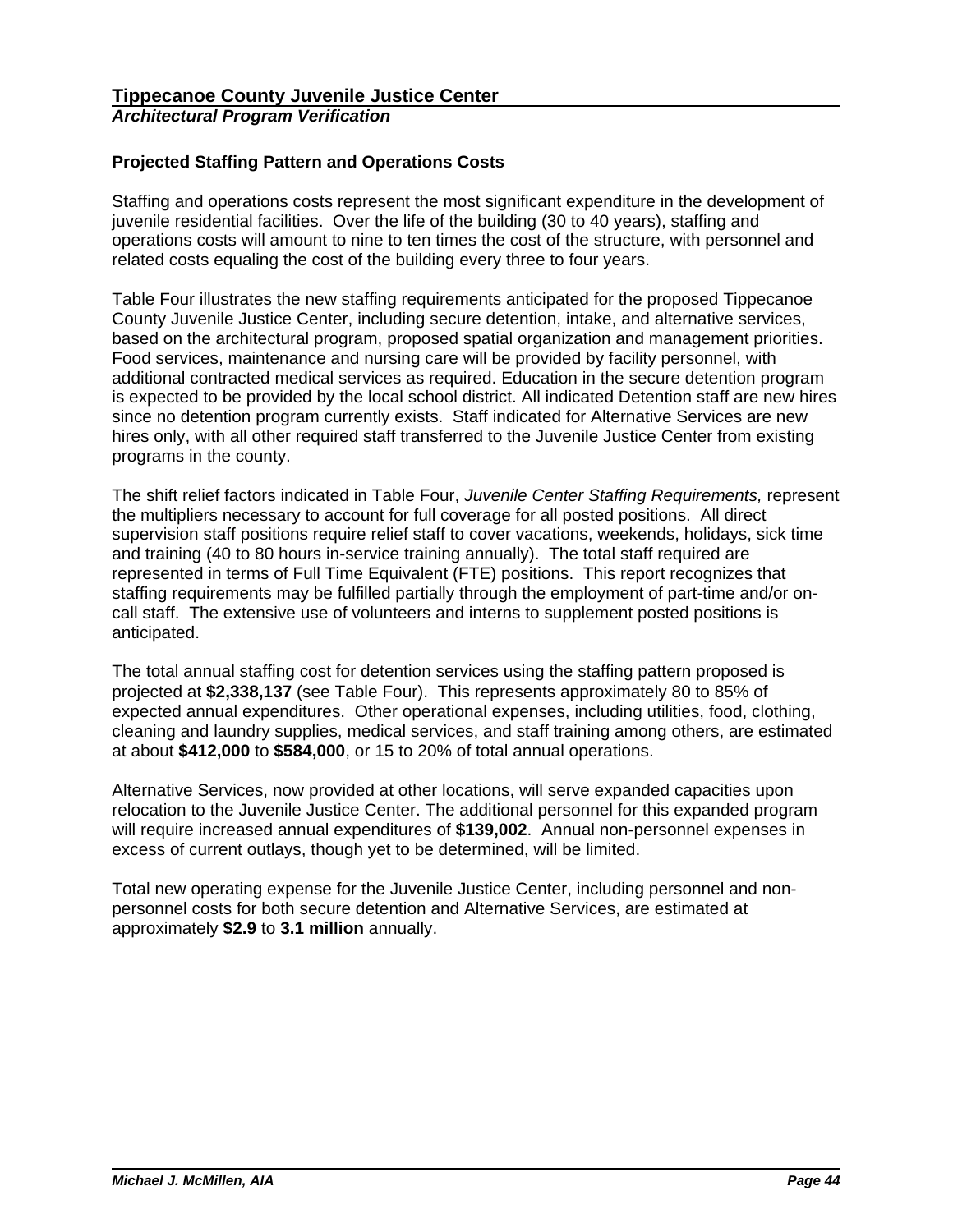# *Architectural Program Verification*

|                                                                        | <b>Table Four</b><br>Projected Tippecanoe County Juvenile Center Staffing Requirements (FTE) & Costs |                         |              |                               |                              |              |    |                             |    |                       |                |                 |
|------------------------------------------------------------------------|------------------------------------------------------------------------------------------------------|-------------------------|--------------|-------------------------------|------------------------------|--------------|----|-----------------------------|----|-----------------------|----------------|-----------------|
| <b>Staff Positions</b>                                                 |                                                                                                      | <b>Number per Shift</b> |              | Sub-                          | <b>Relief</b>                | Total        |    | <b>Salary</b>               |    | Benefits <sup>*</sup> |                | Total Salary +  |
|                                                                        | 1st                                                                                                  | 2nd                     | 3rd          | total                         | Facto<br>r                   | <b>Staff</b> |    | $(3 - 7 \text{ years})$     |    |                       |                | <b>Benefits</b> |
| <b>Secure Detention</b><br>Direct Super Line Staff<br>(Housing) - PAT1 | 4                                                                                                    | 4                       | 2            | 10                            | 1.75                         | 17.5<br>0    | \$ | 28,287                      | \$ | 11,710                | \$             | 699,944         |
| Direct Super Line Staff<br>(Floater) - PAT1                            | 1                                                                                                    | 2                       | $\mathbf{2}$ | 5                             | 1.75                         | 8.75         | \$ | 28,287                      | \$ | 11,710                | \$             | 349,972         |
| Direct Super Line Staff<br>(Control) - PAT1                            | 1                                                                                                    | 1                       | 1            | 3                             | 1.75                         | 5.25         | \$ | 28,287                      | \$ | 11,710                | \$             | 209,983         |
| Shift Supervisor - PAT2                                                | 1                                                                                                    | 1                       | 1            | 3                             | 1.75                         | 5.25         | \$ | 30,830                      | \$ | 12,133                | \$             | 225,557         |
| Direct Super Line Staff<br>(Temp/On Call Floater)                      | 0.5                                                                                                  | $\Omega$                | 0            | 0.5                           | 1.75                         | 0.88         | \$ | 16,060                      |    | \$1,229<br>(SS only)  | \$             | 17,289          |
| <b>Det Administration</b><br>Director - EXEC1                          | $\mathbf{1}$                                                                                         | 0                       | $\mathbf 0$  | $\mathbf{1}$                  | 1.00                         | 1.00         | \$ | 71,734                      | \$ | 18,944                | \$             | 90,678          |
| Asst./Programs Director -<br>EXEC <sub>2</sub>                         | $\mathbf{1}$                                                                                         | 0                       | $\mathbf 0$  | $\mathbf{1}$                  | 1.00                         | 1.00         | \$ | 56,236                      | \$ | 16,363                | \$             | 72,599          |
| Admin. Assistant -<br>LOMOT4                                           | $\mathbf{1}$                                                                                         | 0                       | $\mathbf 0$  | $\mathbf{1}$                  | 1.00                         | 1.00         | \$ | 30,503                      | \$ | 12,079                | \$             | 42,582          |
| Reception/Clerical -                                                   | $\mathbf{1}$                                                                                         | $\mathbf{0}$            | $\mathbf 0$  | $\mathbf{1}$                  | 1.65                         | 1.65         | \$ | 28,548                      | \$ | 11,753                | \$             | 66,497          |
| <b>Program Support</b><br>Maintenance - LTC4                           | $\mathbf{1}$                                                                                         | 0                       | 0            | 1                             | 1.0                          | 1.00         | \$ | 32,172                      | \$ | 12,357                | \$             | 44,529          |
| Custodian - LTC1                                                       | 0                                                                                                    | 0                       | 1            | 1                             | 1.65                         | 1.65         | \$ | 22,468                      | \$ | 10,741                | \$             | 54,795          |
| Cook - LTC2                                                            | $\mathbf{1}$                                                                                         | 0                       | $\mathbf{1}$ | $\mathbf{2}$                  | 1.65                         | 3.30         | \$ | 26,350                      | \$ | 11,387                | \$             | 124,533         |
| <b>Recreation Coordinator</b>                                          | 0                                                                                                    | 1                       | 0            | 1                             | 1.0                          | 1.00         | \$ | 30,830                      | \$ | 12,133                | \$             | 42,963          |
| Nurse (LPN)                                                            | $\mathbf{1}$                                                                                         | 1                       | 0            | $\overline{2}$                | 1.65                         | 3.30         | \$ | 30,830                      | \$ | 12,133                | \$             | 141,779         |
| Physician and Dentist                                                  |                                                                                                      |                         |              | Service provided via contract |                              |              |    |                             |    |                       |                |                 |
| Therapist                                                              | 1                                                                                                    | 1                       | $\mathbf 0$  | $\overline{2}$                | 1.0                          | 2.0          | \$ | 41,781                      | \$ | 13,957                | \$             | 111,475         |
| Case Manager                                                           | 1                                                                                                    | 0                       | 0            | 1                             | 1.0                          | $1.0$        | \$ | 30,830                      | \$ | 12,133                | \$             | 42,963          |
| <b>MIS Manager</b>                                                     | 0                                                                                                    | 0                       | 0            | 0                             | 0.0                          | 0.0          | \$ | 0                           | \$ | 0                     | \$             | 0               |
| Teachers                                                               | 3                                                                                                    | $\mathbf 0$             | $\mathbf 0$  | $\sqrt{3}$                    |                              |              |    | Provided by school district |    |                       |                |                 |
|                                                                        |                                                                                                      |                         |              |                               | <b>Total Detention Staff</b> | 55.5         |    |                             |    |                       | \$             | 2,338,137       |
| <b>Alternative Services</b><br>Reception/Clerical                      | $\mathbf{1}$                                                                                         | $\mathbf 0$             | 0            | $\mathbf{1}$                  | 1.0                          | 1.0          | \$ | 28,548                      | \$ | 11,753                | $\mathfrak{S}$ | 40,301          |
| <b>JAMS Therapist</b>                                                  | $\mathbf 0$                                                                                          | $\mathbf{1}$            | $\mathbf 0$  | $\mathbf{1}$                  | 1.0                          | 1.0          | \$ | 41,781                      | \$ | 13,957                | \$             | 55,738          |
| <b>JAMS Case Manager</b>                                               | 0                                                                                                    | $\mathbf{1}$            | 0            | $\mathbf{1}$                  | 1.0                          | 1.0          | \$ | 30,830                      | \$ | 12,133                | \$             | 42,963          |
|                                                                        | <b>Total New Alternative Services Staff</b>                                                          | 3.0                     |              |                               |                              |              | \$ | 139,002                     |    |                       |                |                 |

Note: Benefits include Social Security (7.65% of salary), Retirement (5.5% of salary), Workman's Comp (3.5% of salary), and Health Insurance (\$7,000). Salaries reflect 2006 wage scale.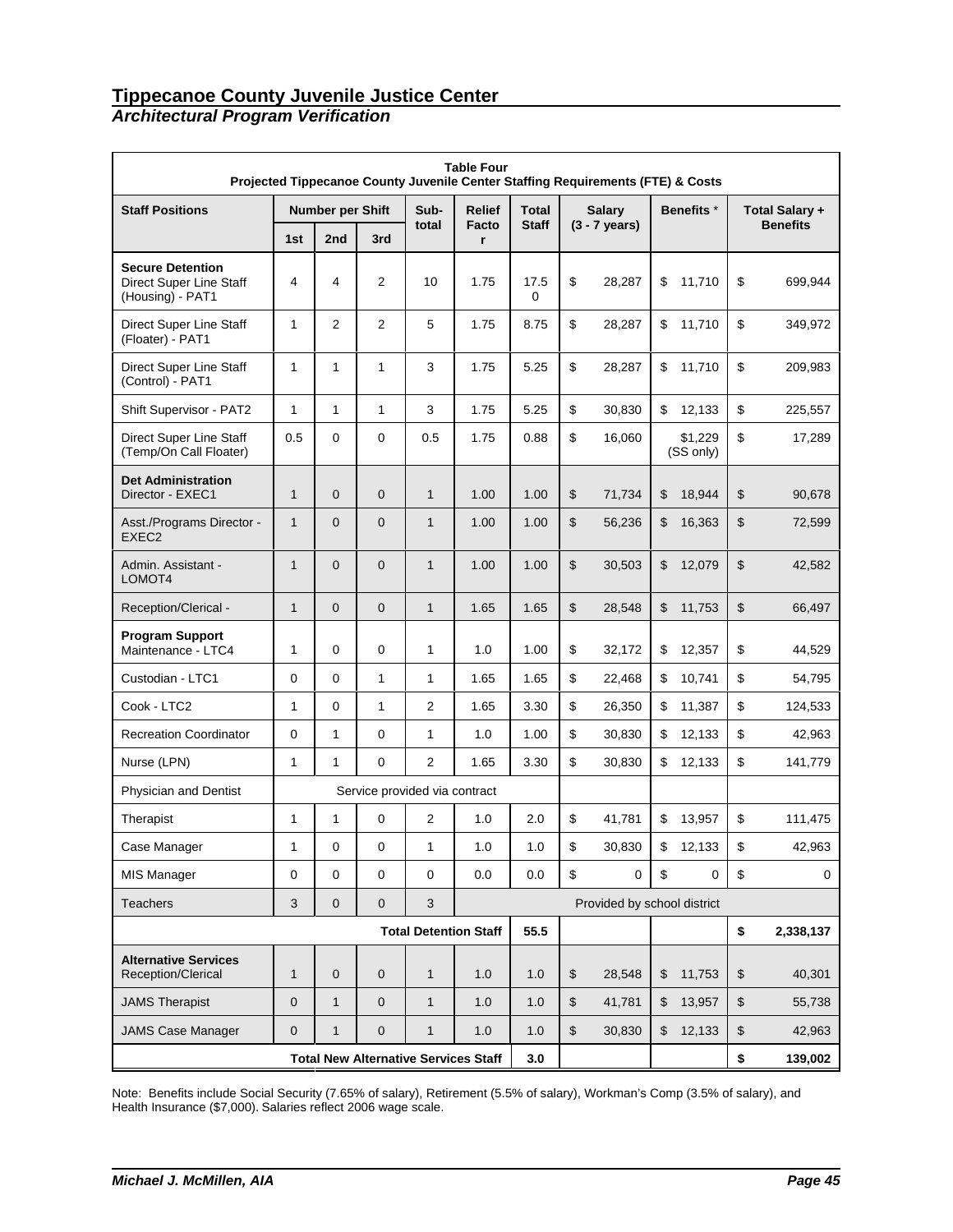Table Five illustrates additional (new) staffing required for the proposed female treatment program at the Cary Home. Existing Cary Home staff will provide all necessary support and assistance to this program (administration, food service, health service, maintenance, emergency response, etc.), but additional direct supervision staff are required to ensure appropriate management and program opportunities for females in physically separated housing and activity areas. Annual new staffing costs are estimated at **\$279,977**. Non-personnel expenses are expected to range from **\$35,000 - 50,000** annually. Total new operating expenses of up to **\$330,000** are thus anticipated.

| <b>Table Five</b><br>Projected Tippecanoe County Female Treatment Staffing Requirements (FTE) & Costs                          |     |                 |     |       |       |                     |                        |          |                           |
|--------------------------------------------------------------------------------------------------------------------------------|-----|-----------------|-----|-------|-------|---------------------|------------------------|----------|---------------------------|
| Sub-<br><b>Relief</b><br><b>Total</b><br><b>Salary</b><br><b>Staff Positions</b><br><b>Number per Shift</b><br><b>Benefits</b> |     |                 |     |       |       | <b>Total Salary</b> |                        |          |                           |
|                                                                                                                                | 1st | 2 <sub>nd</sub> | 3rd | total | Facto | <b>Staff</b>        | $(at 3 - 7)$<br>years) |          | + Benefits<br>(All Staff) |
| Direct Super Line Staff<br>(Housing) - PAT1                                                                                    |     | 2               |     | 4     | 1.75  | 7.00                | \$28.287               | \$11,710 | 279,977                   |

# *Staffing Post Diagrams*

The drawings on the following pages graphically depicts the staffing posts required for each shift (morning, evening, night) at the proposed Juvenile Justice Center. The drawings indicate general staff locations and help to verify the need for specific numbers of staff based on anticipated resident capacities and program activities.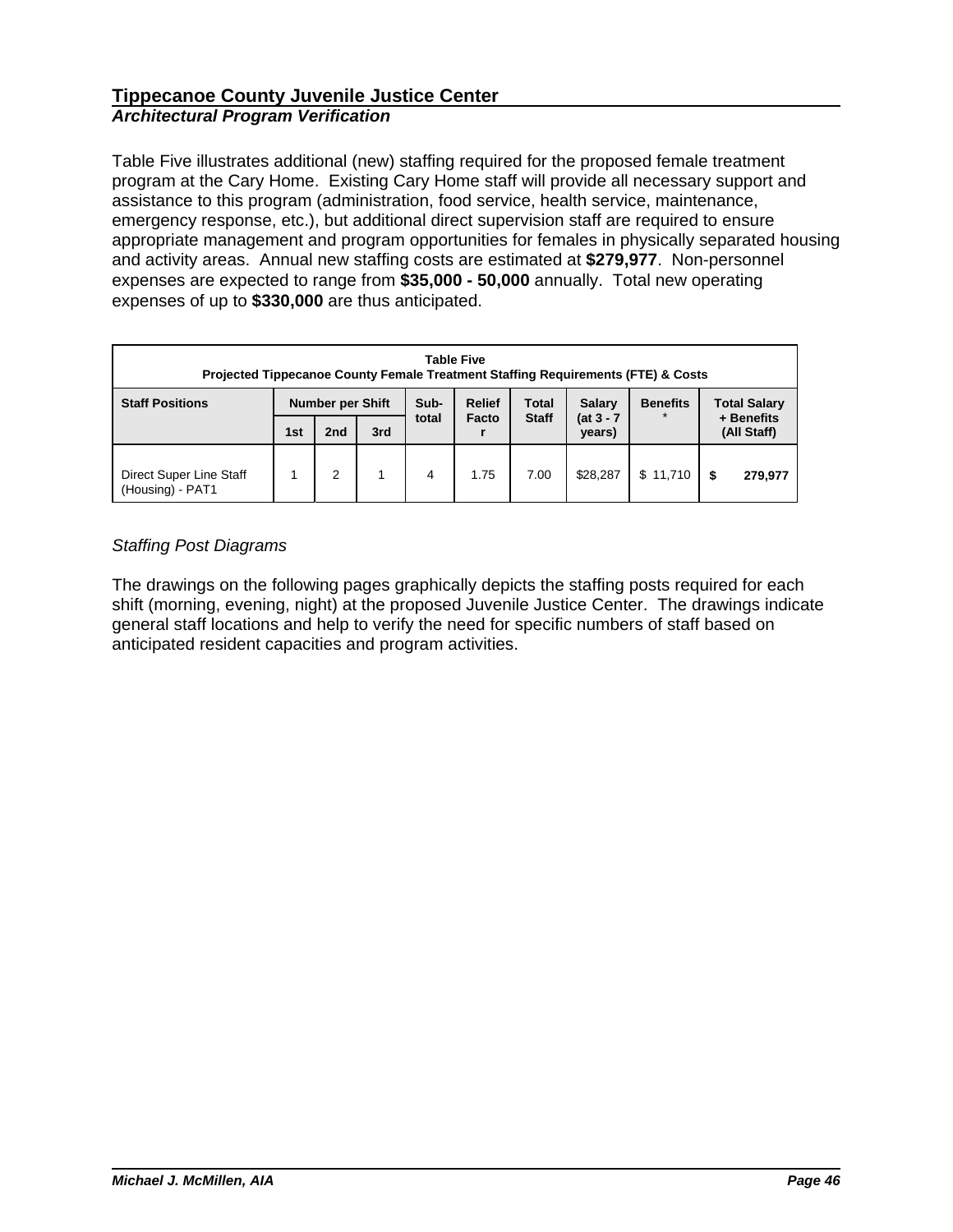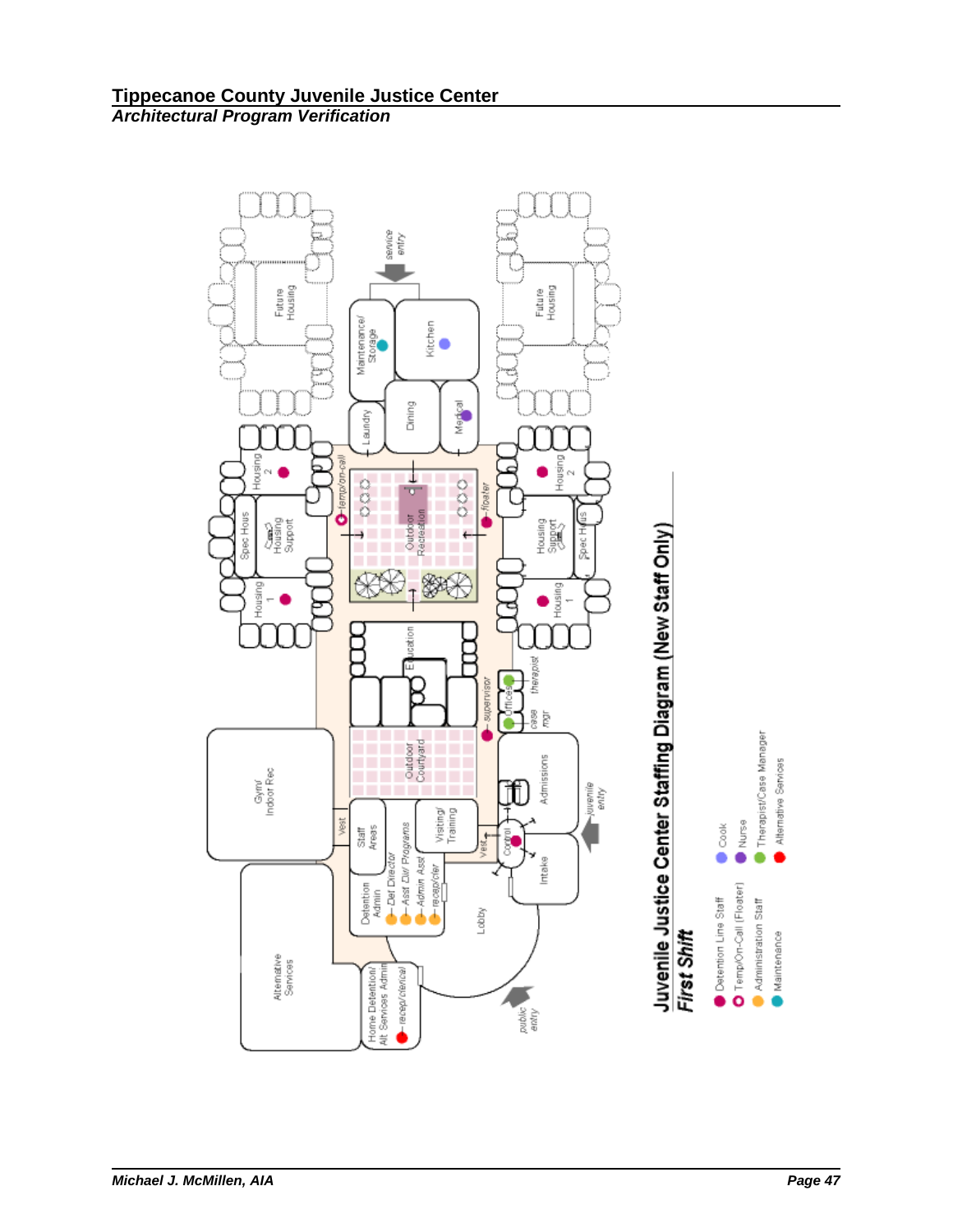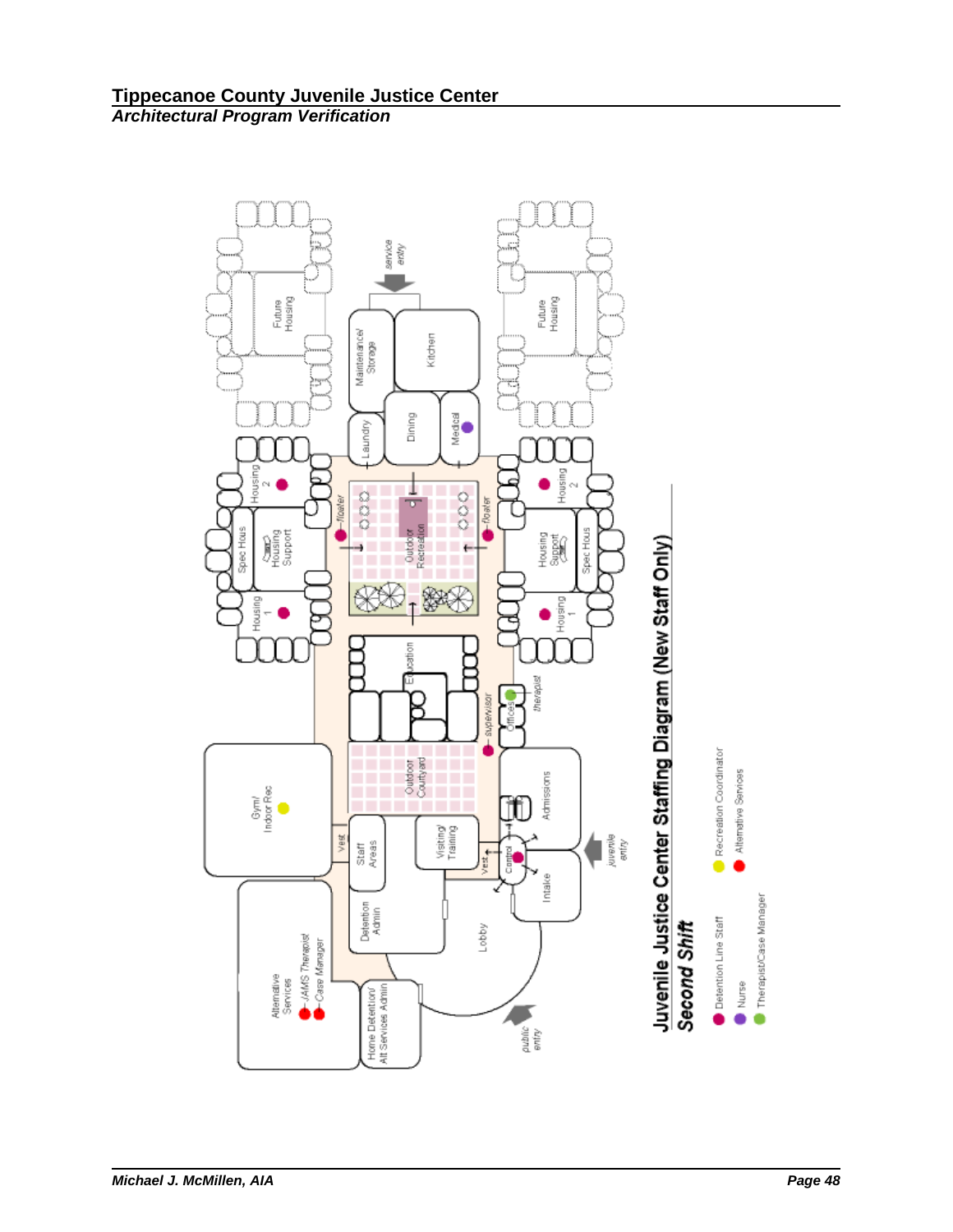

Detention Line Staff

Custodial

 $\bullet$  Cook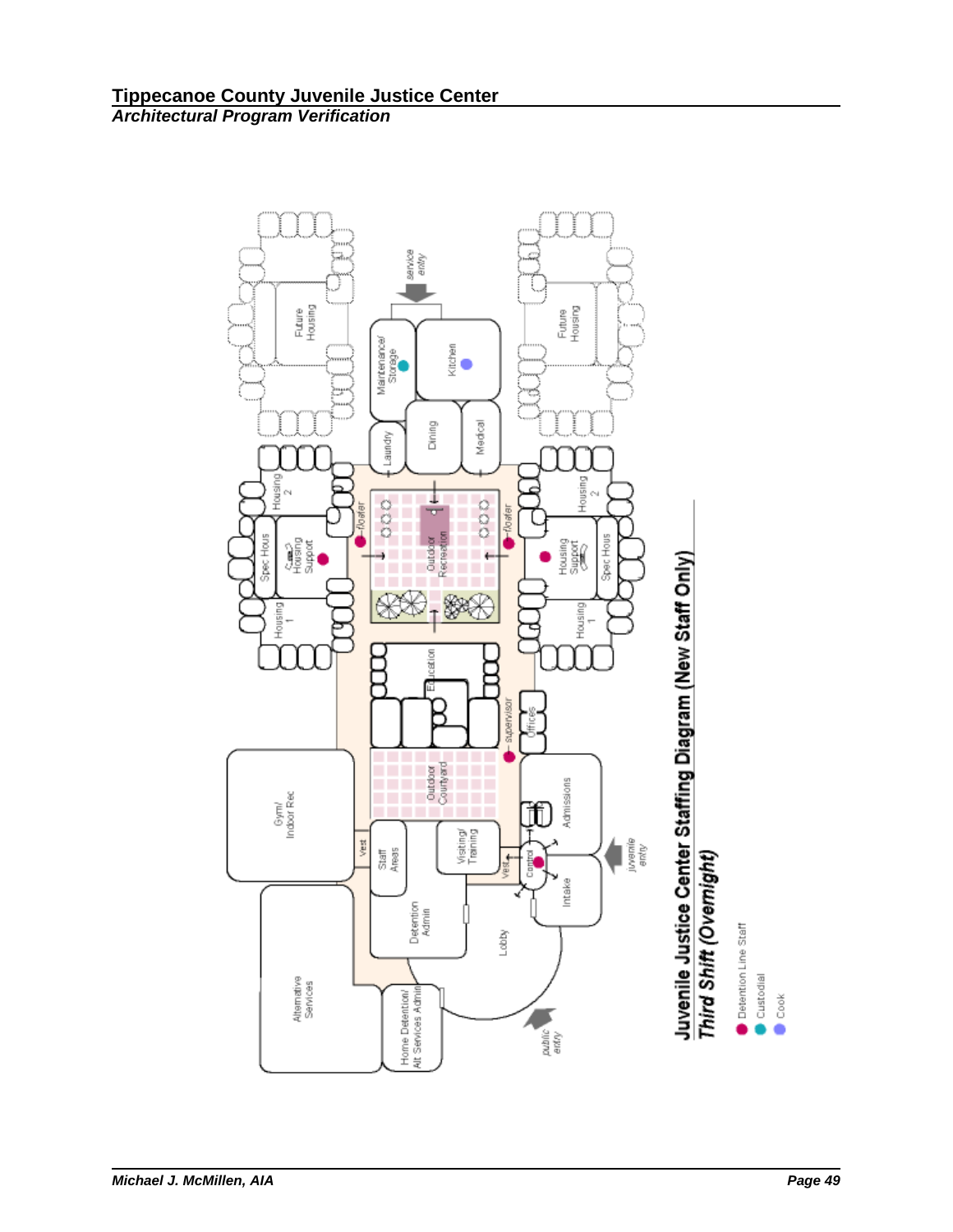# **Future Courts and Related Functions**

Juvenile court hearing areas, support spaces, and related functions are not planned during initial development phases of the Juvenile Justice Center. Court and county authorities, however, have indicated that the Center should accommodate future implementation of several courtrooms and all associated support and related functions in response to anticipated increases in the court caseload.

Planning to date has determined that satellite court operations, i.e., with some juvenile court and related activities at the existing Courthouse and others at the Juvenile Justice Center would not be practical. Close association between all components, including the judiciary, the prosecutor, the public defender, juvenile probation, and CASA is considered essential, and each of these functions (specifically all staff assigned to juvenile court case processing and services) should be co-located at the new Juvenile Justice Center to ensure appropriate access, interdepartmental cooperation, and coordination of effort.

Preliminary planning focused on the development of a single public lobby serving both juvenile detention and courts activities so that all visitors could use a single point of entry. This would also simplify security screening practices. Subsequent consideration of pedestrian circulation, secure resident movement to court, and the potential need to separate juveniles attending Alternative Services from the public attending court has suggested that courts and related areas may be separate from the detention lobby and entry. Internal resident circulation from detention to courts areas remain an essential concern. Initial design efforts for the Juvenile Justice Center should also take into account the possibility of locating future courts on a second level (above Alternative Services and Detention Administration and lobby areas) to facilitate direct resident access to courtrooms, separation of courts lobbies and detention lobbies, and efficient use of available site area.

The following pages contain the architectural program for the future courts areas (courtrooms, offices and support), lobbies and public areas, prosecutor and public defender offices, juvenile probation, and the CASA program. A total required building area of approximately **21,000 square feet** (see Table Six) is projected. Total project cost for courts-related development is estimated at about **\$4.13 million** in 2005 dollars.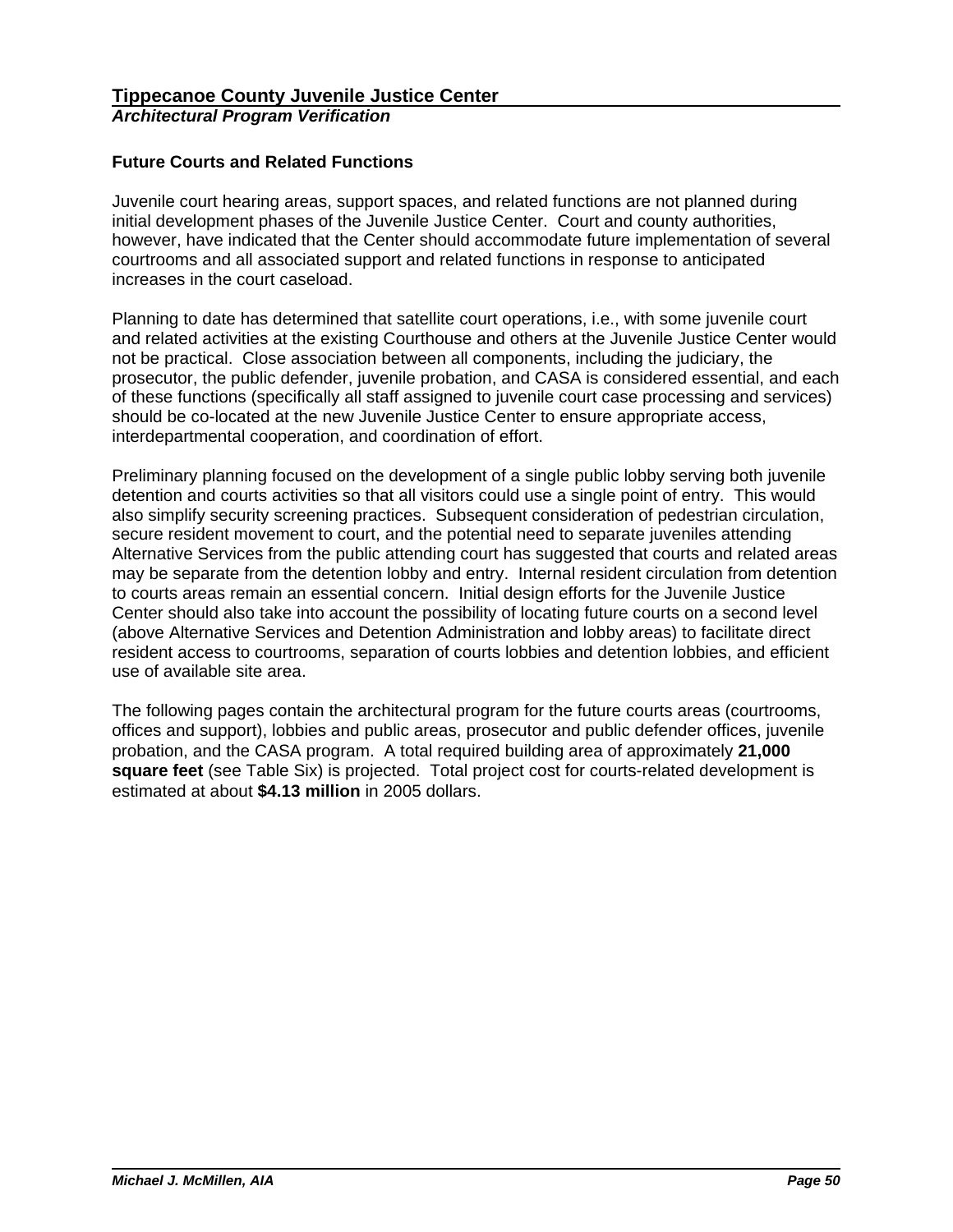| <b>Component Name:</b><br>Subcomponent: | <b>COURTS - 9.000</b><br><b>Courts Areas</b><br><b>Component Number:</b><br>9.100 |                       |                |                                 |                                                               |
|-----------------------------------------|-----------------------------------------------------------------------------------|-----------------------|----------------|---------------------------------|---------------------------------------------------------------|
| <b>Space</b><br><b>Number</b>           | <b>Space/Component</b>                                                            | <b>Square</b><br>Feet | <b>Number</b>  | <b>Total Net</b><br><b>SqFt</b> | <b>Comments</b>                                               |
| 9.100                                   | Security Screening Area                                                           | 80                    | 1              | 80                              | required if public access<br>separate from detention<br>lobby |
| 9.101                                   | <b>Security Staff Station</b>                                                     | 100                   | 1              | 100                             | required if public access<br>separate from detention<br>lobby |
| 9.102                                   | Court Waiting (Public)                                                            | 750                   | 1              | 750                             | seating for 50                                                |
| 9.103                                   | <b>Interview Rooms</b>                                                            | 70                    | 3              | 210                             | at Court Waiting                                              |
| 9.104                                   | Large Interview Room                                                              | 120                   |                | 0                               | not required                                                  |
| 9.105                                   | <b>Public Restrooms</b>                                                           | 120                   | 2              | 240                             | male and female                                               |
| 9.106                                   | Hearing Room/Multipurpose<br>Activities                                           | 750                   | 1              | 750                             | gallery for 24, movable chairs                                |
| 9.107                                   | Main Court Room                                                                   | 1,250                 | 1              | 1,250                           | with jury box, gallery for 50                                 |
| 9.108                                   | Court Room Foyers                                                                 | 65                    | 2              | 130                             |                                                               |
| 9.109                                   | Judicial Office                                                                   | 260                   | 2              | 520                             | small meeting, robing, no RR                                  |
| 9.110                                   | Conference/Jury Deliberation                                                      | 200                   | 1              | 200                             |                                                               |
| 9.111                                   | <b>Staff Conference</b>                                                           | 150                   | $\blacksquare$ | 0                               | not req'd (Jury Conf shared)                                  |
| 9.112                                   | Clerical Support/Work Area                                                        | 160                   | 1              | 160                             | 2 stations, equip, private wait                               |
| 9.113                                   | <b>Court Administrator Office</b>                                                 | 140                   | 1              | 140                             | with small meeting                                            |
| 9.114                                   | Law Clerk Office                                                                  | 110                   | 1              | 110                             |                                                               |
| 9.115                                   | Court Reporter Office/Storage                                                     | 256                   | 1              | 256                             | 4 workstations at 64 SF                                       |
| 9.116                                   | Files Storage Room (Active)                                                       | 200                   | 1              | 200                             | high density                                                  |
| 9.117                                   | <b>Production Room</b>                                                            | 150                   |                | $\mathbf 0$                     | see workroom                                                  |
| 9.118                                   | <b>Court Clerk Work</b><br>Area/Reception                                         | 192                   | 1              | 192                             | 3 stations, at Court Waiting                                  |
| 9.119                                   | <b>Teller Stations/Counter</b>                                                    | 25                    | 2              | 50                              | at Court Clerk Work Area                                      |
| 9.120                                   | <b>Clerk Storage</b>                                                              | 70                    | 1              | 70                              |                                                               |
| 9.121                                   | <b>Supplies Storage</b>                                                           | 40                    | 1              | 40                              |                                                               |
| 9.122                                   | Work Room                                                                         | 140                   | 1              | 140                             |                                                               |
| 9.123                                   | <b>Coffee Counter</b>                                                             | 10                    | 1              | 10                              |                                                               |
| 9.124                                   | <b>Staff Restrooms</b>                                                            | 50                    | 2              | 100                             | unisex, for court staff, at<br>court areas, ADA access        |
| 9.125                                   | Secure Holding Rooms                                                              | 70                    | 2              | 140                             | required if juveniles staged in<br>groups from detention      |
| 9.126                                   | Juvenile Restroom                                                                 | 50                    | 1              | 50                              | required if juveniles staged in<br>groups from detention      |
| 9.127                                   | <b>Detention Staff Area</b>                                                       | 80                    | 1              | 80                              | required if juveniles staged in<br>groups from detention      |
| 9.128                                   | Non-contact Interview Rooms                                                       | 80                    | 1              | 80                              | ADA access                                                    |
| 9.129                                   | <b>Court Security Staff Office</b>                                                | 160                   | 1              | 160                             | at judicial areas                                             |
| 9.130                                   | Court Staging Room (Secure)                                                       | 80                    |                | 0                               | holding area between court/<br>hearing rooms, may be reg'd    |
|                                         | <b>Total Net SF</b>                                                               |                       |                | 6,208                           |                                                               |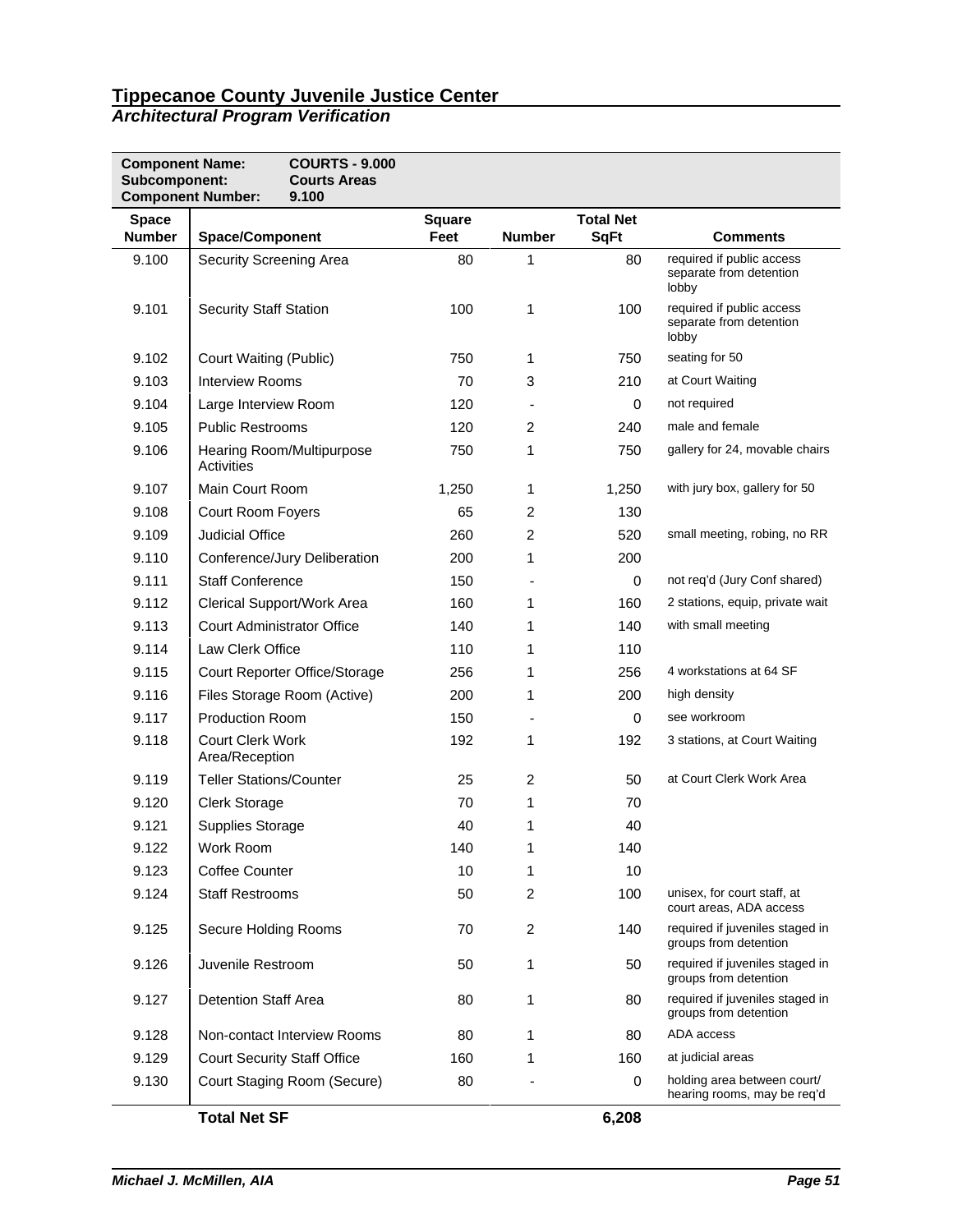| <b>Component Name:</b><br>Subcomponent: | <b>Component Number:</b>        | <b>COURTS - 9,000</b><br><b>Prosecutor Office</b><br>9.200 |                       |               |                                 |                       |
|-----------------------------------------|---------------------------------|------------------------------------------------------------|-----------------------|---------------|---------------------------------|-----------------------|
| <b>Space</b><br><b>Number</b>           | <b>Space/Component</b>          |                                                            | <b>Square</b><br>Feet | <b>Number</b> | <b>Total Net</b><br><b>SqFt</b> | <b>Comments</b>       |
| 9.200                                   | Waiting Area                    |                                                            | 80                    |               | 80                              | 6 users               |
| 9.201                                   | Clerical Work Area/Reception    |                                                            | 140                   |               | 140                             | 2 stations, equipment |
| 9.202                                   | Deputy Prosecutor Office        |                                                            | 160                   | 3             | 480                             |                       |
| 9.203                                   | Administrative Assistant Office |                                                            | 120                   |               | 120                             |                       |
| 9.204                                   | <b>Investigator Offices</b>     |                                                            | 100                   |               | 100                             |                       |
| 9.205                                   | Victim Advocate Office          |                                                            | 100                   |               | 100                             |                       |
| 9.206                                   | File Storage                    |                                                            | 120                   |               | 120                             | high density          |
| 9.207                                   | Workroom/Supplies               |                                                            | 140                   |               | 140                             |                       |
| 9.208                                   | Conference Room                 |                                                            | 150                   |               | 150                             | 10 users              |
| 9.209                                   | Coffee Counter                  | 10                                                         |                       | 10            |                                 |                       |
|                                         | <b>Total Net SF</b>             |                                                            |                       |               | 1,440                           |                       |

| <b>Component Name:</b><br>Subcomponent: | <b>COURTS - 9.000</b><br><b>Public Defender Office</b><br><b>Component Number:</b><br>9.300 |                       |               |                                 |                       |
|-----------------------------------------|---------------------------------------------------------------------------------------------|-----------------------|---------------|---------------------------------|-----------------------|
| <b>Space</b><br><b>Number</b>           | <b>Space/Component</b>                                                                      | <b>Square</b><br>Feet | <b>Number</b> | <b>Total Net</b><br><b>SqFt</b> | Comments              |
| 9.300                                   | <b>Waiting Area</b>                                                                         | 80                    | 1             | 80                              | 6 users               |
| 9.301                                   | <b>Clerical Work Area/Reception</b>                                                         | 140                   |               | 140                             | 2 stations, equipment |
| 9.302                                   | Public Defender Office                                                                      | 160                   | 3             | 480                             |                       |
| 9.303                                   | Administrative Assistant Office                                                             | 120                   | 1             | 120                             |                       |
| 9.304                                   | <b>Investigator Office</b>                                                                  | 100                   | 1             | 100                             |                       |
| 9.305                                   | File Storage                                                                                | 120                   |               | 120                             | high density          |
| 9.306                                   | Workroom/Supplies                                                                           | 140                   | 1             | 140                             |                       |
| 9.307                                   | Conference Room                                                                             | 150                   | 1             | 150                             | 10 users              |
| 9.308                                   | Coffee Counter                                                                              | 10                    |               | 10                              |                       |
|                                         | <b>Total Net SF</b>                                                                         |                       |               | 1,340                           |                       |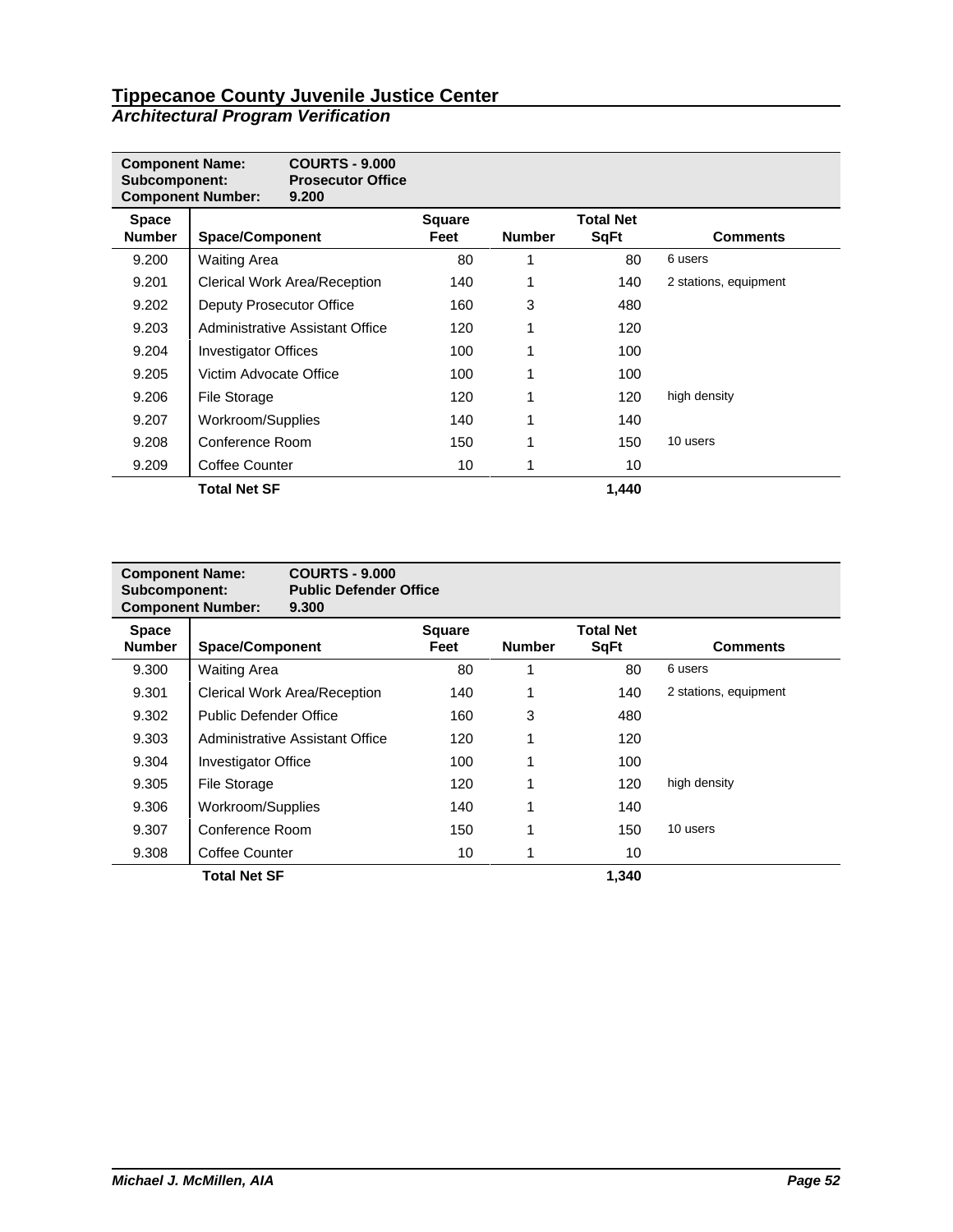| <b>Component Name:</b><br>Subcomponent: | <b>Component Number:</b>    | <b>COURTS - 9.000</b><br><b>CASA Office</b><br>9.400 |                       |               |                                 |                              |
|-----------------------------------------|-----------------------------|------------------------------------------------------|-----------------------|---------------|---------------------------------|------------------------------|
| <b>Space</b><br><b>Number</b>           | <b>Space/Component</b>      |                                                      | <b>Square</b><br>Feet | <b>Number</b> | <b>Total Net</b><br><b>SqFt</b> | <b>Comments</b>              |
| 9.400                                   | <b>Waiting Area</b>         |                                                      | 80                    | 1             | 80                              | 6 users, may not be required |
| 9.401                                   |                             | <b>Clerical Work Area/Reception</b>                  | 140                   | 1             | 140                             | 2 stations, equipment        |
| 9.402                                   | <b>CASA Director Office</b> |                                                      | 160                   | 1             | 160                             |                              |
| 9.403                                   |                             | Child Advocate/Volunteer Offices                     | 100                   | 2             | 200                             |                              |
| 9.404                                   | File Storage                |                                                      | 120                   | 1             | 120                             |                              |
| 9.405                                   | Workroom/Supplies           |                                                      | 140                   | 1             | 140                             | high density                 |
| 9.406                                   |                             | Conference Room/Training                             | 200                   | 1             | 200                             | not required                 |
| 9.407                                   | Coffee Counter              |                                                      | 10                    | 1             | 10                              |                              |
| 9.408                                   |                             |                                                      |                       |               | 0                               |                              |
|                                         | <b>Total Net SF</b>         |                                                      |                       |               | 1,050                           |                              |

| <b>Component Name:</b><br>Subcomponent: | <b>COURTS - 9.000</b><br><b>Probation Office</b><br><b>Component Number:</b><br>9.500 |                       |                |                                 |                                                                                                     |
|-----------------------------------------|---------------------------------------------------------------------------------------|-----------------------|----------------|---------------------------------|-----------------------------------------------------------------------------------------------------|
| <b>Space</b><br><b>Number</b>           | <b>Space/Component</b>                                                                | <b>Square</b><br>Feet | <b>Number</b>  | <b>Total Net</b><br><b>SqFt</b> | <b>Comments</b>                                                                                     |
| 9.500                                   | <b>Waiting Area</b>                                                                   | 300                   |                | 300                             | seating for 20, may be<br>reduced to 100 SF if direct<br>access from Court Waiting<br>area provided |
| 9.501                                   | Clerical Work Area/Reception                                                          | 210                   | 1              | 210                             | 3 workstations, equipment                                                                           |
| 9.502                                   | <b>Chief Probation Officer Office</b>                                                 | 0                     |                | $\Omega$                        |                                                                                                     |
| 9.503                                   | Deputy Chief PO Office                                                                | 160                   | 1              | 160                             |                                                                                                     |
| 9.504                                   | Administrative Assistant Office                                                       | 120                   | 1              | 120                             |                                                                                                     |
| 9.505                                   | Juvenile PO Offices                                                                   | 100                   | 10             | 1,000                           |                                                                                                     |
| 9.506                                   | Visiting Staff/Service Provider<br>/Intern Offices                                    | 130                   | $\overline{2}$ | 260                             | 2 workstations                                                                                      |
| 9.507                                   | Special Program Office<br>(Unassigned)                                                | 120                   | 1              | 120                             |                                                                                                     |
| 9.508                                   | File Storage                                                                          | 150                   | 1              | 150                             | high density                                                                                        |
| 9.509                                   | Workroom/Supplies                                                                     | 140                   |                | 140                             |                                                                                                     |
| 9.510                                   | Conference Room                                                                       | 225                   | 1              | 225                             | 15 users                                                                                            |
| 9.511                                   | Drug Screening/Restroom                                                               | 60                    |                | 60                              | locked supplies storage<br>cabinet, refrigerator                                                    |
| 9.512                                   | <b>Coffee Counter</b>                                                                 | 10                    | 1              | 10                              |                                                                                                     |
|                                         | <b>Total Net SF</b>                                                                   |                       |                | 2,755                           |                                                                                                     |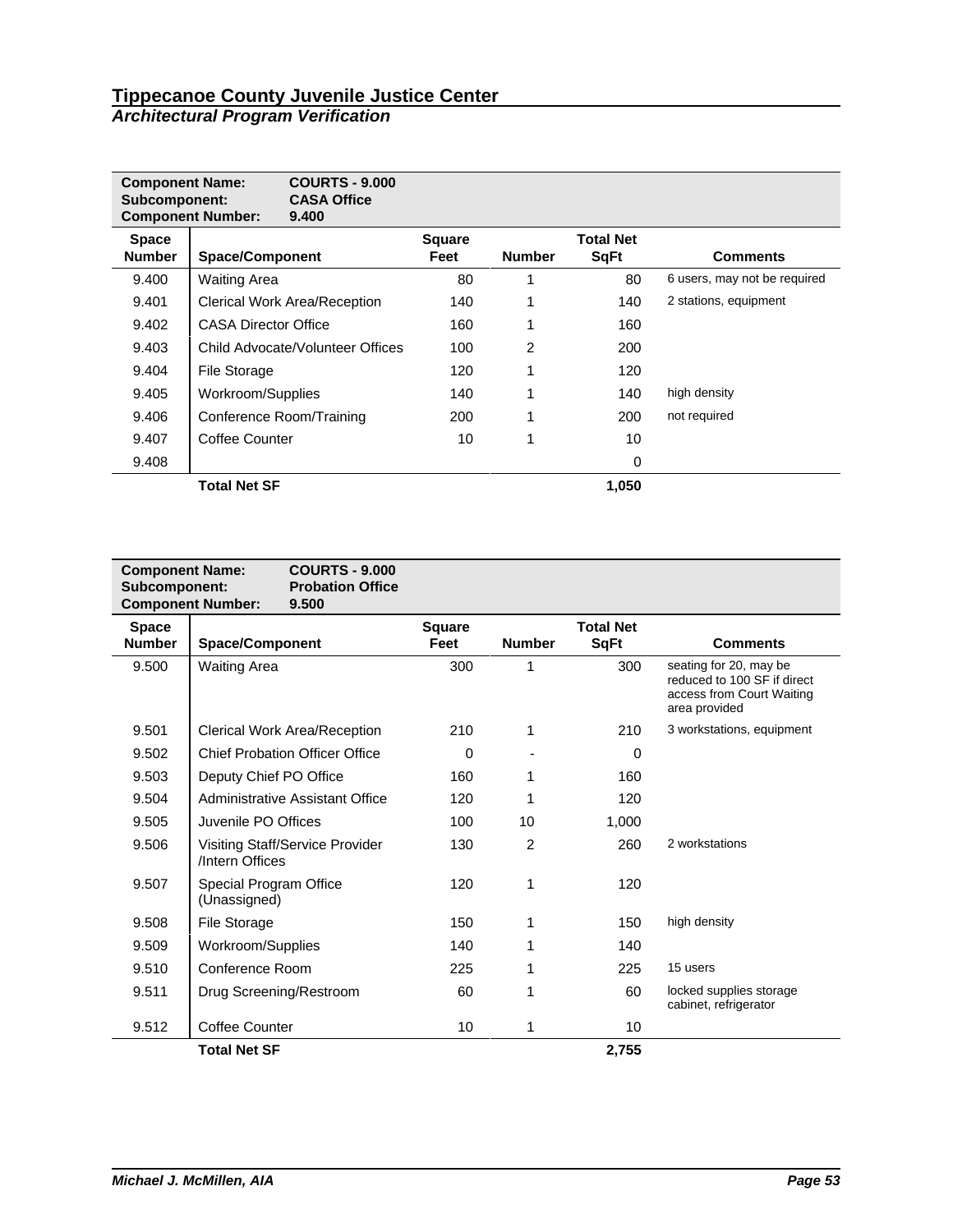| <b>Component Name:</b><br>Subcomponent: | <b>Component Number:</b> | <b>COURTS - 9.000</b><br><b>Shared Spaces</b><br>9.600 |                       |               |                                 |                                                                                                           |
|-----------------------------------------|--------------------------|--------------------------------------------------------|-----------------------|---------------|---------------------------------|-----------------------------------------------------------------------------------------------------------|
| <b>Space</b><br><b>Number</b>           | <b>Space/Component</b>   |                                                        | <b>Square</b><br>Feet | <b>Number</b> | <b>Total Net</b><br><b>SqFt</b> | <b>Comments</b>                                                                                           |
| 9.600                                   | Employee Lounge          |                                                        | 160                   | 1             | 160                             | seating for 8, cabinet<br>storage, counter with sink,<br>vending                                          |
| 9.601                                   |                          | Central Distribution Room                              | 200                   |               | 200                             | computer network, phones                                                                                  |
| 9.602                                   | Computer Workroom        |                                                        | 140                   |               | 140                             | direct access from MIS Office                                                                             |
| 9.603                                   | <b>MIS Office</b>        |                                                        | 120                   |               | 120                             | locate in Courts areas (near<br>Court Administrator or Clerk<br>functions) or near<br>Prosecutor's Office |
| 9.604                                   | Storage                  |                                                        | 150                   |               | 150                             | high density                                                                                              |
| 9.605                                   | <b>Janitor Closets</b>   |                                                        | 20                    | 3             | 60                              |                                                                                                           |
| 9.606                                   | <b>Staff Restrooms</b>   |                                                        | 120                   | 2             | 240                             |                                                                                                           |
|                                         | <b>Total Net SF</b>      |                                                        |                       |               | 1,070                           |                                                                                                           |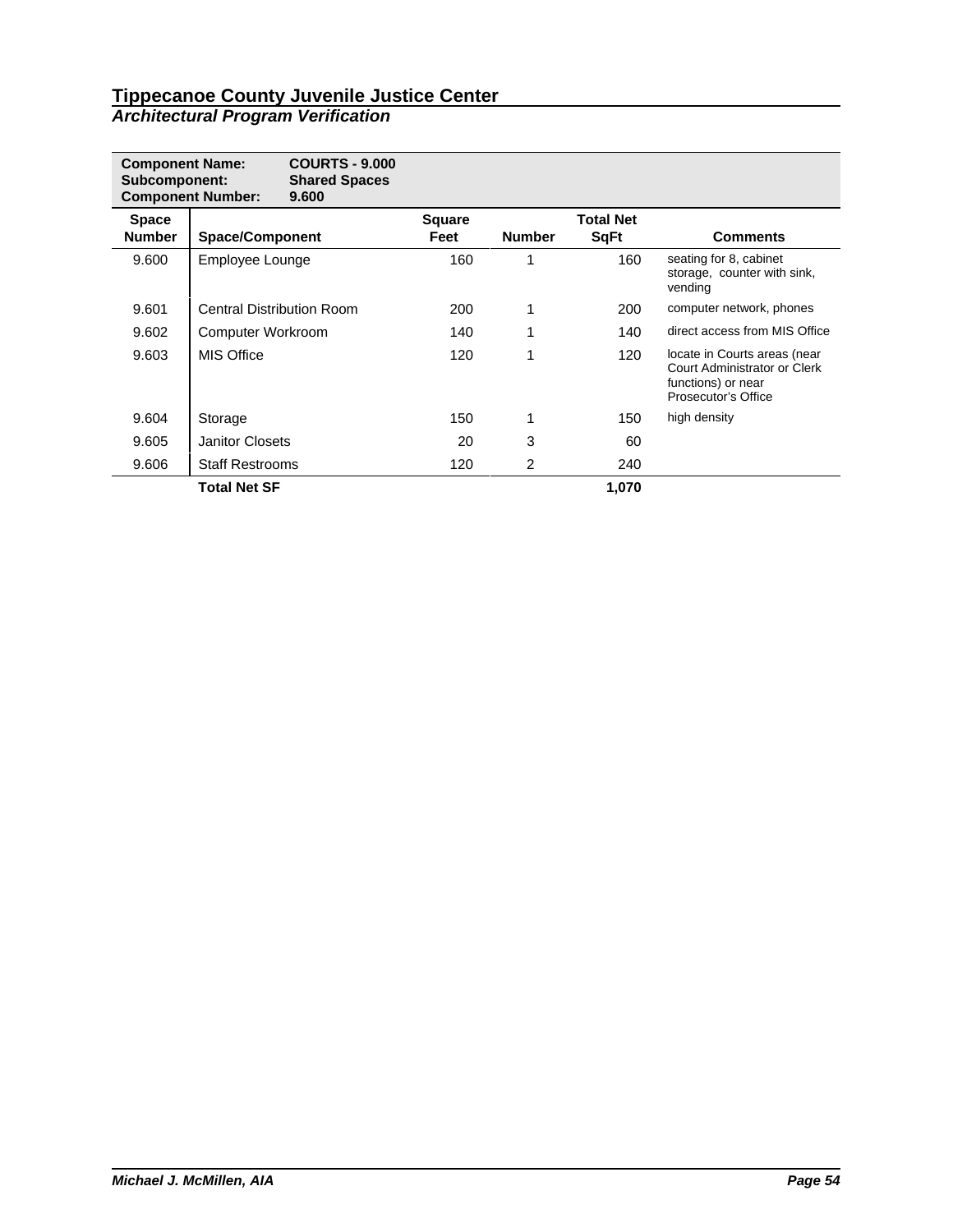

Note: Access from secure detention to courtrooms should occur through secure areas only. Resident access to two courtrooms will require passage through judicial corridor if single level construction. Two story construction will permit independent access.

# **Courts and Related Functions Diagram**

secure access control

Secondary access control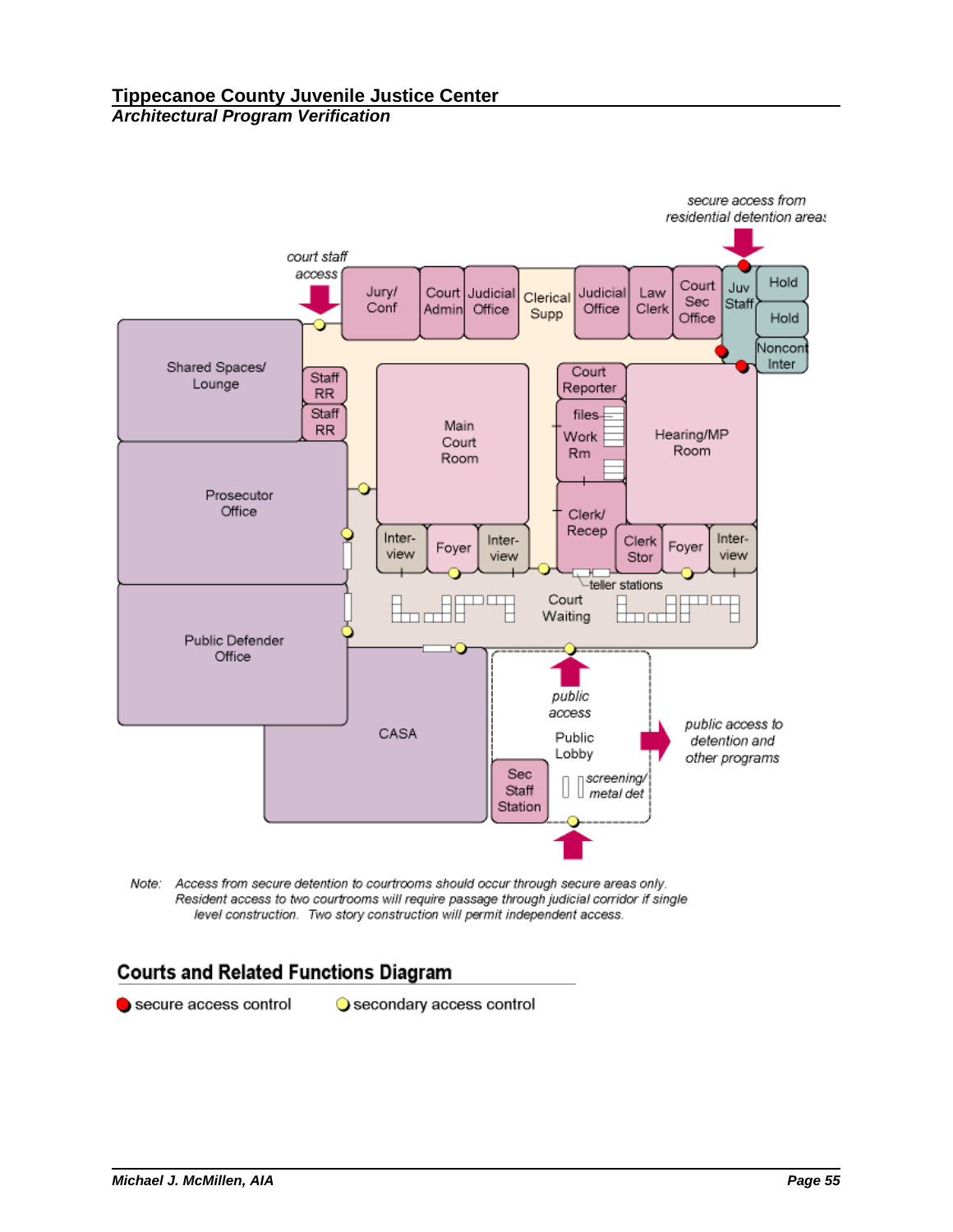|                               | <b>Table Six</b><br>AREA SUMMARIES AND PROJECTED GROSSING FACTORS - COURTS AND RELATED AREAS |                              |     |        |  |  |  |  |  |  |
|-------------------------------|----------------------------------------------------------------------------------------------|------------------------------|-----|--------|--|--|--|--|--|--|
| <b>Space</b><br><b>Number</b> | <b>Space/Component</b>                                                                       | <b>Gross SqFt</b><br>by Area |     |        |  |  |  |  |  |  |
| 9.000                         | <b>Courts and Related Areas</b>                                                              |                              |     |        |  |  |  |  |  |  |
| 9.100                         | Courts Areas                                                                                 | 6,208                        | 30% | 8,070  |  |  |  |  |  |  |
| 9.200                         | <b>Prosecutor Office</b>                                                                     | 1,440                        | 25% | 1,800  |  |  |  |  |  |  |
| 9.300                         | Public Defender Office                                                                       | 1,340                        | 25% | 1,675  |  |  |  |  |  |  |
| 9.400                         | <b>CASA Office</b>                                                                           | 1,050                        | 25% | 1,313  |  |  |  |  |  |  |
| 9.500                         | <b>Probation Office</b>                                                                      | 2,755                        | 25% | 3,444  |  |  |  |  |  |  |
| 9.600                         | <b>Shared Spaces</b>                                                                         | 1,070                        | 30% | 1,391  |  |  |  |  |  |  |
|                               | <b>Subtotal - Courts and Related Areas</b>                                                   | 13,863                       |     | 17,693 |  |  |  |  |  |  |
|                               | <b>Total Projected Departmental GSF</b>                                                      |                              |     | 17,693 |  |  |  |  |  |  |
|                               | <b>Building Grossing Factor 20% (Mechanical Space, Walls, Circulation)</b>                   |                              |     |        |  |  |  |  |  |  |
|                               | <b>Total Projected Building Area (Courts and Related Areas))</b>                             |                              |     | 21,232 |  |  |  |  |  |  |

Note: The 20% building grossing factor used for this computation assumes that extensive corridor networks to connect court areas to detention areas are not required. Court location cannot be determined until site planning is completed.

## **Estimated Project Costs - Courts and Related Areas**

For the construction of courts and related areas (courtrooms, court waiting, court offices, prosecution component, public defender component, CASA component, probation component and shared spaces), now estimated at 21,232 Gross Square Feet, an average construction cost of \$138 per square foot is now projected. This cost reflects estimated courts construction costs of ±\$145/SF and ±\$135/SF for other functional components (primarily office spaces). Project costs are thus estimated as follows:

| 21,232 Gross SF X \$138/SF                            |     |             | \$2,930,016 Estimated Construction Cost |
|-------------------------------------------------------|-----|-------------|-----------------------------------------|
| $$2,930,016$ X 8.5% (Estimated Arch/Eng Fees)         | $=$ | \$249.061   |                                         |
| $$2,930,016$ X 11.0% (Estimated Sitework Fees)        | $=$ | 322.301     |                                         |
| $$2,930,016$ X 5.0% (Estimated Furnishings)           | $=$ | 146.500     |                                         |
| $$2,930,016$ X 10.0% (Estimated Design Contingency) = |     | 293,001     |                                         |
| <b>Estimated Total Project Cost</b>                   |     | \$3,940,879 |                                         |

The indicated Total Project Cost, **\$3,940,879**, represents a best approximation of anticipated expenses for construction of the type envisioned for calendar year 2005 based similar projects completed in recent years. Project funding through the midpoint of construction during calendar year 2006 should take into account anticipated construction cost increases of four to six percent. A five percent increase yields an estimated Total Project Cost of about **\$4.13 million** for all court and related functions.

Since a site has not been selected at this time, authorities may wish to consider the inclusion of a construction contingency in addition to the design contingency for budgeting purposes. A construction contingency attempts to account for unforseen additional costs associated with unusual site conditions or construction requirements. A five percent contingency at this stage of